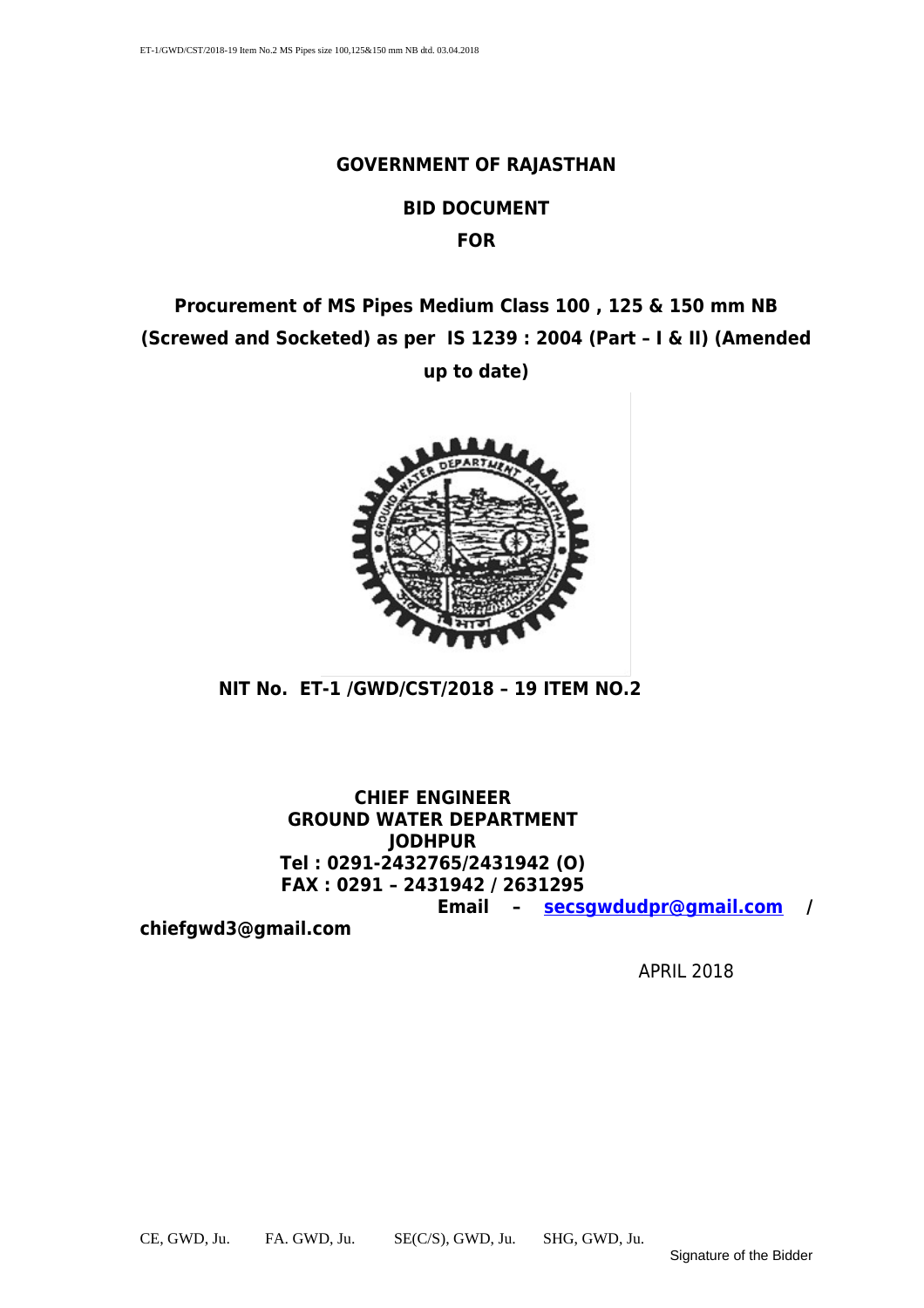#### **GROUND WATER DEPARTMENT JODHPUR** BID PAPERS FOR RATE CONTRACTS FOR THE YEAR 2018 - 19

#### FOR

#### **PROCUREMENT OF ISI MARKED MS PIPES, MEDIUM CLASS 100 , 125 & 150 mm NB (Screwed and Socketed) as per IS 1239 : 2004 (Part – I & II) (Amended upto date)**

|                | Last Date & time for        | 10.05.2018 (up to 13:00 Hours) |
|----------------|-----------------------------|--------------------------------|
|                | download of Bid document    |                                |
| 2 <sup>1</sup> | l Last Date & Time for      | 10.05.2018 (up to 13:00 Hours) |
|                | Online submission of Bid    |                                |
| 3.             | Last Date & time of         | 10.05.2018 (up to 13:00 Hours) |
|                | submission of Bid cost, Bid |                                |
|                | processing fee and Bid      |                                |
|                | Security and important      |                                |
|                | documents mentioned in      |                                |
|                | the bid form.               |                                |
| 4.             | Date of Online Opening of   | 10.05.2018 (AT 15:30 Hours)    |
|                | <b>Bid</b>                  |                                |
|                |                             |                                |

#### **Office of**

Chief Engineer Ground Water Department New Power House Road, Jodhpur.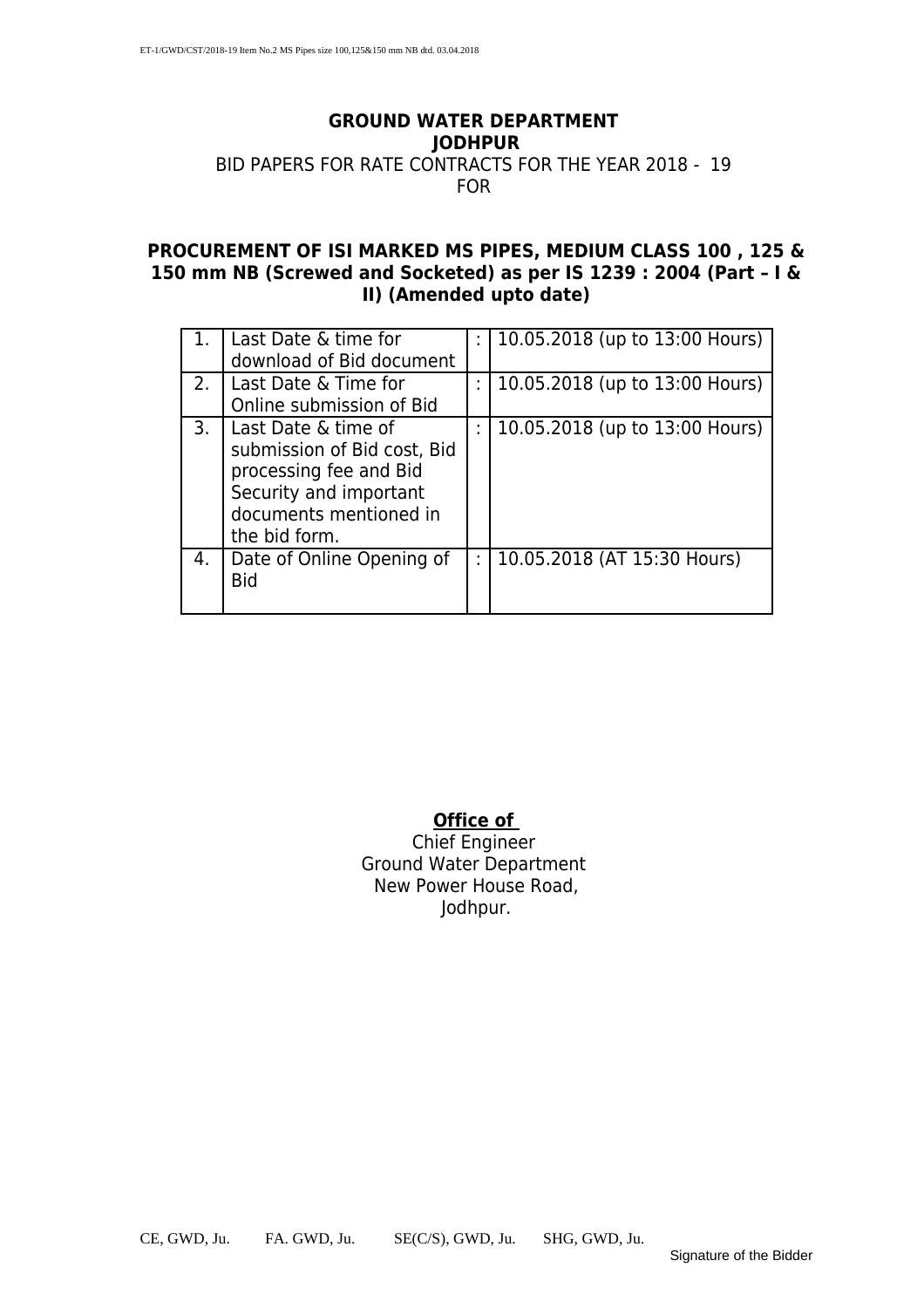#### **I N D E X**

|                     |       | <b>S.No. PARTICULARS</b>                                     | <b>PAGE No.</b> |
|---------------------|-------|--------------------------------------------------------------|-----------------|
| 1.                  |       | <b>BID DOCUMENT DOWNLOAD DETAIL</b>                          | 4               |
| 2 <sub>1</sub>      |       | <b>NOTICE INVITING BID</b>                                   | $5 - 7$         |
| <b>PART A- (1)</b>  |       |                                                              |                 |
| 3.                  |       | TERMS AND CONDITIONS OF THE BID                              |                 |
|                     |       | (i) General Instruction to the Bidder - Clause 1.0 to 1.9    | 8 - 9           |
|                     |       | (ii) Period of Contract - Clause 1.10                        | $9 - 10$        |
|                     |       | (iii) Acceptance of Bid - Clause 1.11 to 1.14                | 10              |
|                     |       | (iv) Second Cover - Clause 1.15                              | 10              |
| <b>PART A- (2)</b>  |       |                                                              |                 |
| 4.                  |       | <b>SPECIAL CONDITIONS</b>                                    | $11 - 14$       |
|                     | (i)   | Eligibility - Clause 2.1 (Sub clause 2.1.1 to 2.1.4)         | $11 \,$         |
|                     |       | (ii) Inspection - Clause 2.2 (Sub clause 2.2.1 to 2.2.3)     | $11 - 12$       |
|                     |       | (iii) Consignee - Clause 2.3                                 | $12 - 13$       |
|                     |       | (iv) Delivery - Clause 2.4 (Sub clause 2.4.1)                | 13              |
|                     | (v)   | Date of Completion of Supply - Sub clause 2.4.2              | 13              |
|                     |       | (vi) Liquidated Damages - Clause 2.5 (Sub Clause 2.5.1)      | $13 - 14$       |
|                     |       | (vii) Submission of Completion Report - Clause 2.6           | 14              |
|                     |       | (viii) Monthly Returns - Clause 2.7                          | 14              |
|                     |       | (ix) Tolerance in the quantity - Clause 2.8                  | 14              |
|                     |       | (x) Minimum Ordered Quantity - Clause 2.9                    | 14              |
|                     |       |                                                              |                 |
| <b>PART A - (3)</b> |       |                                                              |                 |
| 5.                  |       | <b>GENERAL CONDITIONS</b>                                    |                 |
|                     | (i)   | Bid Security - Clause 3.0 (Sub Clause 3.1 to 3.5)            |                 |
|                     |       | $15 - 16$                                                    |                 |
|                     | (iii) | Performance Security - Clause 4.1 (Sub Clause 4.1 to 4.5)    | $16 -$          |
|                     | 18    |                                                              |                 |
|                     | (iii) | Validity Bid (s) - Clause 5.0 (Sub Clause 5.1 to 5.3)        |                 |
|                     |       | 18                                                           |                 |
|                     | (iv)  | Price and Taxes - Clause 6.0 (Sub Clause 6.1 to 6.11)        | $18 -$          |
|                     | 21    |                                                              |                 |
|                     | (v)   | Terms of Payment - Clause 7.0 (Sub Clause 7.1 to 7.5)        | $21 -$          |
|                     | 22    |                                                              |                 |
|                     | (vi)  | Agreement - Clause 8.0 (Sub Clause 8.1 to 8.3)               |                 |
|                     |       | 22                                                           |                 |
|                     |       | (vii) Purchase under the Rate Contract - Clause 9.0          |                 |
|                     |       | $22 - 23$                                                    |                 |
|                     |       | (viii) Rate Contract - Clause 10.0                           | 23              |
|                     | (ix)  | Packing and Insurance - Clause 11.0                          | 23              |
|                     | (x)   | Risk & Cost Purchase - Clause 12.0 (Sub Clause 12.1 to 12.4) | $23 -$          |
|                     | 24    |                                                              |                 |
|                     |       | (xi) Recoveries - Clause 13.0 (Sub Clause 13.1 to 13.2)      |                 |
|                     |       | 24                                                           |                 |
|                     | (xii) | Rejection - Clause 14.0 (Sub Clause 14.1 to 14.5)            |                 |
|                     |       | 24                                                           |                 |
|                     |       | (xiii) Guarantee - Clause 15.0 (Sub Clause 15.1)             |                 |
|                     |       | 25                                                           |                 |
|                     |       | (xiv) Repudiation of Contract - Clause 16.0                  | 25              |
|                     |       | (xv) Legal Proceeding - Clause 17.0                          | 25              |
|                     |       | (xvi) Subletting of Contract - Clause 18.0                   | 25              |
|                     |       | (xvii) Failure or breach of Contract - Clause 19.0           |                 |
|                     |       | 25                                                           |                 |
|                     |       | (xviii) General - Clause 20.0                                | 25              |
|                     |       |                                                              |                 |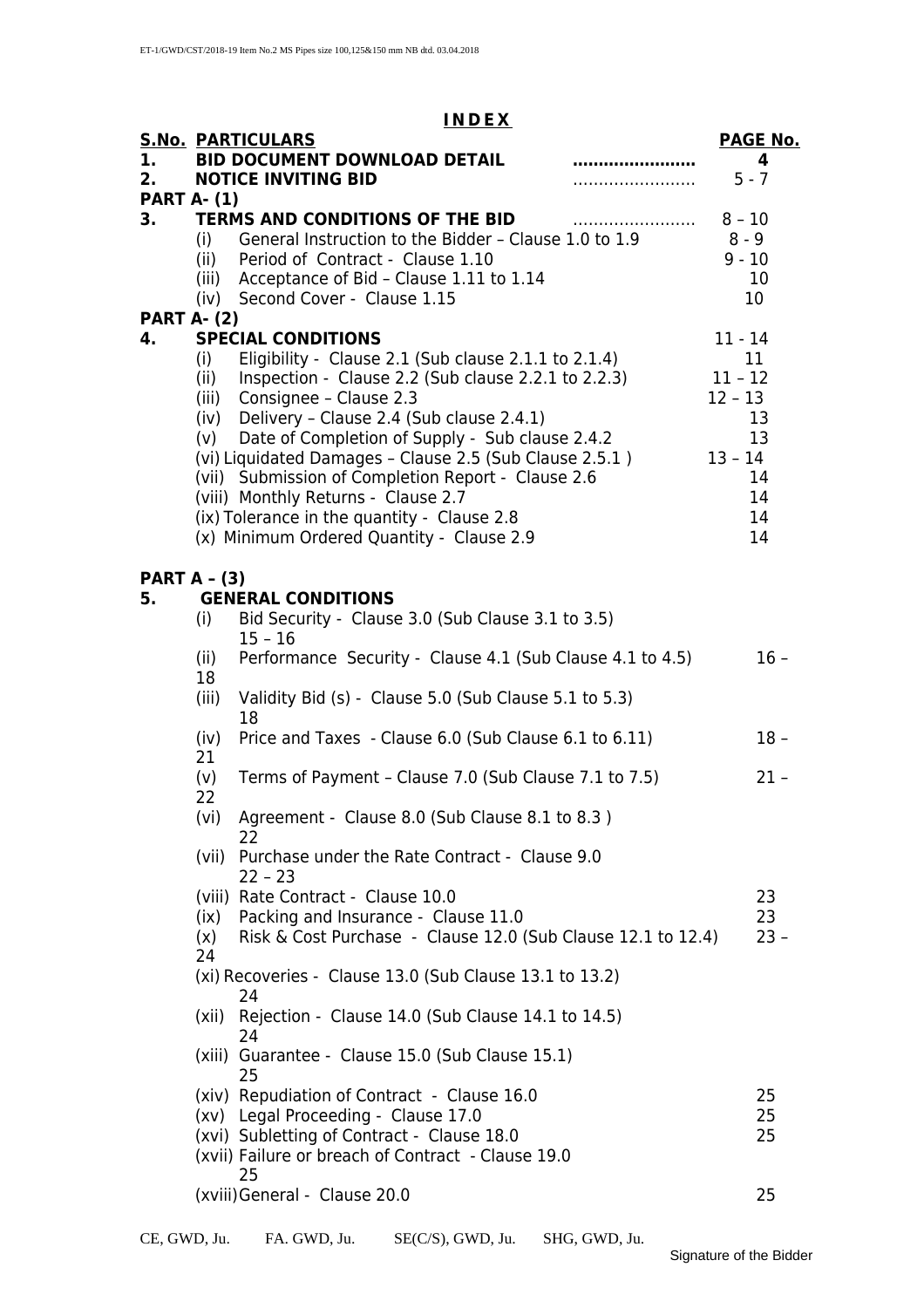| 6. | <b>PART-B</b>                                           | $22 -$             |
|----|---------------------------------------------------------|--------------------|
|    | 39<br>(i)Appendix 'A'<br>(ii)Appendix 'B'               | 27<br>$28 -$       |
|    | 31<br>(iii)Appendix 'C'<br>33                           | $32 -$             |
|    | (iv)Appendix 'D'<br>(v)Appendix 'E'<br>(vi)Appendix 'F' | 34<br>35<br>$36 -$ |
|    | 37<br>(vii)Appendix 'G'                                 | $38 -$             |
|    | 39<br>(viii)Statement No. 1, II & III<br>42             | $40 -$             |

#### **7. Annexure A,B,C,D & Form No. 1 of RTPP Rules 2013**

43 – 48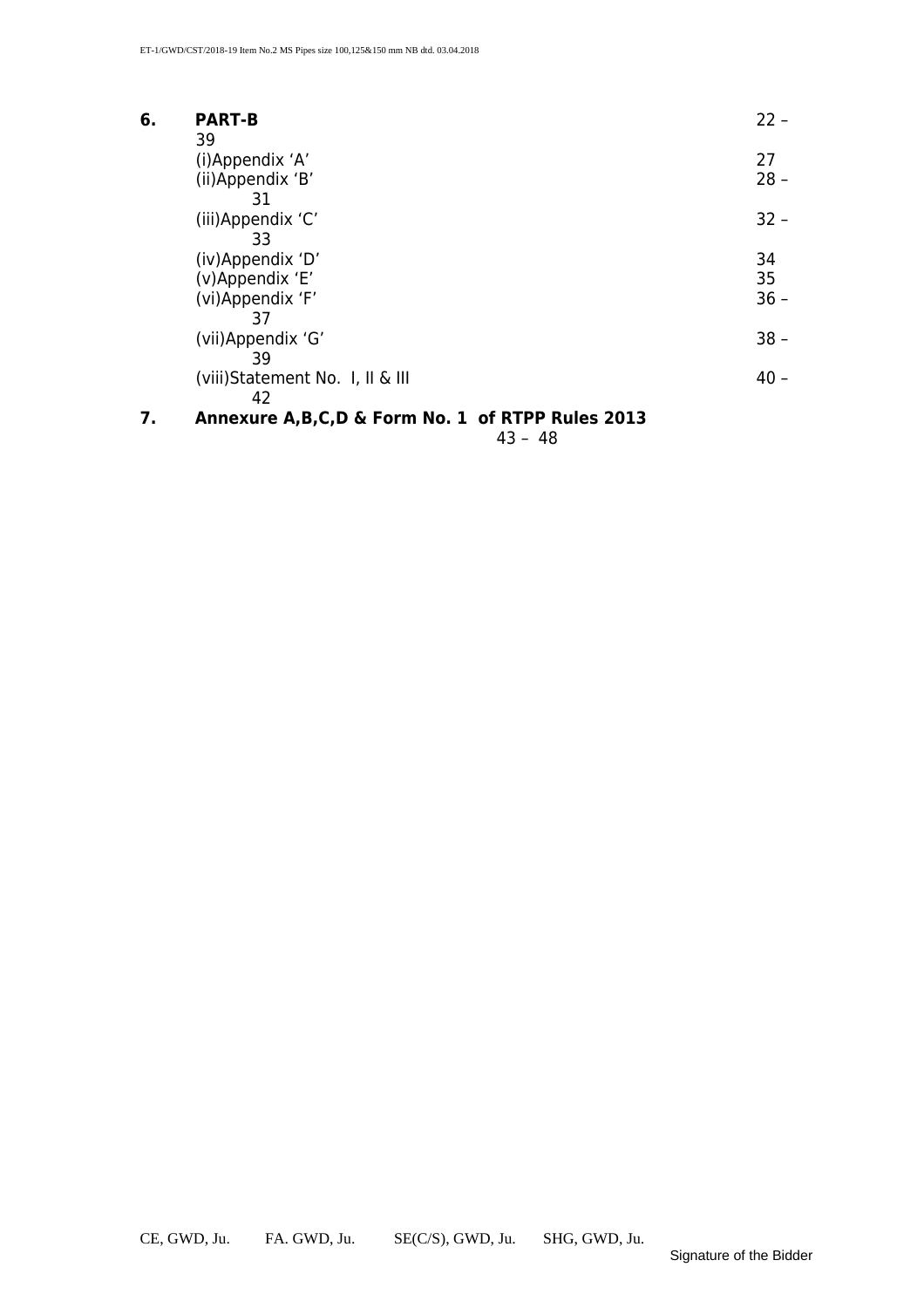### **OFFICE OF CHIEF ENGINEER, GROUND WATER DEPARTMENT, JODHPUR**<br> **CS website http://phedwater.rajasthan.gov.in** GSTIN:08JDHSO1576B1D5

Ph.  $0291 - 2431942 / 2432765$  website [http://phedwater.rajasthan.gov.in](http://phedwater.rajasthan.gov.in/) mail – [secsgwdjdpr@gmail.com](mailto:secsgwdjdpr@gmail.com) /chiefgwd3@gmail.com

BID DOCUMENT FOR PROCUREMENT OF MS PIPES , MEDIUM CLASS SIZE 100, 125 & 150 mm NB AS PER IS 1239 (Part I & II): 2004 (Amended upto date)

| NIT NO. & DATE                                                               | ł.                | ET-1/CST/GWD/JU/2018-19 ITEM NO. 2                                                                                                                                                                          |
|------------------------------------------------------------------------------|-------------------|-------------------------------------------------------------------------------------------------------------------------------------------------------------------------------------------------------------|
| <b>LAST DATE AND TIME</b><br>FOR DOWNLOAD OF<br><b>BID DOCUMENTS</b>         | ÷.                | 10.05.2018 up to 13:00 Hours                                                                                                                                                                                |
| <b>LAST DATE &amp; TIME OF</b><br><b>ONLINE SUBMISSION</b>                   | ł.                | 10.05.2018 (Up to 13:00 Hours)                                                                                                                                                                              |
| <b>ONLINE OPENING</b><br><b>DATE &amp; TIME FOR</b><br><b>TECHNICAL BIDS</b> | ÷                 | 10.05.2018 (at 15:30 Hours)                                                                                                                                                                                 |
| <b>ONLINE OPENING</b><br>DATE & TIME FOR<br><b>PRICE BID</b>                 | ł.                | Will be intimated to qualifying Bidders after<br>technical evaluation.                                                                                                                                      |
| <b>ESTIMATED COST</b>                                                        | ł.                | Rs. 101.00 Lacs                                                                                                                                                                                             |
| <b>BID SECURITY</b>                                                          | $\mathbf 1$<br>Ĭ. | For units other than Micro, Small and Medium<br>Enterprises situated in Rajasthan Rs. 2,02,000/-<br>(2% of estimated tender value).                                                                         |
|                                                                              | 2<br>J.           | Sick industries (other than Micro, Small and<br>Medium Enterprises situated in Rajasthan) Rs.<br>1,01,000/- (1% of estimated tender value).                                                                 |
|                                                                              | 3<br>J.           | For Micro, Small and Medium Enterprises situated<br>in Rajasthan Rs. 50,500/- (1/2 % of estimated<br>tender value).                                                                                         |
| <b>COST OF BID FORM</b>                                                      | ř.                | Rs 1000 (Rs One thousand) for other than Micro,<br>Small and Medium Enterprises situated in<br>Rajasthan and Rs.500 (Rs. Five Hundred) for Micro,<br>Small and Medium Enterprises situated in<br>Rajasthan, |
| <b>BID PROCESSING FEE</b>                                                    | ÷                 | Rs 1000.00 in favour of MD, RISL in the form of DD<br>only.                                                                                                                                                 |

#### **IMPORTANT**

- 1. PLEASE READ DOCUMENT VERY CAREFULLY.
- 2. PLEASE SAVE TIME & DO NOT QUOTE ANY CONDITION AT VARIANCE FROM BID DOCUMENT.
- 3. NO OTHER COVERING LETTER BE ENCLOSED.
- 4. PLEASE DO NOT WRITE ANY THING AGAINST ANY CLAUSE. ONLY FILL INFORMATION WHEREVER REQUIRED AS IN APPENDIX 'A', APPENDIX 'B', OF OFFICIAL BID DOCUMENT. IF MORE SAPCE IS REQUIRED FOR SUBMISSION OF INFORMATIONS RELATED TO YOUR BID, YOU MAY COPY THE PERFORMA & ATTACH DULY FILLED.

CE, GWD, Ju. FA. GWD, Ju. SE(C/S), GWD, Ju. SHG, GWD, Ju.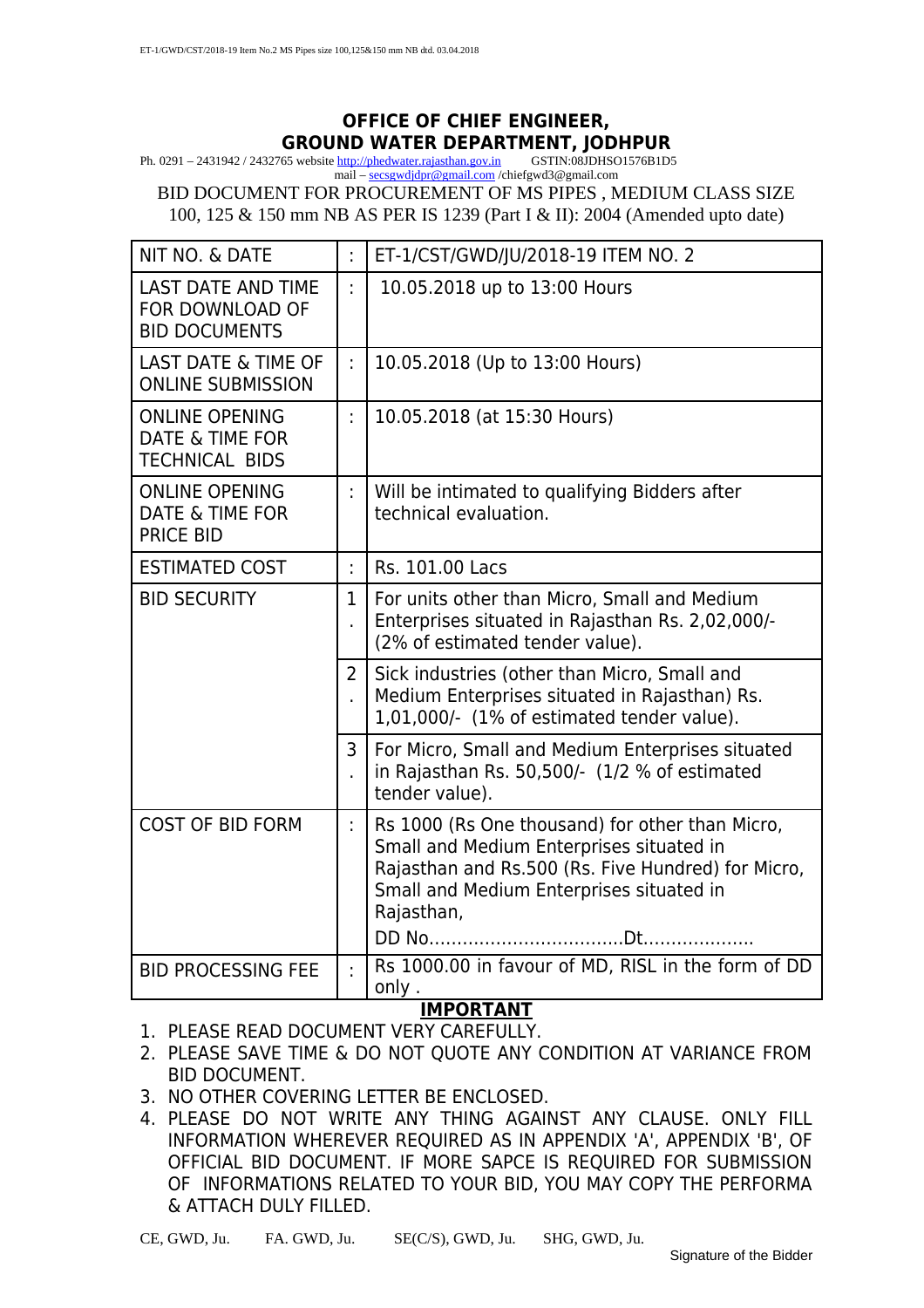- 5. PLEASE QUOTE RATE IN PRICE SCHEDULE BASED ON DEPARTMENTAL TERMS AND CONDITIONS IN ELECTRONIC FORMATE.
- 6. PLEASE DO NOT ATTACH ANY OTHER DOCUMENT EXCEPT SPECIFICALLY ASKED FOR.
- 7. CONDITIONAL TENDERS WILL NOT BE CONSIDERED AND WILL BE REJECTED OUTRIGHTLY.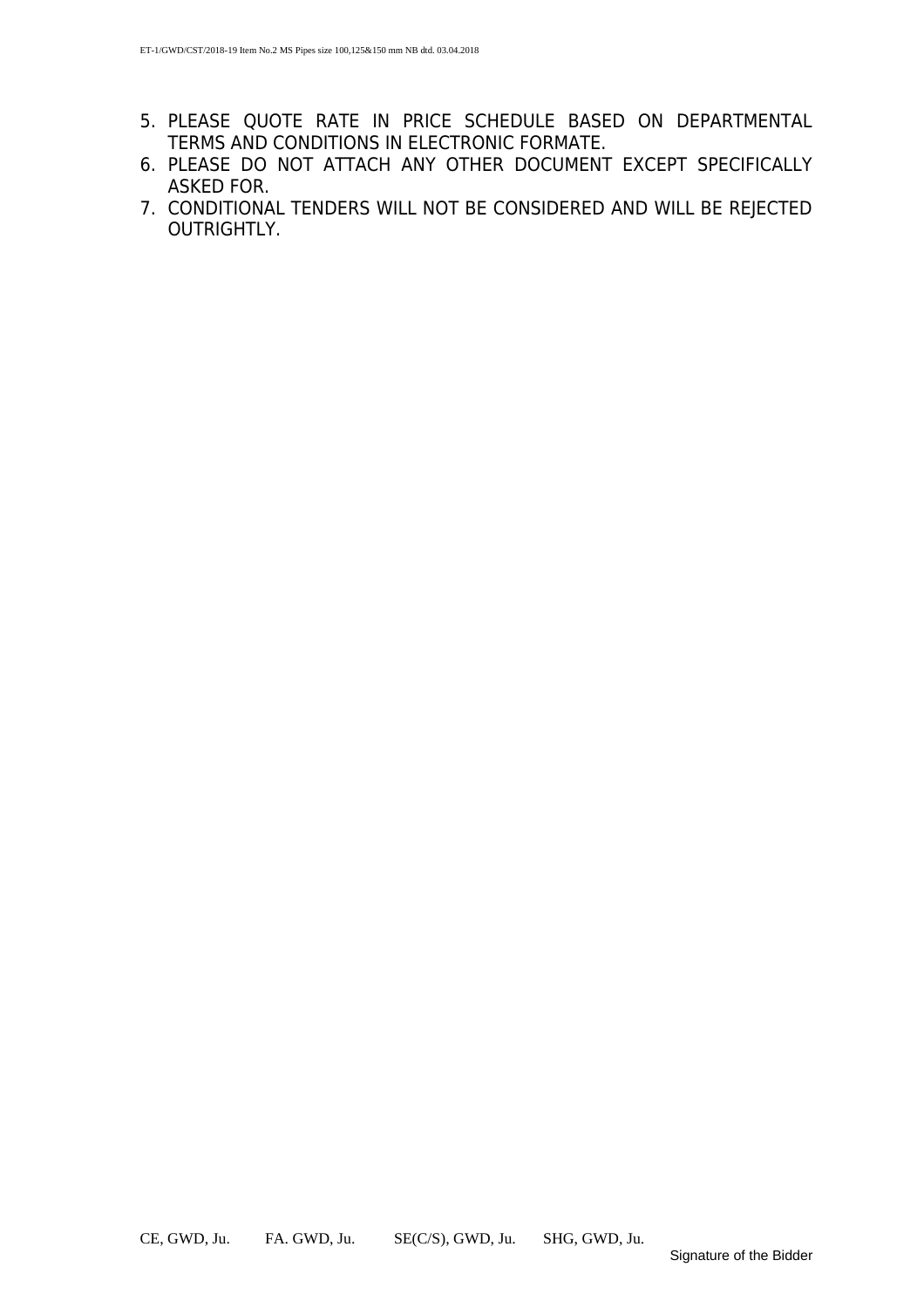NIB For Web Site

#### **OFFICE OF THE CHIEF ENGINEER GROUND WATER DEPARTMENT, NEW POWER HOUSE ROAD, JODHPUR** 2432765 website http://phedwater.raiasthan.gov.in GSTIN:08JDHSO1576B1D5

 $. 0291 - 2431942 / 2432765$  website [http://phedwater.rajasthan.gov.in](http://phedwater.rajasthan.gov.in/)

mail – [secsgwdjdpr@gmail.com/](mailto:secsgwdjdpr@gmail.com)chiefgwd3@gmail.com

#### **TENDER NO. ET – 1 /GWD/CST/2018 – 19 DTD. 03.04.2018**

#### **NOTICE INVITING BID**

**1.** Online tenders are hereby invited on behalf of Governor of Rajasthan for the supply of goods as indicated below on rate contract basis from manufacturer/Fabricators/ whole seller/ distributor/ dealer/ authorized dealer/ sole selling agent/marketing agent / Tenderers having experience and ability of supplying such items and fulfilling the qualification criteria. The tender documents can be downloaded from the web site http://eproc.rajasthan.gov.in . Details of the tender notification and tender Condition can also be seen in the NIB exhibited on web site www.dipronline.org or depttl. Website :[http://phedwater.rajasthan.gov.in](http://phedwater.rajasthan.gov.in/). Tenders are to be submitted online electronic format on website [http://eproc.rajasthan.gov.in.](http://eproc.rajasthan.gov.in/) The schedule of dates for each tender item is defined against the item.

#### **2. GENERAL DETAILS OF WORKS / GOODS / SERVICES**:-

| I.<br>N. | of<br>Particulars<br>the<br>tendered work                                                                     | Estimated<br>Tender<br>Value (Rs.<br>In Lakhs) | <b>EMD</b><br>(in Rs.) | Tender<br>Documen<br>t Fee | e<br>$\overline{\phantom{0}}$<br>Tender<br>Processin<br>g Fee | Last Date $&$<br>for<br>time<br>online<br>availability<br>and<br>submission of<br>bid<br>the<br>document | of<br>Date<br>Last<br>submission<br>of<br>Tender Fee, $e -$<br>tender<br>processing<br>&<br>EMD<br>Fee<br>in<br>Physical form | Date of online<br>-of<br>opening<br>Technical<br><b>Bids</b> |
|----------|---------------------------------------------------------------------------------------------------------------|------------------------------------------------|------------------------|----------------------------|---------------------------------------------------------------|----------------------------------------------------------------------------------------------------------|-------------------------------------------------------------------------------------------------------------------------------|--------------------------------------------------------------|
|          | Rate Contract for Supply<br>of DTH Button Bits of<br>various sizes                                            | 30.35                                          | $60700/-$              | $1000/-$                   | $500/-$                                                       | 21.05.2018<br>13:00<br>upto<br>Hrs.                                                                      | 21.05.2018<br>upto<br>$13:00$ Hrs.                                                                                            | 21.05.2018 at<br>15:30 Hrs.                                  |
| 2        | Rate Contract for Supply<br>of MS Pipes size 150,<br>125 & 100 mm NB as<br>per IS:1239 (Amended<br>upto date) | 101.00                                         | $202000/-$             | $1000/-$                   | $1000/-$                                                      | 10.05.2018<br>13:00<br>upto<br>Hrs.                                                                      | 10.05.2018<br>upto<br>$13:00$ Hrs.                                                                                            | 10.05.2018 at<br>$15:30$ Hrs.                                |

**3.** The cost of the tender document (Bid Document Fee) as mentioned against each item is to be paid in Cash/DD in the name of "SUPERINTENDING ENGINEER, (CENTRAL STORE) GWD, JODHPUR" in the manner as prescribed in the tender document and the e – tender Processing Fee is to be paid in DD in the name of "Managing Director, RISL payable at Jaipur"

- **4. Instructions to Bidders for online e-tendering :** 
	- **a.** The bidders who are interested in bidding can download the tender documents from**http://eproc.rajasthan.gov.in**
	- **b.** The bidders who wish to participate in the tenders will have to register on **http://eproc.rajasthan.gov.in**<br>Further, bidders who wish to participate will have to procure Digital Certificate as per Information Further, bidders who wish to participate will have to Technology Act-2000 using which they can digitally sign their electronic bids.
	- **c.** Bidder shall submit their offer on-line in Electronic format on above mentioned web site and the date mentioned here in above.
- **5.** Online submission of tenders will be opened on the scheduled date at specified time mentioned above in the table by the tender opening committee in the OFFICE OF THE SUPERINTENDING ENGINEER (CENTRAL STORE), GWD, JODHPUR
- **6.** Before electronically submitting the tenders, it should be ensured that all the tender papers including the conditions of the contract are digitally signed by the tenderer
- **7.** An earnest money / Bid Security of the amount as mentioned in the conditions of the bids for each item is to be deposited through Banker"s cheque or Demand Draft of nationalized / scheduled bank in the name of "SUPERINTENDING ENGINEER (CENTRAL STORE), GWD, JODHPUR''.
- **8.** No conditional tenders shall be accepted and will be rejected summarily forthwith.
- **9.** The department will not be responsible for any delay on account of late submission of tenders.
- **10.** All pages and schedules of tender documents shall be essentially filled in (wherever required) and shall be signed by the tenderer.
- **11.** The deptt. is not bound to accept the lowest tender, and reserves the right to reject any or all the tenders received without assigning any reason.
- **12.** No refund of tender fees is claimable for tenders not accepted or forms not submitted.
- **13.** All the conditions shall be prevailing as detailed out in the departmental tender document (in the respective sections/volumes)

#### **14. No tenders will be accepted in physical forms.**

**Note:** In case there is any holiday on the date mentioned above, the activities assigned on that date shall be carried out on the next working day.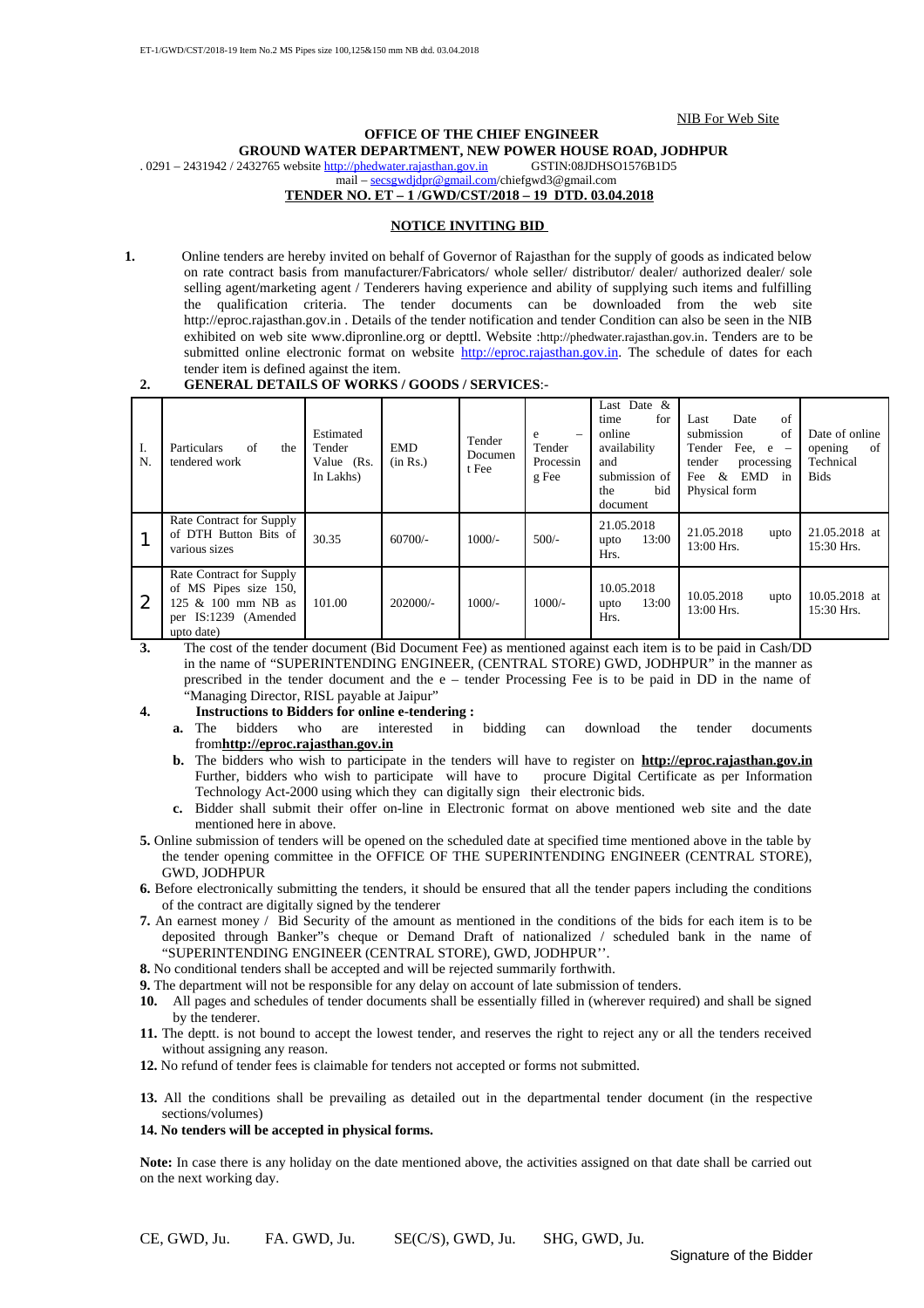**CHIEF ENGINEER, GWD, JODHPUR**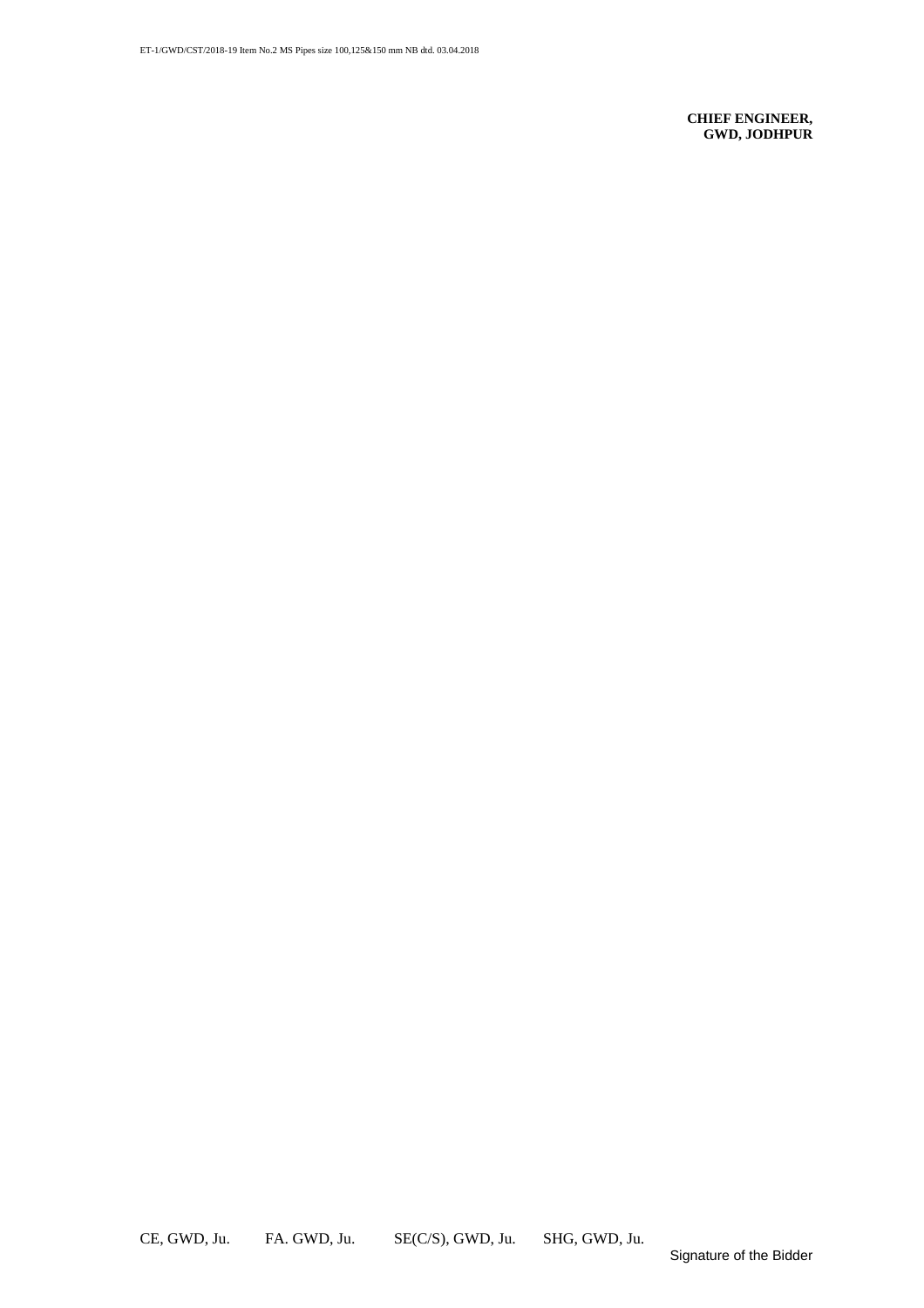#### jktLFkku & ljdkj eq[; vfHk;Urk Hkw & ty foHkkx] U;w ikoj gkml jksM] tks/kiqj

nwjHkk"k 0291&2432765@2431942] QSDLk& 0291 & 2631295 @2431942 sexudidpr@gmail.com /chiefgwd3@gmail.com, website [http://phedwater.rajasthan.gov.in](http://phedwater.rajasthan.gov.in/)

### &% fufonk lwpuk %&

## fufonk la[;k % ET-1/CST/GWD/JU/2018 – 19 fnukad 03-04-

#### 2018

jktLFkku ds jkT;iky dh vksj ls v/kksgLrk{kjdrkZ }kjk fuEukuqlkj lkexzh dh vkiqfrZ gsrq cksukQkbZM eSU;wQSDpjj@QSczhdsVlZ@gkWy lsyj@fMLVªhC;wVj@vkWFkksjkbTM Mhyj@Mhyj@lksy lsfyax@ekdsZfVax ,sts.V@ bl izdkj dh lkexzh dh vkiqafrZ ,oa dk;Z esa vuqHko] ;ksX;rk ,oa izR;sd vkbZVe ds fy;s fufonk dh 'krksZ ds vuqlkj ik=rk j[kus okys fufonknkrkvksa ls \*\* Mcy doj flLVe ¼f) Hkkx $\frac{1}{2}$ Þ ds rgr fu/kkZfjr izi= esa bZ0 izksD;wjesaV izfd;k }kjk vkWuykbZu fufonk,Wa vkeaf=r dh tkrh gSaA

| vkbVe la[;k    | fooj.k                                                                                                                                                                                              | fufonk<br>$izi =$<br>'kwYd | fufonk<br>lizksIsfa<br>lax<br>'kwYd | fcM<br>lsD;wfjVh | fufonk izi=<br>vkWuykbZ<br>u<br>MkmuyksM<br>fd;s tkus<br>oa viyksM,<br>fd;s tkus<br>dh vafre<br>fnuakd, oa<br>le; | fufonk<br>'kqYd ]<br>vekur<br>jkf'k, oa<br>bZ&Vs.Mfja<br>x izfdz;k<br>'kqYd dks<br>HkkSfrd #i<br>Is tek djk;s<br>tkus dh<br>fnukad, oa<br>le; | <b>Rkdfudh</b><br>fufonk;s<br>[kksys tkus<br>dh fnukad<br>,oa le; | ;w-<br>ch-<br>,u-<br>ua- |
|----------------|-----------------------------------------------------------------------------------------------------------------------------------------------------------------------------------------------------|----------------------------|-------------------------------------|------------------|-------------------------------------------------------------------------------------------------------------------|-----------------------------------------------------------------------------------------------------------------------------------------------|-------------------------------------------------------------------|--------------------------|
| $\mathbf{1}$   | fofHkUu lkbZt<br>ds Mh- Vh-, p-<br>cVu fcV~l dh<br>vkiqfrZ gsrq nj<br>lafonk                                                                                                                        | $1000/-$                   | $500/-$                             | $60700/-$        | 21.05.2018<br>upto 1.00 pm                                                                                        | 21.05.2018<br>upto $1.00$ pm                                                                                                                  | 21.05.2018<br>upto $3.30$ pm                                      |                          |
| $\overline{2}$ | ,e- ,l- ikbZi<br>lkbZt 150]125<br>rFkk 100 eh-<br>eh-, u- ch-<br>Hkkjrh; ekud<br>$\frac{1}{4}$ vkbZ- ,l- $\frac{1}{2}$<br>1239 1/4v/ru<br>la'kksf/kr½ ds<br>vuq#i dh<br>vkiqfrZ gsrq nj<br>lafonk A | $1000/-$                   | $1000/-$                            | 202000/-         | 10.05.2018<br>upto $1.00$ pm                                                                                      | 10.05.2018<br>upto $1.00$ pm                                                                                                                  | 10.05.2018<br>upto $3.30$ pm                                      |                          |

fufonk izi= ,oa fufonk ls lEcfU/kr leLr 'krsZ foHkkxh; osclkbZV http://phedwater.rajasthan.gov.in , <http://sppp.rajasthan.gov.in/> ,Oa http://www.eproc.rajasthan.gov.in ij miyC/k gSA

CE, GWD, Ju. FA. GWD, Ju. SE(C/S), GWD, Ju. SHG, GWD, Ju.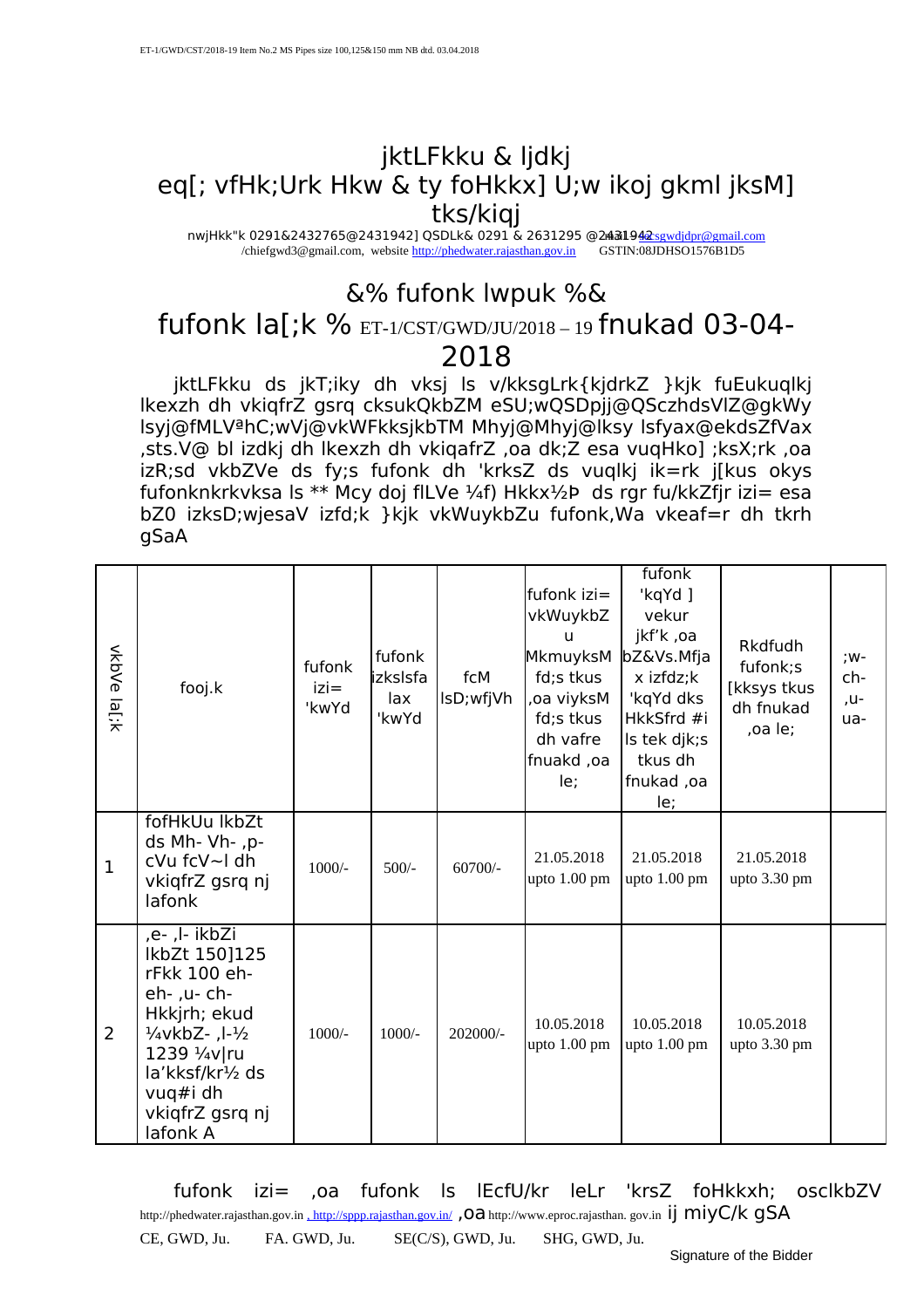**¼lwjtHkku flga½ eq[; vfHk;Urk Hkw ty foHkkx] tks/kiqj**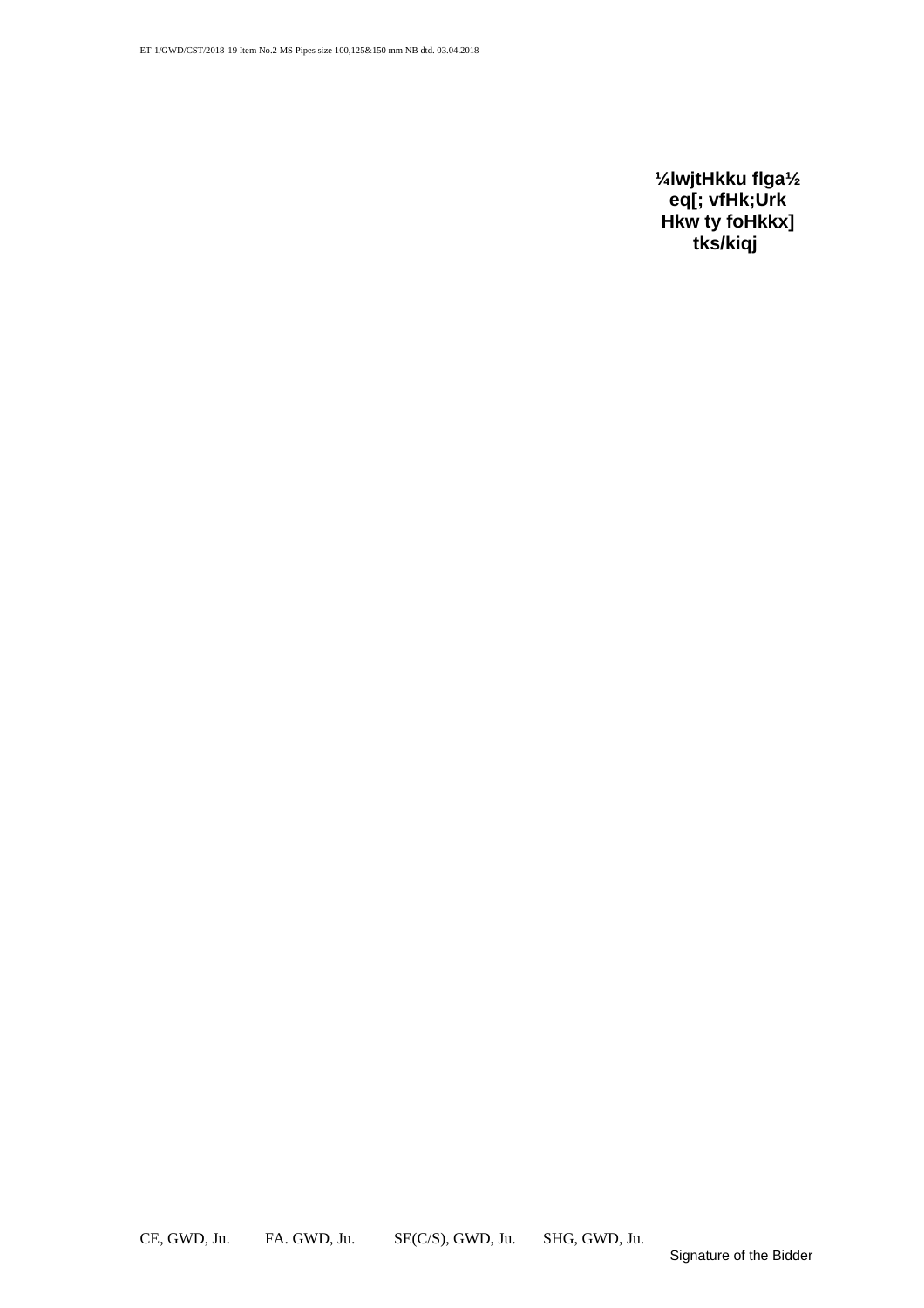#### **OFFICE OF CHIEF ENGINEER GROUND WATER DEPARTMENT, NEW POWER HOUSE ROAD, JODHPUR RAJASTHAN**

#### **TERMS & CONDITIONS OF THE BID FOR PROCUREMENT OF M.S. PIPES, MEDIUM CLASS SIZE 100,125 & 150 mm NB as per IS:1239 (Part I & II) : 2004 (AMENDED UPTO DATE)**

#### **1. GENERAL INSTRUCTIONS TO THE BIDDER**

- 1.0 These directions shall be read very carefully by Bidder(s) while filing their quotation/Bid.
	- (a) The bidders who are interested in bidding can download Bid documents from http://eproc.rajasthan.gov.in
	- (b) Bidders who wish to participate in this Bid will have to register on http://eproc.rajasthan.gov.in Further bidders who wish to participate in online Bids will have to procure digital certificate as per information technology act 2000 to digitally sign their electronic bids.
	- (c) Bidders shall submit their offer online in electronic format on above mentioned website to time and date mentioned in the NIB & Tender **Documents**
- 1.1 Bidder shall submit their offer only in online electronic format both for technical and financial proposal and all documents should be digitally signed. However, Bid fees, processing fees, Bid Security in the form of DD shall have to be deposited physically in the office of SE (C/S) , GWD, Jodhpur upto 1.00 pm of 10.05.2018. All original papers Duly notarized related to eligibility of firm e.g. Appendix A, valid BIS licence, GST registration certificate, Specific Power of Attorney, Affidavit of being Micro, Small and Medium Enterprises situated in Rajasthan (If applicable), Balance sheets, Appendix B, Annexure-B RTPP Rules etc should be submitted manually in the office of Superintending Engineer , (Central Store) , Ground Water Department, Jodhpur at the scheduled date & time as mentioned in the bid document .
	- **(a) ENVELOPE :** There will be two envelope system for bidding.

First cover (envelope-marked as "Qualifying Bid") should contain the following papers/ documents:

- i) Demand Draft of Rs. 1000.00 (Rs One Thousand only for other than Micro, Small and Medium Enterprises situated in Rajasthan and Rs. 500.00 (Rs. Five Hundred only) for Micro, Small and Medium Enterprises situated in Rajasthan is to be paid in favour of "Superintending Engineer, (Central Store) , Ground Water Department, Jodhpur ." payable at Jodhpur against the Bid cost.
- ii) Demand Draft of Rs. 1000.00 (Rs. One thousand only) to be paid in form of DD) in favour of " MD RISL, " payable at Jaipur against the Bid processing fee
- iii) Bid security as per clause 3.0
- iv) The Bid document cost, Bid processing fee and Bid Security are to be deposited physically in the office of Superintending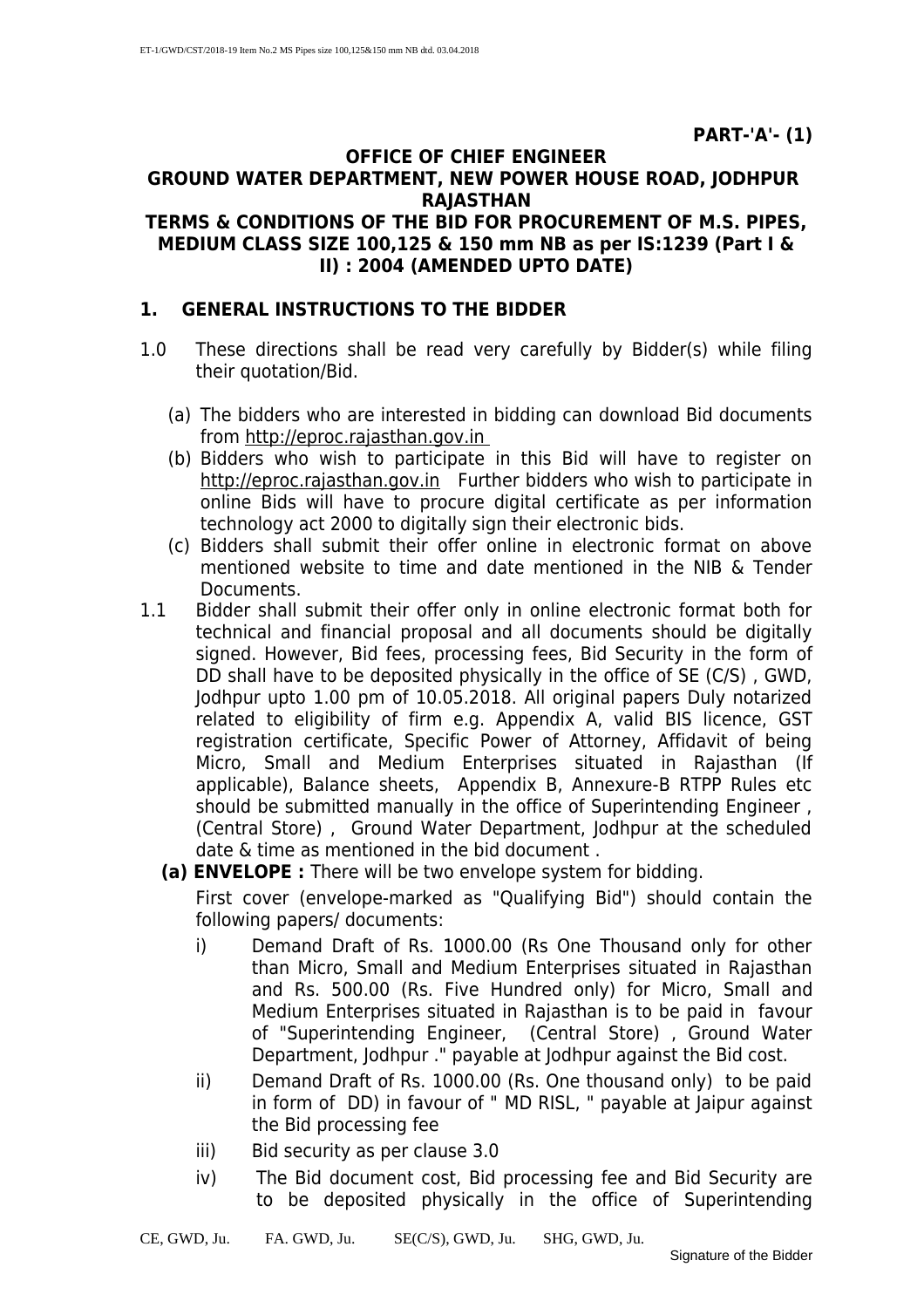Engineer, (Central Store) , Ground Water Department, Jodhpur up to the date and time specified in the Bid document.The bid cost and bid processing fees are non-refundable.

- v) All other required paper Duly notarised related to eligibility of firm e.g. Appendix-A, valid BIS licence, GST registration certificate, Specific Power of Attorney, Certificate and affidavit of being Micro, Small and Medium Enterprises situated in Rajasthan (if applicable).
- vi) Copy(s) of audited balance sheets of last 3 financial years in support of turn over of the Bidder in case of Micro, Small and Medium Enterprises situated in Rajasthan Appendix-B, Annexure-B RTPP Rules etc.
- 1.2 The last date and time of online submission of the Bid against the NIT No. ET-1/2017-18 Item No. 2 dtd. 03.04.2018 is 10.05.2018 (upto 13:00 Hours). The Bids of such firm(s) shall only be considered, who have electronically online submitted their offer on website [http://eproc.rajasthan.gov.in.](http://rproc.rajasthan.gov.in/)
- 1.3 a) The Technical Bids (Qualifying Bids) shall be opened on the due date of opening of these bids, in the office of the S.E. (Central Store) Ground Water Department, Jodhpur. If due to any reason, the due date is declared a holiday, the Bids will be opened on next working day. The Technical Bids of only those tenderers will be opened online who has physically deposited the Bid Document Fee, Bid Processing Fee and Bid Security in prescribed form before the stipulated date & time for submission of these.
	- b) After decision Technical bids, Technically successful Bidder(s) shall be informed about date and time for opening of price bids. The price bids shall be opened in S.E. (Central Store) Ground Water Department, Jodhpur on specified date and time. If due to any reason the specified date is declared a holiday, then the price bid shall be opened on next working day at the scheduled time.
- 1.4 Before electronically submitting the Bids, it should be ensured that all the Bid papers, documents submitted including Bid conditions are digitally signed by the Bidder.
- 1.5 If any document is having script/ language other than Hindi/ English then transcribed version in Hindi/ English certified by Notary Public along with notarised copy of original document shall be uploaded electronically and also submitted in physical form.
- 1.6 The Bidder(s) is/ are required to study carefully the conditions specifications and provisions of the relevant B.I.S. (latest), wherever necessary before submitting their Bid offer. The technical particulars of the material offered must comply with the enclosed specifications and the provision of the relevant B.I.S. (latest) as mentioned in the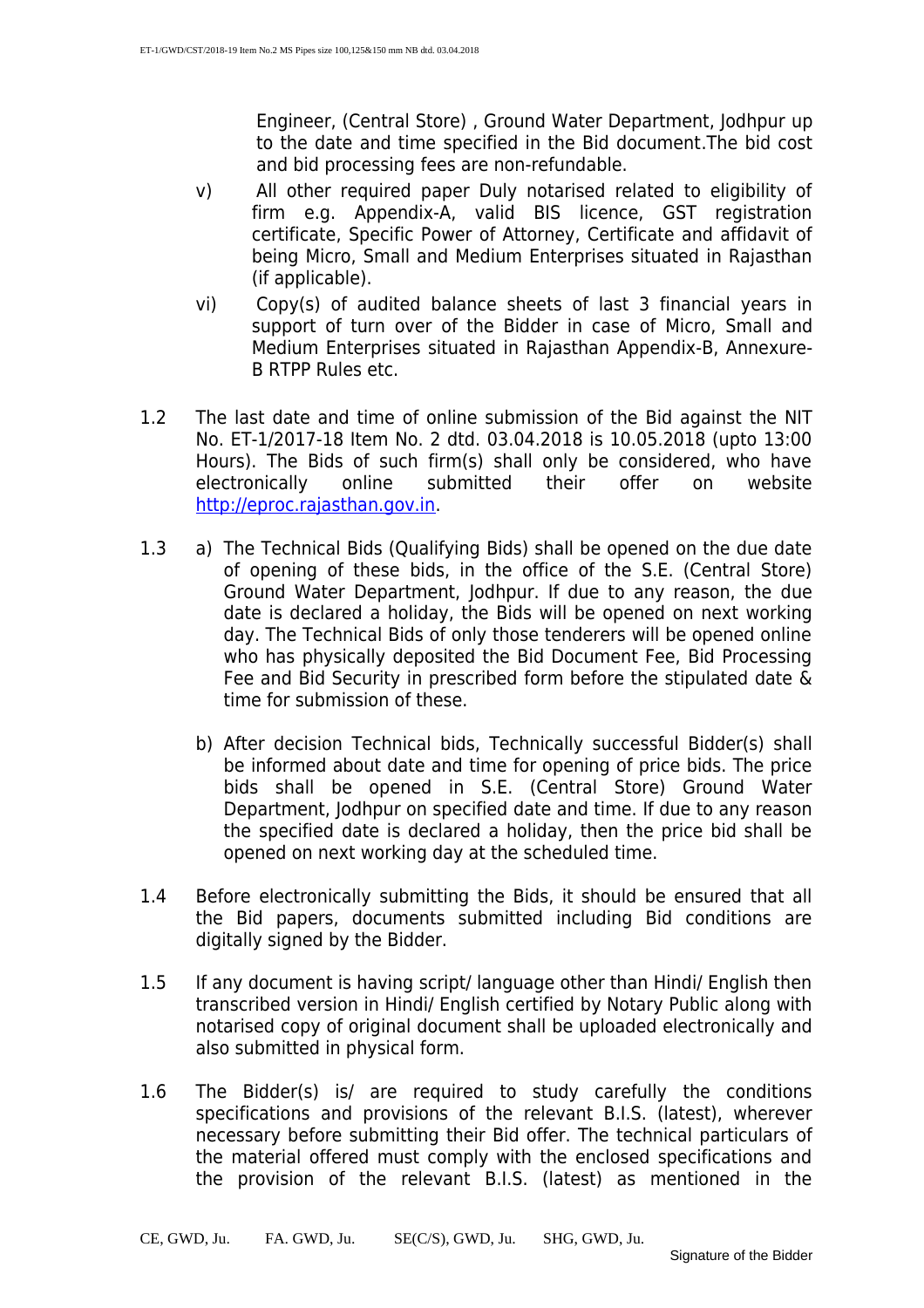specifications. Any amendment issued by B.I.S. shall be applicable from the date it comes under force.

- 1.7 The Bidder should digitally sign complete Bid documents in token of their acceptance of all the terms and conditions of the Bid. The offer without digitally signed complete bid document is liable for rejection. Appendix 'A" duly filled and notarised should be appended with Bid offer. Appendix-B, Annexure-B RTPP Rules duly filled/signed should also be appended with bid offer.The offer should be submitted only in electronic format on web site [http://eproc.rajasthan.gov.in.](http://rproc.rajasthan.gov.in/) The offer received in any other manner is liable for rejection.
- 1.8 If a Bidder imposes conditions, which are in addition or at variance or in conflict with the terms and conditions of the Bid document, his Bid offer shall be summarily rejected and no opportunity will be given to the Bidder to withdraw such conditions or submit any clarification after opening of Bid. In this regard the decision of the departmental competent authority shall be final.
- 1.9 Direct or indirect canvassing on the part of the Bidder or his representative will be a disqualification. The suo-motto post Bid correspondence shall not be desirable on the part of Bidders and may also be a cause of disqualification.

#### **PERIOD OF CONTRACT**

1.10 The Bids shall be for supplies to be made on Rate contract basis. The contract shall remain in force for a period of **Twelve months** from the date of issue of Rate Contract Letter, however the period of contract may be extended for a further period of **Six months**, with the consent of the both parties on the existing terms and conditions.

#### **ACCEPTANCE OF BID**

- 1.11 The acceptance of the Bid offer(s) will rest with the competent authority in Ground Water Department who does not bind itself to accept the lowest Bid and reserves the right to reject any or all the Bid(s) received without assigning any reason.
- 1.12 If the procuring entity does not procure any subject matter of procurement or procures less than the specified in the bidding documents due to change in circumstances, the bidder shall not be entitled for any claim or compensation.

Orders for additional 50% quantities of the value of goods of the original contract may be placed on the rates and conditions given in the Contract and completion period of the Contract may also be increased proportionately.

The department reserves the right to enter into parallel rate contract(s) with other Bidders.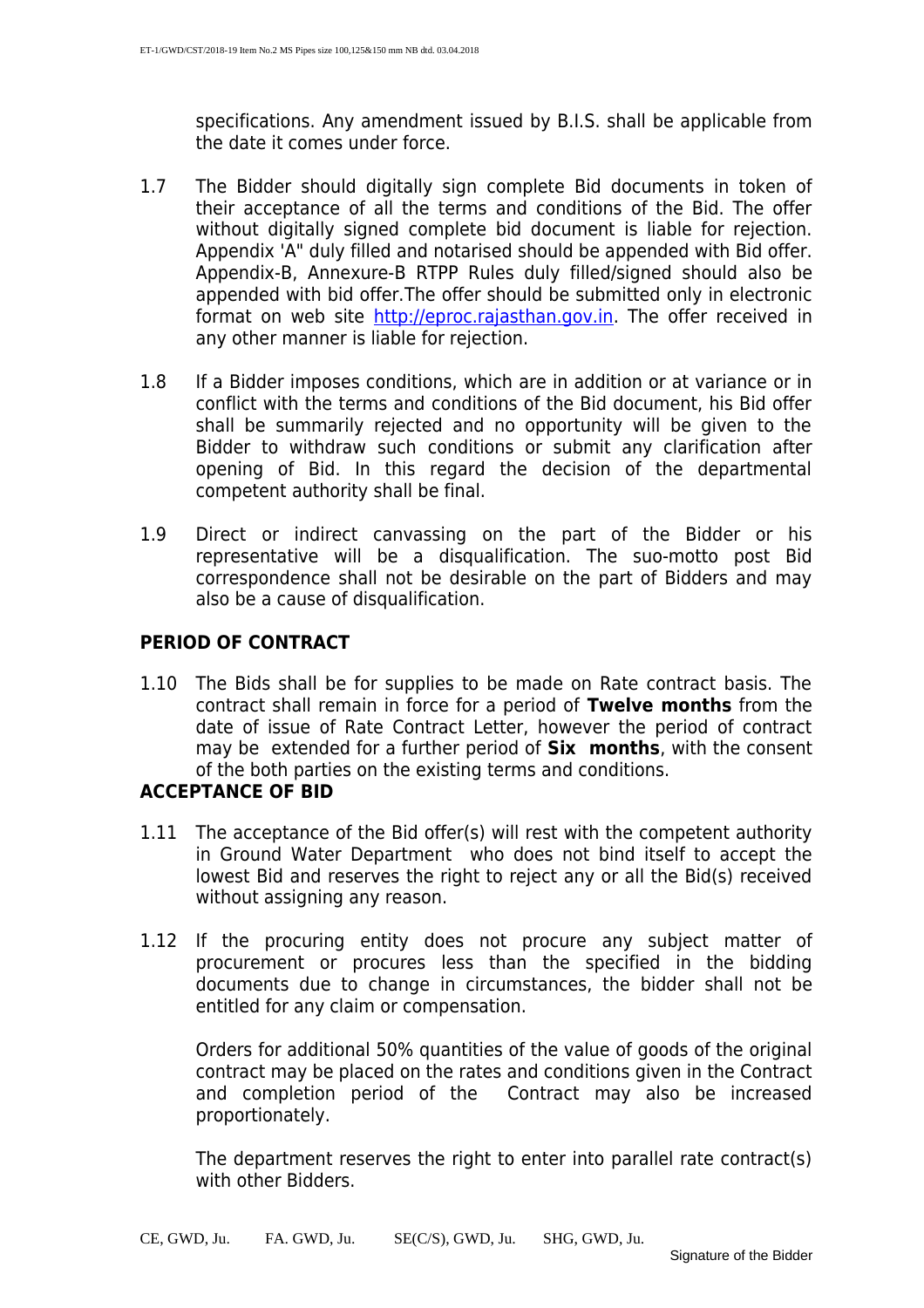- 1.13 Bidder(s) will have to submit invariably GST Registration Certificate for location of manufacturing place (As mentioned in B.I.S. Licence, if applicable) from concerned deptt. alongwith the Bids, without which their Bid offer may not be considered. The Central & Rajasthan Government organizations and undertakings dealing with trading of Bided items shall submit the GST registration certificate for address of their own business.
- 1.14 Deleted
- 1.15 Second cover (envelope-marked as "Price Bid") should contain only Price Bid i.e. BoQ in prescribed format to be uploaded on e procurement website: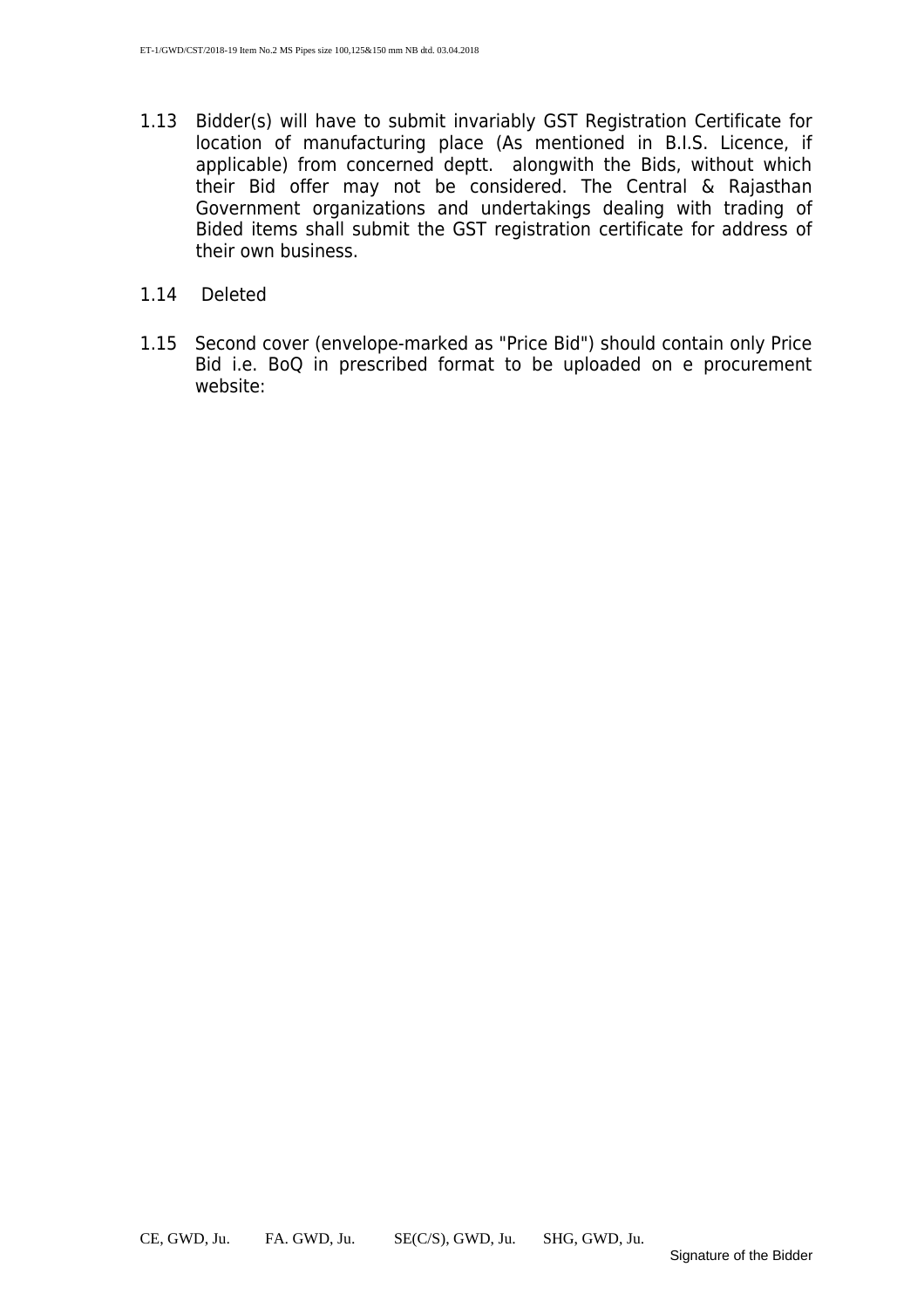#### **SPECIAL CONDITIONS**

#### **2.1ELIGIBILITY**

A Bidder must fulfil the following conditions to be eligible: -

**2.1.1** Only such Bidder(s) who are manufacturer of "M.S. Pipes" having BIS licence/ authorisation letter issued by BIS authorising the firm to put ISI mark as per IS 1239 - Part I & II (Amended up to date) for 100mm, 125mm & 150mm sizes and offer to supply the material as per Appendix-`C' (technical specifications) shall be eligible to quote. Central and Rajasthan Government Organisation/ undertakings dealing with the trading of M.S. pipes shall also be eligible. Such Central and Rajasthan Govt. Organisation/ undertakings will have to declare their manufacturer. In respect of such manufacturer the provision of clause 2.1.2 will be applicable.

All Bidder(s) shall furnish a declaration in the format given at Appendix `A'. The declaration shall be attested by Notary Public. Appendix-B, Annexure-B RTPP Rules duly filled/signed should also be appended with bid offer.

**2.1.2** The Bidder(s) must submit a notarised copy of valid BIS certification licence/ authorisation letter issued by BIS mentioning licence No. and period of validity as per IS 1239 Part-I :2004 and (amended up to date), valid on the date of opening of Bids for the sizes Bided at the time of submitting offer in first envelope. The offer of the firm shall be considered eligible only for the sizes for which it has submitted the notarised copy of valid BIS certification licence/ authorisation letter issued by BIS.

If firm fails to submit valid BIS licence/ authorisation letter issued by BIS alongwith prequalification bid, their offer will not be considered.

- **2.1.3** Bidder shall deposit required bid security as per clause 3.0 along with his offer. The minimum bid security for Micro, Small and Medium Enterprises situated in Rajasthan shall be as per clause 3.2 (a). If the firm fails to deposit bid security/ document of concessional bid security/ document of exemption (as per clause 3.0) with prequalification bid, their offer will not be considered.
- **2.1.4** Notarised copies of following documents shall also be submitted with qualifying bid:-
	- (a). GST Registration Certificate as per clause 1.13.
	- (b). GST exemption/ concessional certificate as per clause 6.10(d).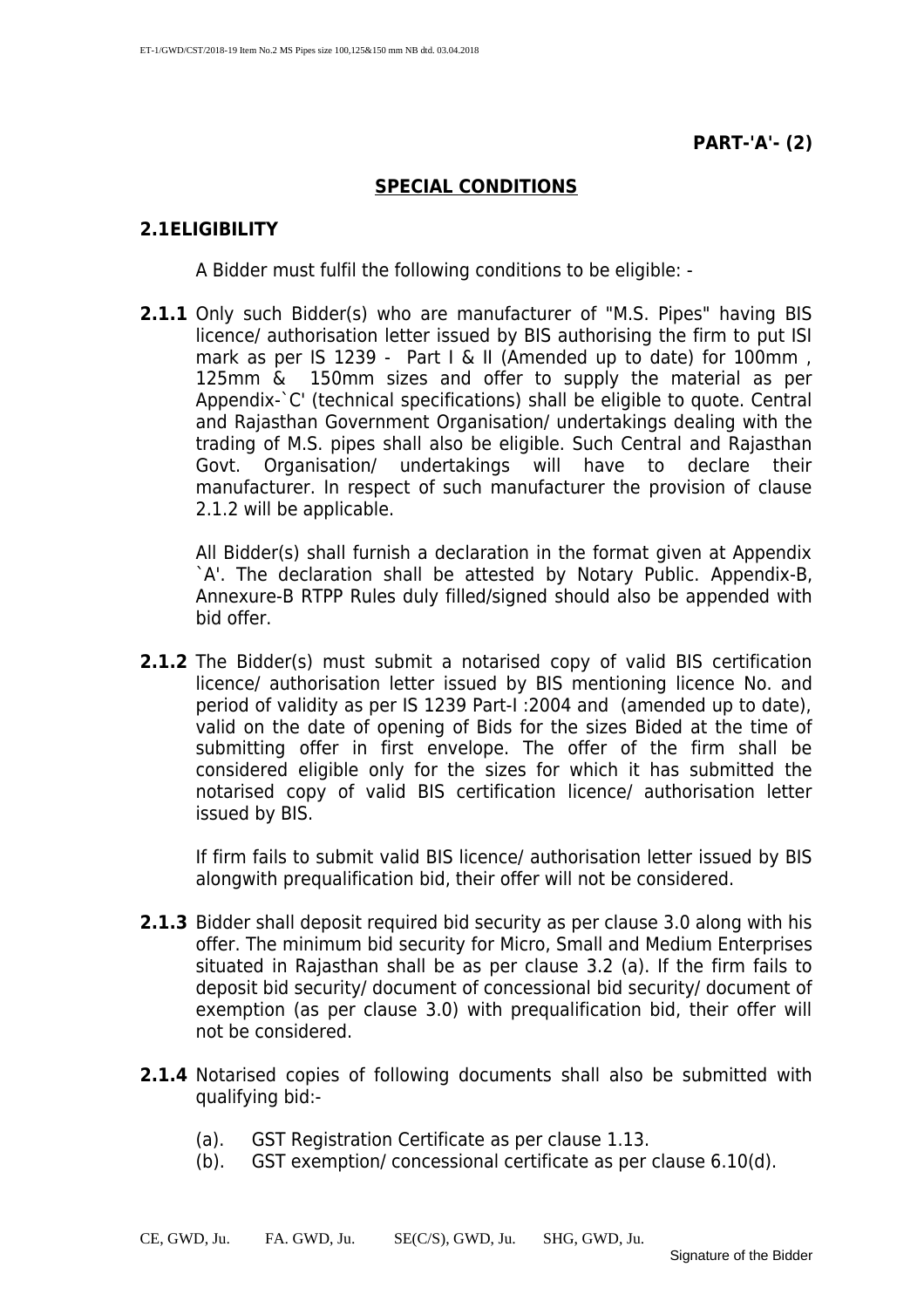#### **2.2 INSPECTION**

- **2.2.1** The material will be supplied according to specifications provided at Appendix 'C' and shall be inspected by one of the agency among DGS&D/CEIL/RITES/Any NABL approved testing Lab. /Any Govt. recognized testing Lab. , however one name of the inspecting agency will mentioned in the supply order / RC letter and may be amended thereafter by Chief Engineer, Ground Water Department, Jodhpur (by an specific order) before dispatch. Checklist for inspection is attached at Appendix 'D'. Inspection shall be strictly as per the check list as well as specification provided in Appendix 'C' and as per relevant BIS with latest amendments as have been made applicable by B.I.S. at the time of inspection. The inspection and testing of the material shall be got done by Inspecting agency at the works of the manufacturer or at divisional store. The contractor shall provide all facilities for inspection/ testing free of cost. The inspection fee, if charged, shall be borne by the department based on approved rate of inspection agency but the same shall be paid initially by firm and shall be reimbursed along with 100% payment.. The payment of inspection fee shall be made by the contractor to Inspecting Agency in form of A/C payee Demand Draft/ Banker's cheque only. The inspection certificate along with copies of test results and copy of D.D/ Banker's Cheque shall be submitted by the contractor alongwith bill to consignee. Name of the Inspecting Agency will be given in the purchase order. It shall not be choice of the firm to select inspection agency. However, if the situation so warrants only rate contract concluding authority shall have powers to change the inspecting agency, by an specific order of amendment, once prescribed it in the supply order.
- **2.2.2** Not withstanding the fact that the authorized inspecting agency has inspected and/ or has approved the stores/ articles, the Executive Engineer or his duly authorized Engineer, not below the rank of Assistant Engineer, shall inspect the material as soon as it is received in the stores to ensure that the material is in accordance with the specifications laid down in the rate contract on the basis of physical inspection such as followings including test reports submitted by concerned inspection agency:

For 100, 125 &150 mm sizes

- i) Length as per para 6.2 of the Appendix-C.
- ii) Tolerance on thickness and mass as per para 7 of the Appendix-C.
- iii) Pipe/ Tube ends as per para 8 of the Appendix-C.
- iv) Workmanship as per para 9 of the Appendix-C.
- v) Marking as per para 14 of the Appendix-C.
- vi) Protective coating of tubes as per para 12 of the Appendix-C.

In case of doubts in any specific test, same can be got conducted by the consignee in any laboratory as per guidelines issued by the rate contract concluding authority. If the material is found below specifications or defective, he will not accept the material and shall notify the defects to the supplier and inspecting agency within 15 days. He shall also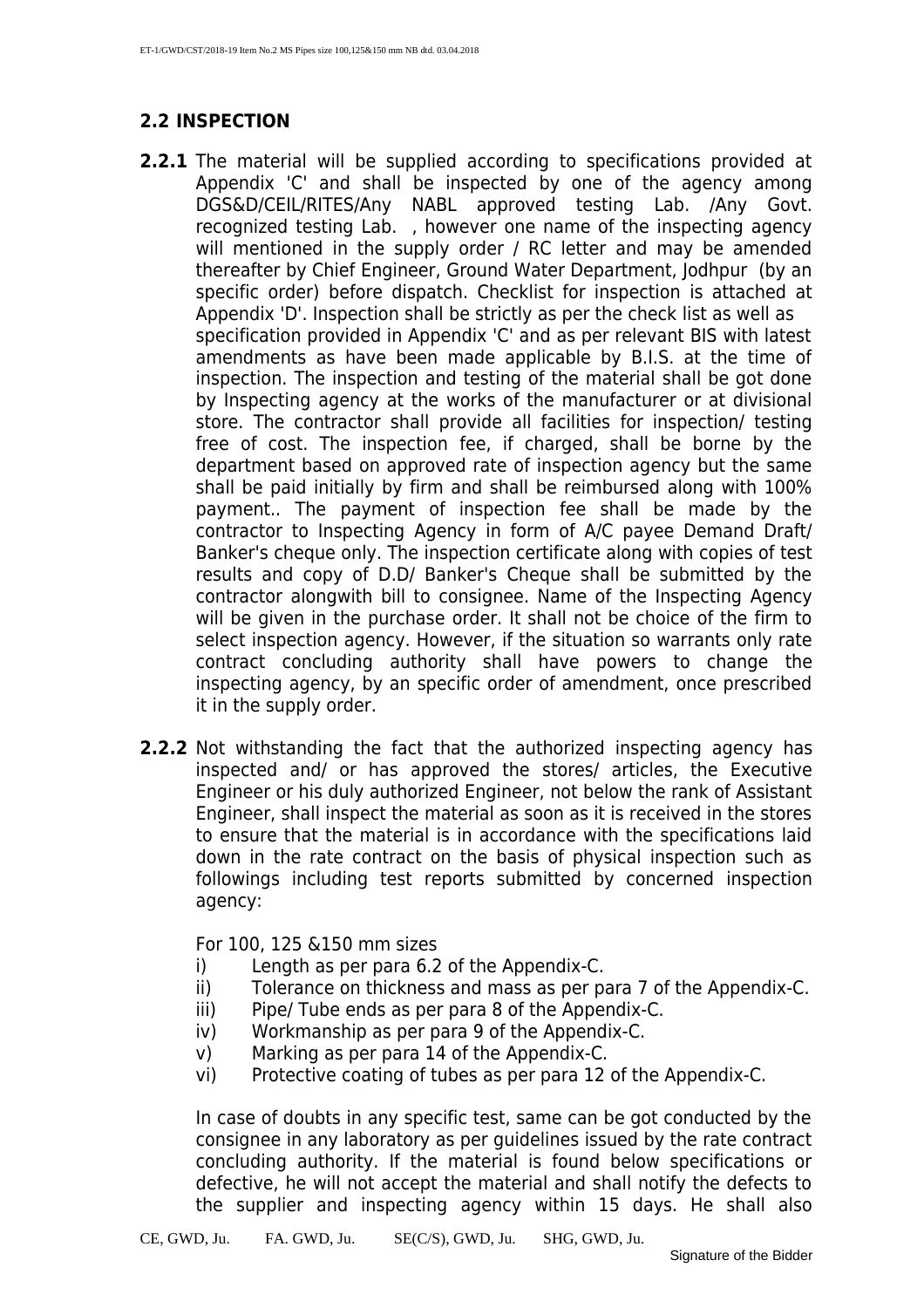simultaneously ask the supplier for removal of defect/replacement or refund of its cost as the case may be. The supplier shall be bound to replace the defective material after inspection or remove defects in the goods within one month of receipt of intimation from the consignees. However the date of delivery, in case of defective material, where payment has not been made shall be taken as the date on which the department accepts the material after replacement of defective material/removal of defects as the case may be. Wherever defective material is to be replaced it shall be inspected by inspection agency. Charges of such re-inspection shall be borne as per agreement with inspection agency.

**2.2.3** The supplier shall ensure that only the material inspected by the Inspection Agency is despatched to the consignee. In case any uninspected material has been found in the material received by consignee, the supplier shall be solely responsible for it and the department shall be free to take suitable necessary action as per terms and conditions of Bid document against the supplier for such irregularity.

#### **2.3DDO & CONSIGNEE**

Orders shall be placed by Chief Engineer, Ground Water Department Jodhpur, However, if the situation so warrants Superintending Engineer (Central Store), Ground Water Department, Jodhpur may operate the rate contract and order may be placed by them in such cases.

 Departmental Divisional Offices (Ex. En., GWD, Jaipur , Bikaner, Alwar , Jodhpur, Barmer, Pali, Udaipur, Dungarpur, Kota) and / or Sub - Divisional Offices Headquarters (AE, GWD, Bharatpur, Sikar, Jhunjhunu, Churu, Jhalawar, Ajmer, Bhilwara, Chittorgarh, Banswara, Sirohi, Jalore, Jaisalmer & nagaur) in Rajasthan will be Consignee, However it may vary in special conditions and same will be mentioned in the P.O.

#### **2.4DELIVERY**

**2.4.1 (a)** Delivery Period for a particular quantity of pipes as offered by the Bidder in its monthly offered capacity as mentioned in the Appendix – B in point no. 8 (a) will be 45 days from the date of issue of P.O.. After exhaust of monthly offered capacity of particular R/C holder firm through issuance of PO(s)the delivery period for any PO(s) placed will be commenced from the day after 45 days from the date of issuance of the last PO which will be specified in the PO(s) . It is therefore essential for a bidder to offer monthly capacity clearly in their bid.

If the material is rejected by consignee before payment the replacement should also be delivered within the original stipulated delivery period.

- **(b)** If department feels necessary, preference may be given to firms offering material from ready stock on following conditions: -
	- (i) The firm has to supply such ready stock material within 30 days from the date of placement of exclusive order(s) for such ready stock supply. The PO placed for ready stock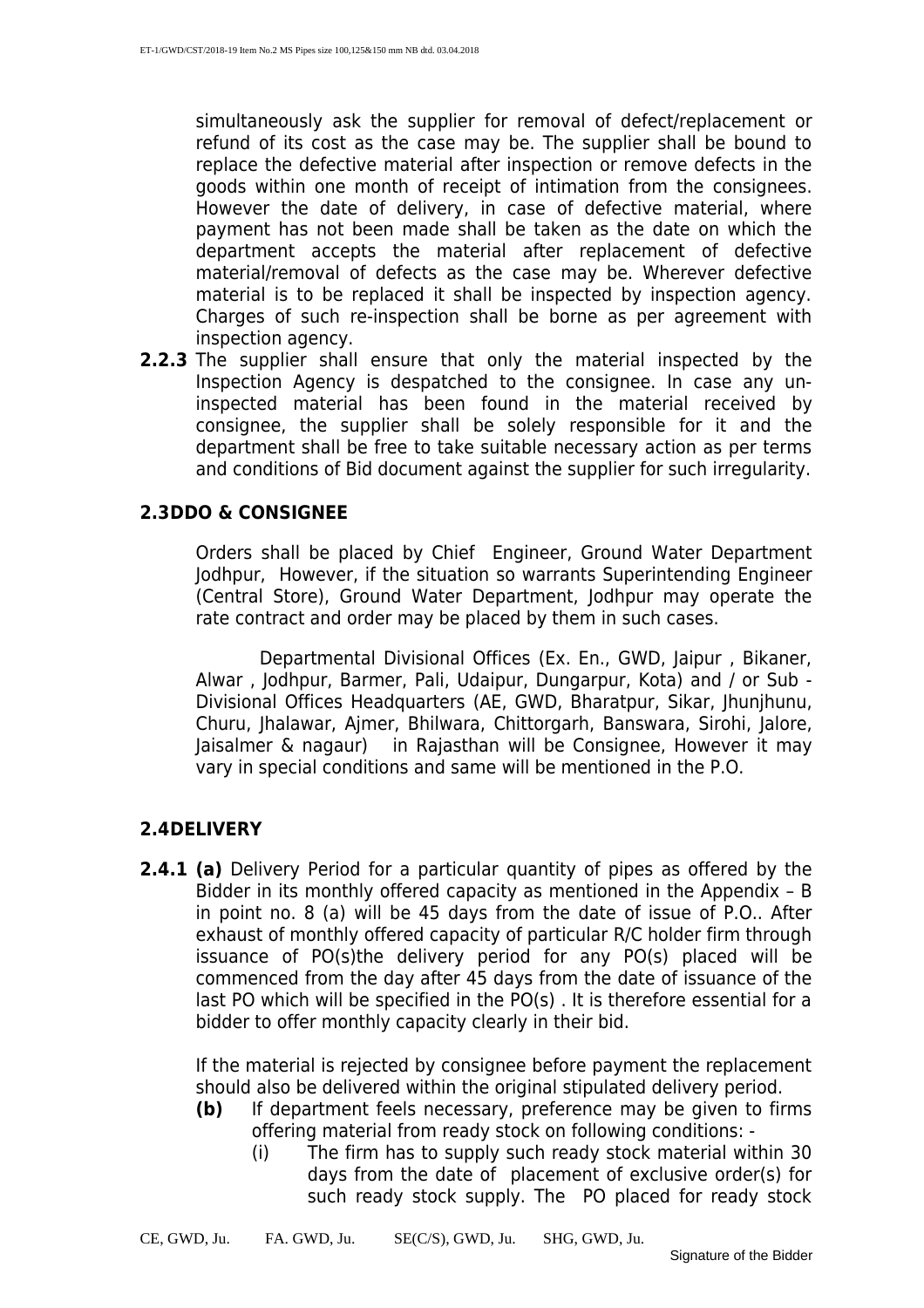quantity will be in addition to the regular monthly commitment.

(ii) The firm may declare material from ready stock in first week of every month. The offer for ready stock shall be valid for placement of orders upto last date of month of such declaration.

#### **2.4.2 DATE OF COMPLETION OF SUPPLY**

 The time specified for delivery in the contract shall be deemed to be the essence of the contract and the successful Bidder(s) shall arrange supplies within that period, on receipt of order(s) from the department. The date of receipt of satisfactory supply of goods at consignee's stores shall be considered as date of delivery.

#### **2.5LIQUIDATED DAMAGES**

In case of extension in the delivery period with liquidated damages the recovery shall be made on the basis of following percentages of value of stores which the tenderer has failed to supply;

| (a) | Delay upto one-fourth period of the prescribed<br>delivery period.                        | 2.5%  |
|-----|-------------------------------------------------------------------------------------------|-------|
| (b) | Delay exceeding one fourth but not exceeding<br>half of the prescribed delivery period.   | 5.0%  |
| (c) | Delay exceeding half but not exceeding three<br>fourth of the prescribed delivery period. | 7.5%  |
| (d) | Delay exceeding three fourth but not exceeding                                            | 10.0% |

- the period equal to the prescribed delivery period.
- NOTES : 1) Fraction of a day in reckoning the period of delay in supplies shall be eliminated, if it is less than half a day.
	- 2) The maximum amount of agreed liquidated damages shall be
- 10.0 %.
	- 3) The above L.D. charges are subject to any force majeure situation beyond the control of the bidder.
- **2.5.1** In case lower rates are received in next Bids rate contract concluding authority shall inform the firms & inspection agency not to supply material and consignee's not to accept the material beyond stipulated delivery period even if provisional extension has been granted beyond this date. However firm shall be intimated to convey their acceptance to supply the material on lower approved rates with L.D. charges upto actual date of supply. In case the firm agrees the department may permit to do so. In case they do not accept or no response is received within stipulated period of notice L.D charges as per clause 2.5 are leviable beyond stipulated delivery period even when department decides to cancel the orders due to this or any other reasons not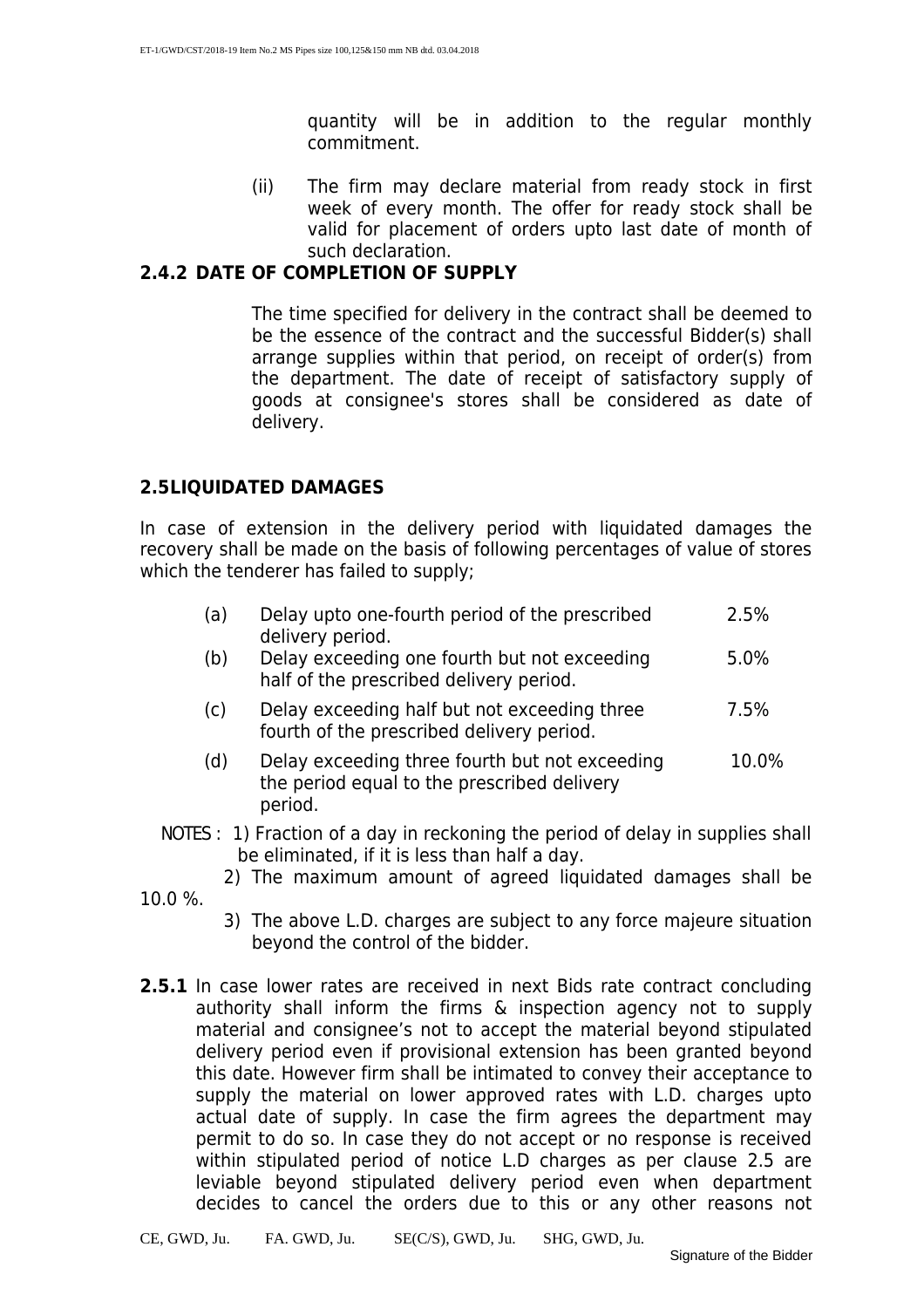withstanding any provisional extension granted for later date. Proportionate S.D. for unsupplied material shall also be forfeited; such L.D. Charges beyond stipulated delivery period shall be levied upto date of cancellation of orders. The date of cancellation of orders means the date on which rate contract concluding authority informs the consignees/ Inspection agencies not to accept/inspect the material after expiry of original D.P.

#### **2.6SUBMISSION OF COMPLETION REPORT: -**

- (i) The consignee should submit the completion report in the prescribed format against each order to the Superintending Engineer (Central Store) Ground Water Department, Jodhpur within 30 days of receipt of material.
- (ii) The Superintending Engineer (Central Store) Ground Water Department, Jodhpur shall maintain a register for each rate contract and will monitor placement of supply order, receipt of material, complaints (if any) of defective material, quantity received quality/performance and submission of completion report to Chief Engineer, Ground Water Department, Jodhpur within 2 months of receipt of material.
- (iii) It shall be the responsibility of the consignee to get registered the complaint of defective material or defective performance immediately in the office of Superintending Engineer (Central Store) Ground Water Department, Jodhpur for taking action against the contractor. Intimation to the contractor & Inspection Agency shall also be sent by the consignee as well as by concerned DDO, immediately just after noticing such defects in material/performance in such a manner, so as to reach in the office of the firm immediately and before completion of guarantee period.

#### **2.7MONTHLY RETURNS**

The firm shall furnish monthly statement of supplies made, in enclosed format to each consignee in statement No.1 and consolidated statement in Statement No.2 to the Superintending Engineer (Central Store) Ground Water Department, Jodhpur by 10th of each month duly verified by consignee(s). Every time the statement should contain details of all orders placed under the contract. Firms will have to submit statement No.3 in duplicate at the end of R/C as well as after expiry of material guarantee period (as provided in guarantee clause of the contract) to enable the department to examine the case for refund of performance security.

#### **2.8TOLERANCE IN THE QUANTITY**

Firms may be allowed to dispatch up to 2% excess or up to 2% less quantity of the ordered supply under one supply order size-wise, consignee-wise to take into account the damage/ breakage etc. during transit. Payment will be made for actual quantity received at destination in good condition.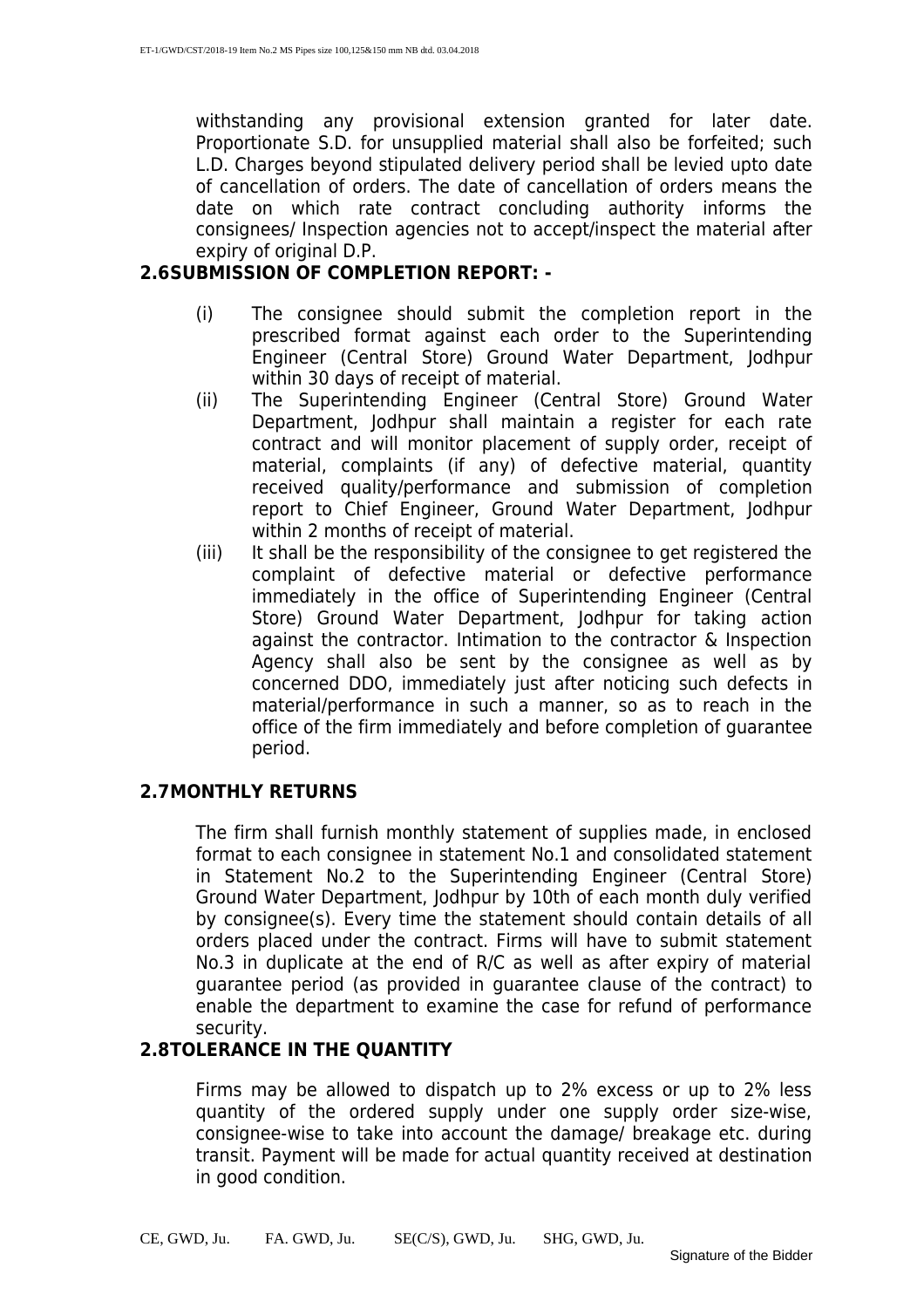#### **8.9 MINIMUM ORDERED QUANTITY**

The orders may be placed in minimum one permissible full truck load quantity for the supply of pipes. The permissible full truck load quantity (tonnage/meterage) shall be one concerned circle area. But for the fraction of one full truck load beyond one circle area may require mutual consent of the supplier firm. The permissible full truck load quantity shall be considered as 9 tonne.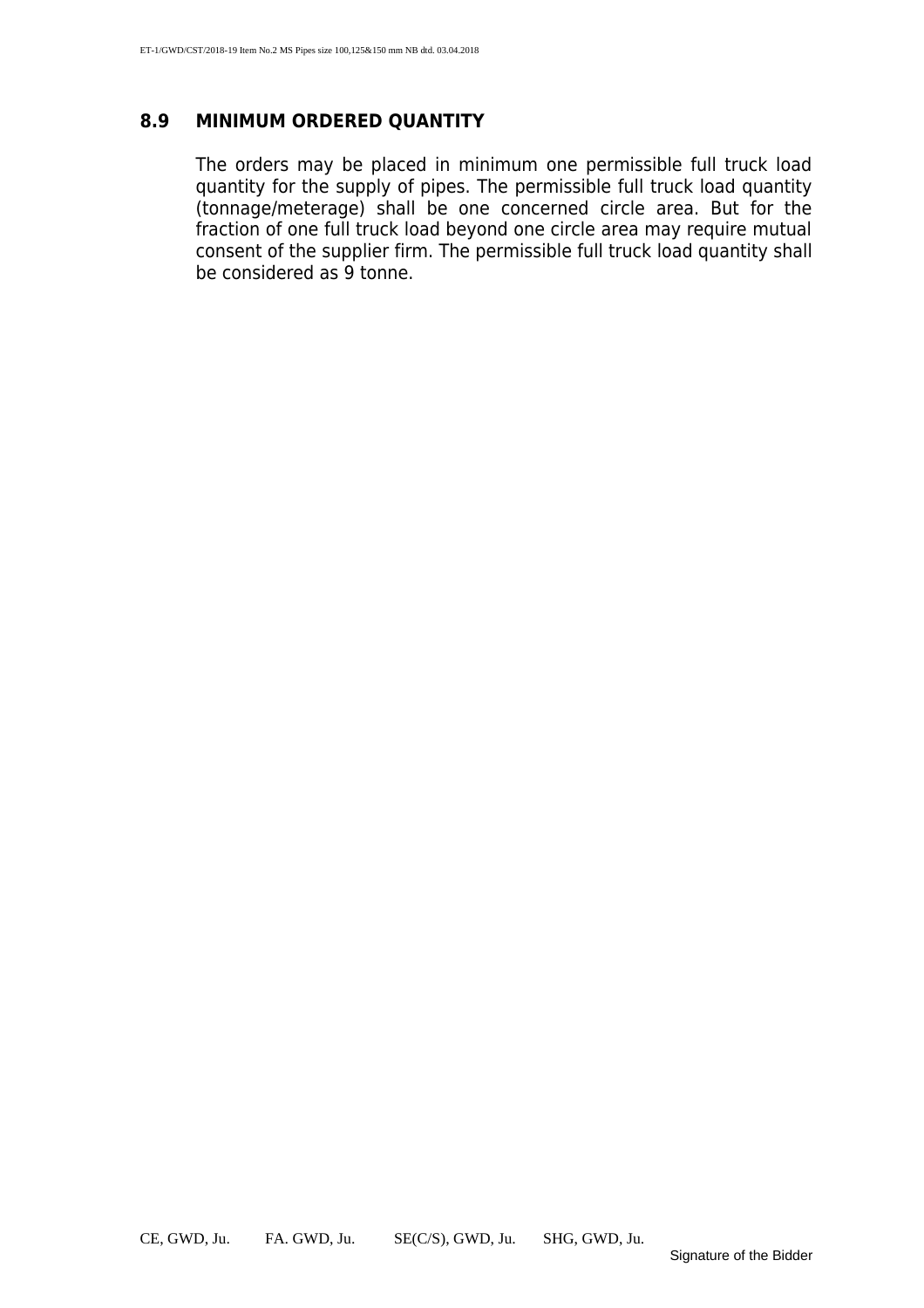#### **GENERAL CONDITIONS**

#### **3.0BID SECURITY: -**

**3.1** For Bidders, other than Micro, Small and Medium Enterprises situated in Rajasthan, the bid security shall be 2% of the estimated tender value as mentioned in the Bid Document. The bid security should be deposited with Superintending Engineer (Central Store) Ground Water Department, Jodhpur. The bid security may be given in the form of Cash/ Demand Draft/ Banker's Cheque/Bank Guarantee (in specified format, of a scheduled Bank) or deposit through eGRAS. The Bankers Cheque / Demand Draft shall be in favour of Superintending Engineer, (Central Store) , Ground Water Department, Jodhpur of a scheduled Bank, should be payable at Jodhpur only. The Bid Security must remain valid for 30 days beyond the original or extended validity period of the Bid .

Bid security of the successful Bidder will be adjusted towards the Performance Security Deposit. If Bidder fails to deposit performance security/ balance performance security / execute Contract Agreement it may be considered as breach of contract and Bid Security will be forfeited.

The bid security/ security deposit lying with department/ office in respect of other Bids awaiting approval or rejected or on account of contracts being completed will not be adjusted towards bid security/security deposit for fresh Bids. The bid security may however, be taken into consideration in case Bids are reinvited.

#### **3.2 (A) FOR MICRO AND SMALL ENTERPRISES SITUATED IN RAJASTHAN**

- (a) The Micro, Small and Medium Enterprises situated in Rajasthan registered with the Director of Industries, Rajasthan, Jaipur shall make payment of bid security @ 0.5% of the estimated tender value as mentioned in the Bid Document for which they are registered. Such units are required to furnish a certificate from Director of Industries Rajasthan and an attested copy of acknowledgement of EM II with an affidavit in the format mentioned in appendix 'B' at Sr. No.7(iv). If the affidavit is furnished in any other format, the same shall be required to be furnished in proper format before opening of price bid otherwise price bid shall not be opened.
- (b) Deleted
- (c)The registration certificate as per clause 3.2(a) above should be for manufacturing of Bided Item.
- (d) Bid security of the successful Bidder will be adjusted towards the Performance Security Deposit. If Bidder fails to deposit performance

CE, GWD, Ju. FA. GWD, Ju. SE(C/S), GWD, Ju. SHG, GWD, Ju.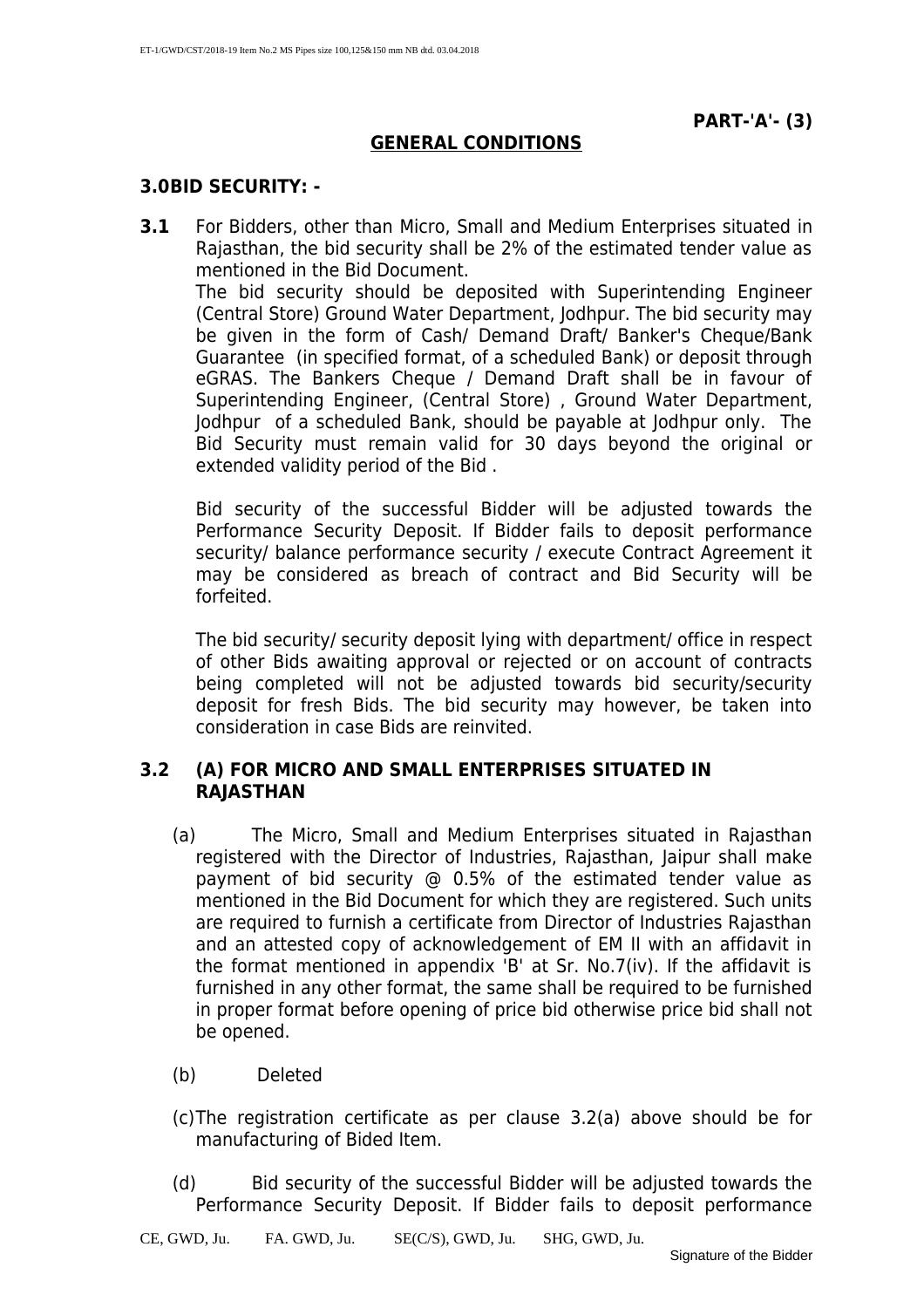security/ balance performance security / execute Contract Agreement it may be considered as breach of contract and Bid Security will be forfeited.

#### **(B) FOR SICK INDUSTRIAL UNITS (OTHER THAN MICRO, SMALL AND MEDIUM ENTERPRISES SITUATED IN RAJASTHAN) WITH BIFR**

Bid security will be taken @ 1% of the Bided value of stores offered from sick industries (other than Micro, Small and Medium Enterprises situated in Rajasthan) whose case pending with Bureau of Industrial Finance & Restructuring (BIFR). The sick units will have to furnish a certificate to the effect from BIFR. Bid security of the successful Bidder will be adjusted towards the Performance Security Deposit. If Bidder fails to deposit performance security/ balance performance security / execute Contract Agreement it may be considered as breach of contract and Bid Security will be forfeited.

**3.3** The Central and Rajasthan State Government Organisations/ undertakings are exempted from furnishing any bid security, provided they are manufacturer of item for which they are Biding, otherwise they shall have to deposit bid security as applicable.

#### **3.4 FORFEITURE OF BID SECURITY DEPOSIT**

.

The bid security will be forfeited in the following cases:

- i) When Bidder withdraws or modifies or reduces the rates in the offer at his own after the opening of Bid/ negotiation, but before acceptance of Bid. Their offer shall be cancelled and the firm can be debarred for future business in the department.
- ii) When Bidder does not execute the agreement after award of rate contract within the prescribed time. In case of Central and Rajasthan State Government under takings & Micro, Small and Medium Enterprises situated in Rajasthan apart from forfeiture of bid security, the defaulter firm/ Organisation may be debarred from further business in the department for a specified period.
- iii) When the Bidder does not deposit the performance security after the supply order is given.
- iv) When Bidder fails to commence the supply of the item(s) as per supply order within the time prescribed.
- v) If any Bidder whose financial bid is not opened declares prices or give any indication of his prices, shall be liable to be debarred from further business from department for a period as decided by competent authority. The bid security can be forfeited.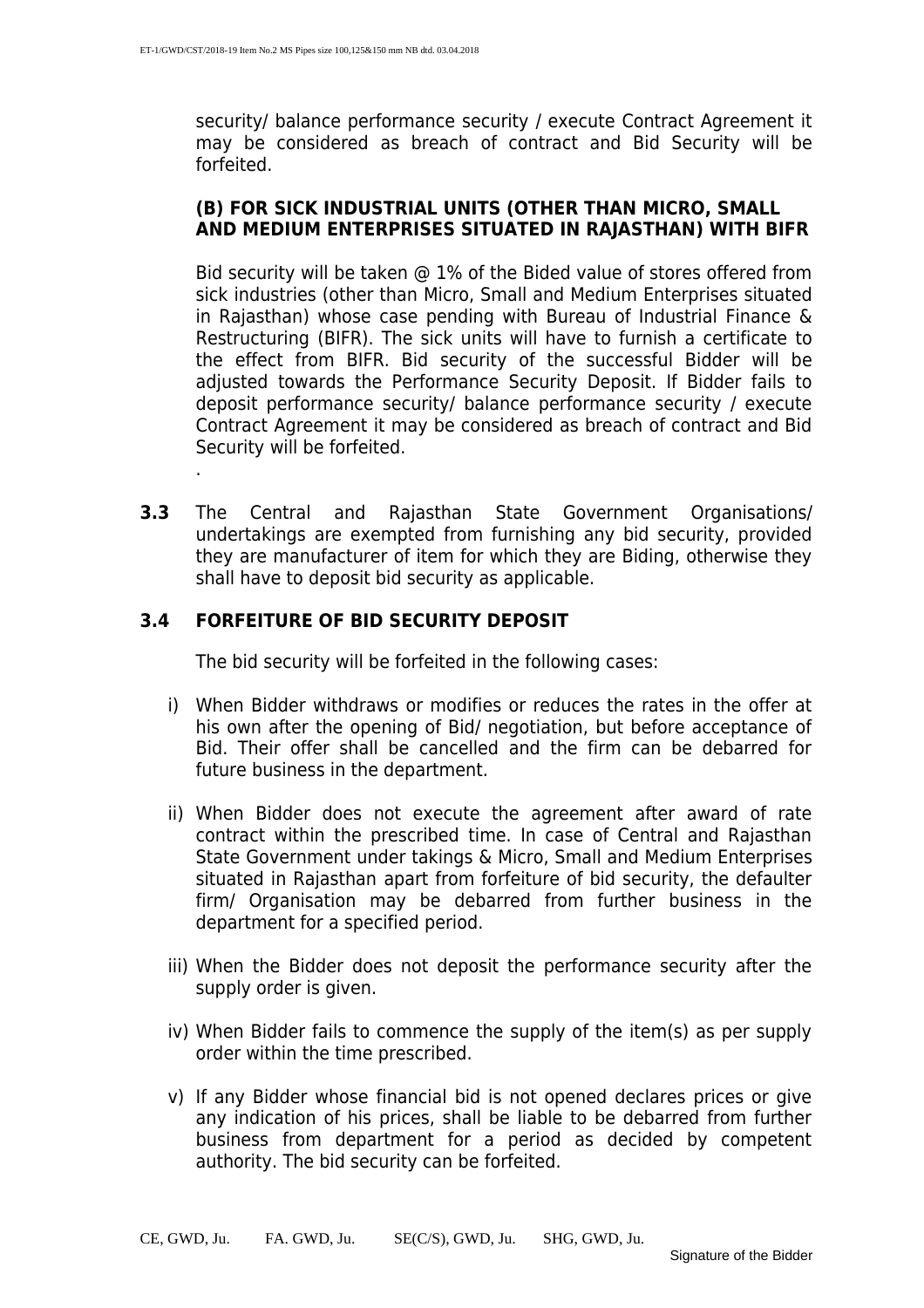vi) If there is strong justification of believing that the proprietor or authorized employee or authorized representative has been guilty of malpractices, such as submission of forged documents etc with the bid, the bid security deposited by the bidder is liable to be forfeited and the defaulter firm/organization may also be debarred from further business in the department for a specified period..

#### **3.5 REFUND OF BID SECURITY DEPOSIT**

The bid security of unsuccessful Bids shall be refunded soon after final acceptance of Bid. However the department reserves the right to recover any Government dues, if necessary, from the bid security. No interest will be paid by the department on the bid security.

#### **4.0PERFORMANCE SECURITY**

**4.1** The successful Bidder shall be required to deposit security for an amount equal to 5% of the value of contract awarded to them. In the case of Micro, Small and Medium Enterprises situated in Rajasthan registered with the Director of Industries, Rajasthan; it shall be 1% of the value of contract awarded to them . In case of sick units (other than Micro, Small and Medium Enterprises situated in Rajasthan) whose cases are pending with Bureau of Industrial Finance & Restructuring (BIFR), security deposit shall be 2% of the value of contract awarded to them. The security amount shall have to be deposited with Superintending Engineer (Central Store) Ground Water Department, Jodhpur within 7 days from the date of issuance of R/C . The bid security deposited shall be adjusted towards the required Performance security in respect of successful Bidders. If bid security has been deposited in form of BG, then successful Bidder shall have to replace it with complete amount of BG in revised format (Appendix E) to get it converted in to performance security with the validity as mentioned below. After adjustment of bid security, the balance Security deposit shall be accepted in any of the following form :-

#### **S.N**

- **o.**
- 1 Cash/ bank draft/ banker's Cheque/ Deposit through e-GRAS
- 2 Post Office Saving Bank Pass Books

#### **Form Condition**

Government will not pay any interest on any deposit held in the form of Cash

i) A Pass book for a deposit made under the Post Office Saving Bank rules may be accepted as security provided that the depositor has signed and delivered to the Post Master a letter in prescribed form as required by those rules and the pass book hypothecated to the drawing & disbursing Officer/ Head of Office. It should be from Post Office situated in Rajasthan.

CE, GWD, Ju. FA. GWD, Ju. SE(C/S), GWD, Ju. SHG, GWD, Ju.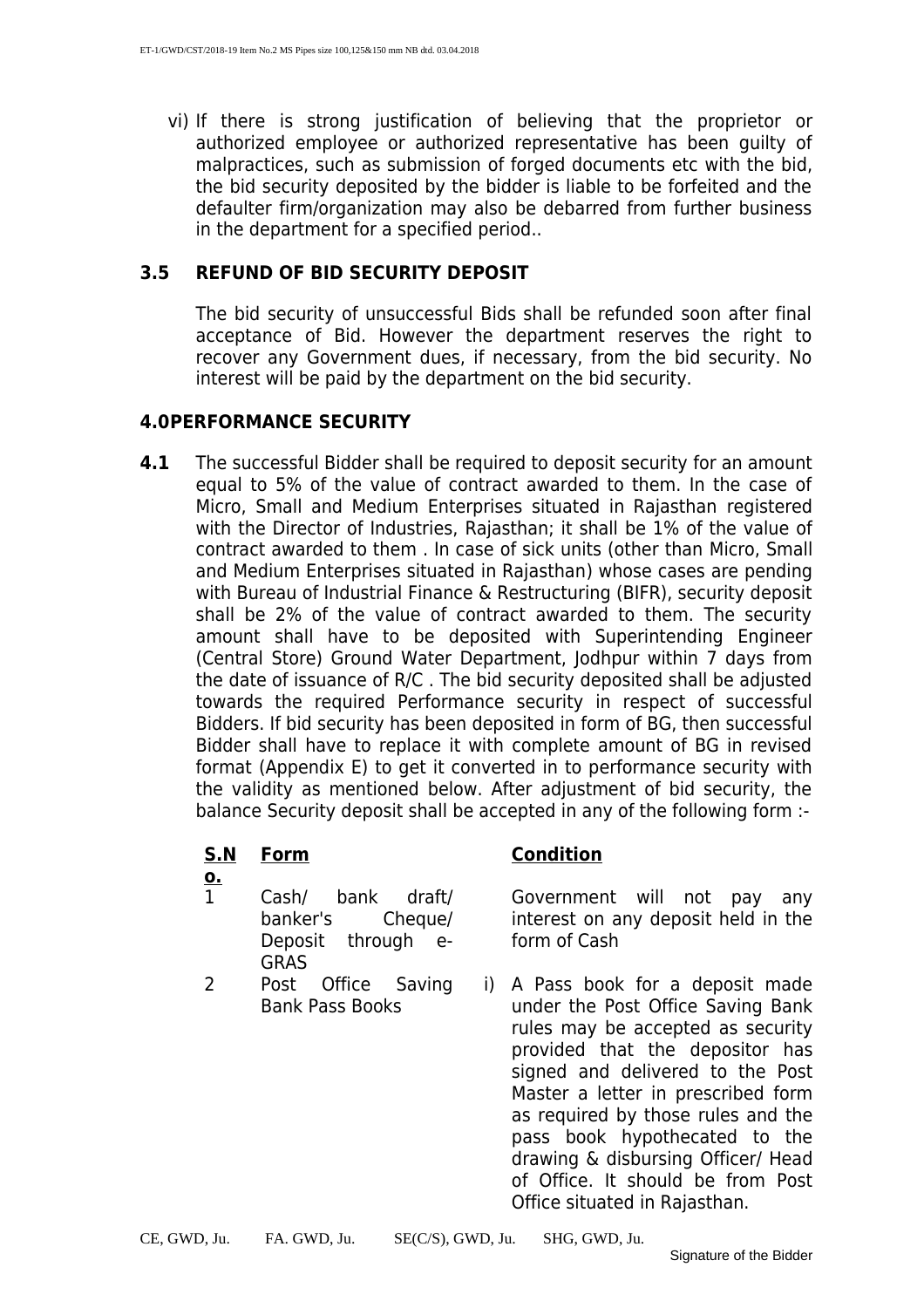**S.N o.**

- 3 National Saving Certificate, Defence Saving Certificate, Kisan Vikas Patra or any other script/ instrument under National Savings Schemes for promotion of small saving if the same can be pledged under the relevant rules.
- 4 Bank Guarantee of any Scheduled Bank

#### **Form Condition**

- ii) The Passbook shall be sent to Post Office as soon as possible after the 15th June of each year, so that necessary entries on account of interest may be made in them.
- i) These certificates should be formally transferred to the Drawing & Disbursing Officers/ Head of Office, which has taken the deposit with the sanction of Head Post Master and shall be accepted at their surrender value at the time of Bid. These should have been issued by any post office situated in Rajasthan only.
- ii) Certificates, which are not held in the name of the Bidder/ contractor furnishing the security, shall not be accepted.
- I) The Bank Guarantee shall be in the specified format (Appendix – E). The B.G. should remain valid for a period upto 2 months after expiry of period of material guaranteed
- for last supply.<br>ii) In first inst first instance, the bank guarantee should be valid for 30 months from date of issue of B.G.
- iii) If Bank Guarantee submitted as per (ii) above does not cover the period as per (i) above, then it should be further extended before six months of it's expiry date to accommodate above period otherwise it may be invoked by the deptt. without any notice in this regard.
- iv) Validity of BG shall have to be extended by the contractor in case of any defect observed in quality of material or performance to such a date, necessary to cover the guarantee period on replaced goods/ articles/ stores etc.

#### **NOTE:**

The Performa in which bank guarantee is to be submitted is enclosed at Appendix 'E'.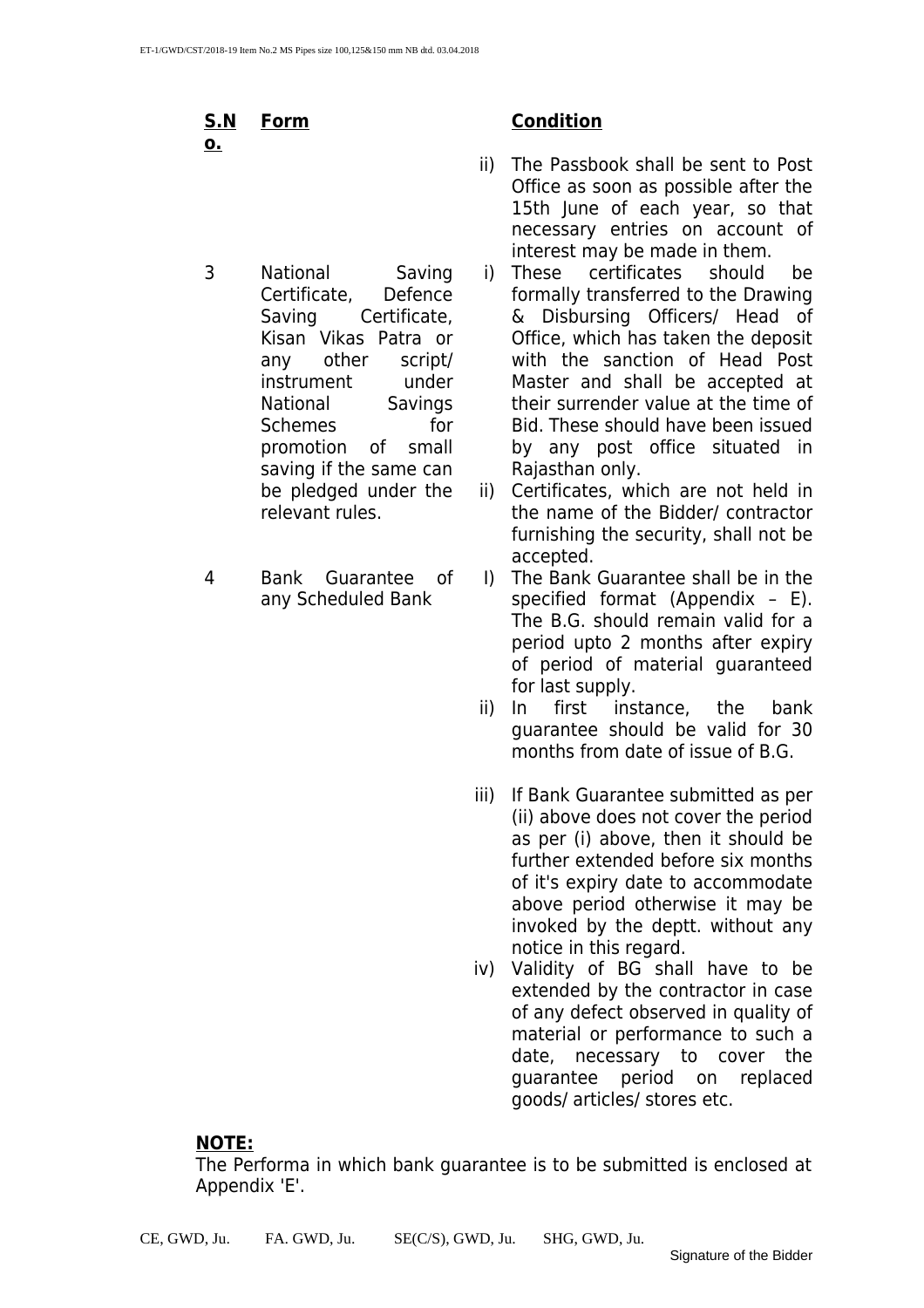Please note that no correspondence on account of changing Performa on pretext of letters of individual Bank(s) shall be entertained. In case contractor feels any difficulty in submission of Bank Guarantee in specified Performa, then the contractor have to deposit performance security in the form mentioned at Sr. No.1 to 3 above. If the Bank sends guarantee bond with forwarding letter, the forwarding letter also should not contain any other condition.

- **4.2** Deleted
- **4.3** The Central Government or Rajasthan State Government organisations/undertaking shall not be required to pay security deposit under above conditions provided they are manufacturer of item for which they are Biding otherwise they shall have to deposit performance security as applicable.
- **4.4** The performance security shall be refunded within two months after expiry of the period of guarantee.

#### **4.5 FORFEITURE OF PERFORMANCE SECURITY**

Security amount in full or part may be forfeited in the following cases:-

- (a) When any terms and conditions of the contract is breached.
- (b) When the Bidder fails to make complete supply satisfactorily.

Notice of reasonable time will be given in case of forfeiture of security deposit. The decision of the Department in this regard shall be final.

#### **5.0VALIDITY OF BID (S)**

- **5.1** Bid must be valid for a period of 90 days. The Bid with validity less than 90 days shall not be considered.
- **5.2** The validity of the offers may be extended for a further period upto 90 days by mutual agreement between the Chief Engineer Ground Water Department, Jodhpur , Rajasthan and the Bidder.
- **5.3** After the Bid has been accepted, the rates shall remain valid for the orders placed through out the currency of the rate contract. However, the rates shall also remain valid for extended period of rate contract as per clause 1.10 of the Bid document.

#### **6.0PRICE & TAXES**

**6.1** (a) The rates are to be quoted FOR delivery at consignee's divisional store including packing, forwarding, loading, transportation, insurance, unloading, stacking etc., only in the electronic format of 'BoQ'. In case the rates are mentioned anywhere in the Bid offer,

CE, GWD, Ju. FA. GWD, Ju. SE(C/S), GWD, Ju. SHG, GWD, Ju.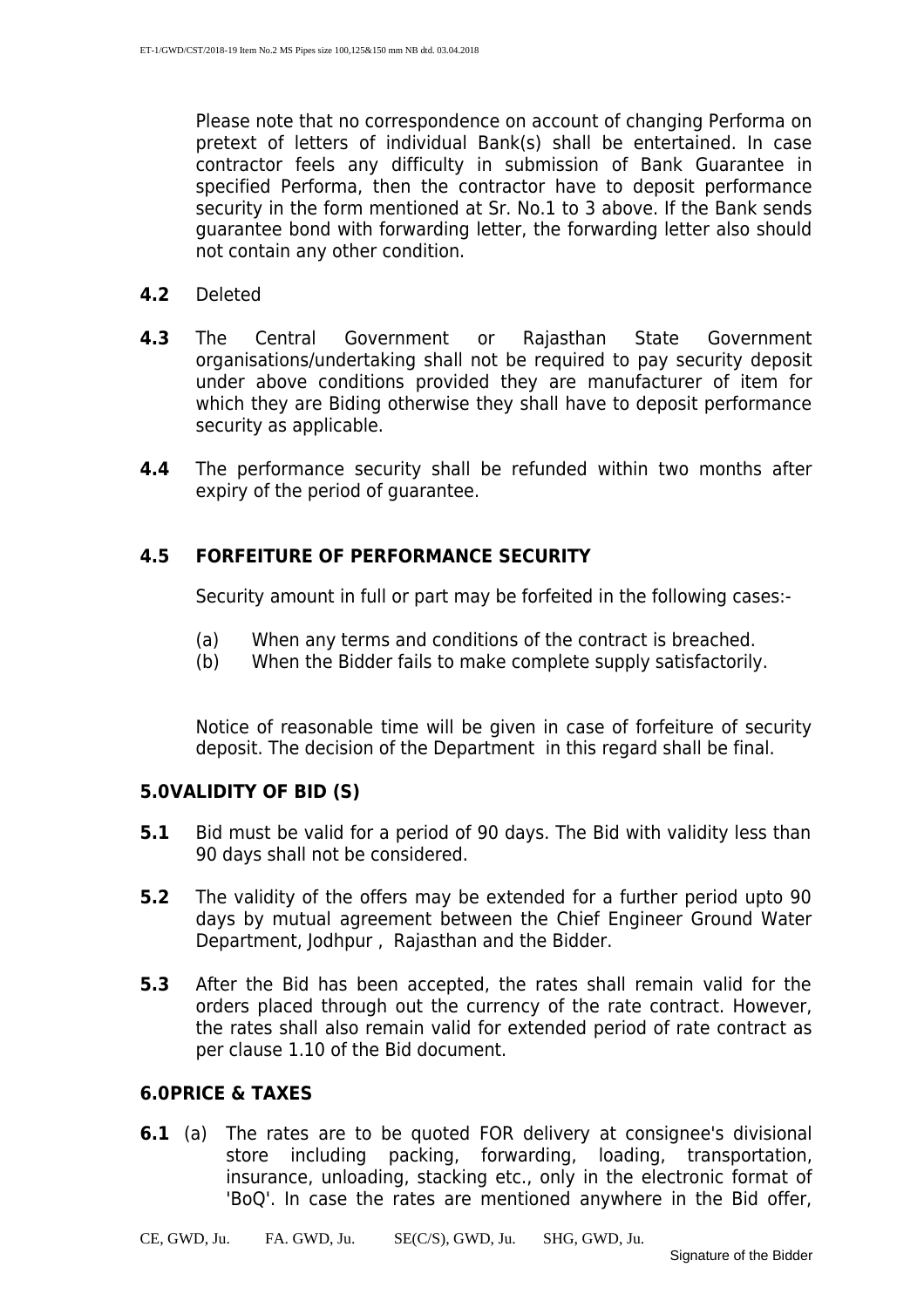apart from as prescribed in electronic format, and creating any ambiguity, then the lower of the two rates will be considered and Bidder will be bound to supply the material at those lower rates, if approved by the department.

Note : 1. If the Central Government through it notification issued before or after submission of tender for exempting any tax and the contractor avails the benefit of exemption the same shall be passed to the deptt.

- (b) Consignee Departmental offices as indicated may be declared as consignee for delivery of ordered material : 1. Superintending Engineer (Central Store), GWD, Jodhpur , 2. Executive Engineer, GWD, Jodhpur 3. Executive Engineer , Barmer 4. Executive Engineer, GWD, Pali , 5. Assistant Engineer, GWD, Jalore , 6. Assistant Engineer , GWD, Jaisalmer , 7. Assistant Engineer, GWD, Nagaur. 8. Executive Engineer , GWD, Udaipur, 9. Assistant Engineer , GWD, Chittorgarh 10. Executive Engineer, GWD, Kota , 11. Assistant Engineer, GWD, Jhalawar 12. Executive Engineer, Dungarpur , 13. Assistant Engineer, GWD, Banswara , 14. Executive Engineer , GWD, Bikaner 15. Executive Engineer, GWD, Jaipur 16. Assistant Engineer, GWD, Sikar , 17. Executive Engineer, Alwar.
- **6.2** Deleted
- **6.3** The Prices quoted shall remain fixed and firm as per clause 5.3 of this document. If a Bidder reduces his prices suomoto after opening of Bid or negotiated bid (if any) but before acceptance of bid his offer shall stand cancelled automatically, his bid security shall be forfeited and action for debarring him from further business with the department shall be taken.
- **6.4** It is clarified to the Biding firm that if it makes any reduction of rates against this contract, other than on reasons of statutory variations or other valid reasons, suomoto during the currency of its contract period, it is likely to be debarred for future business in the department for a specific period.
- **6.5** No material shall be arranged by the department for manufacturing of Bided items.
- **6.6** No foreign exchange will be provided by the department.

#### **6.7 Preference To State Units and Placement Of Supply Orders**

- (I) Purchase preference in procurement from micro, small and medium enterprises situated in Rajasthan will be given as per Notification No. F.1(8)FD/GF&AR/201, dt. 19.11.2015 - Published in Gazette Extraordinary, Pt. IV (C)(II), dt. 14.07.2016. Some of the important points of the notification are as under :
	- (a) In order to seek purchase preference under the above notification, an application, as prescribed shall be submitted by the local enterprises to the General Manager, District Industries Department. The certificate [Appendix - B point no. 7(iii) ] issued by the DIC upon the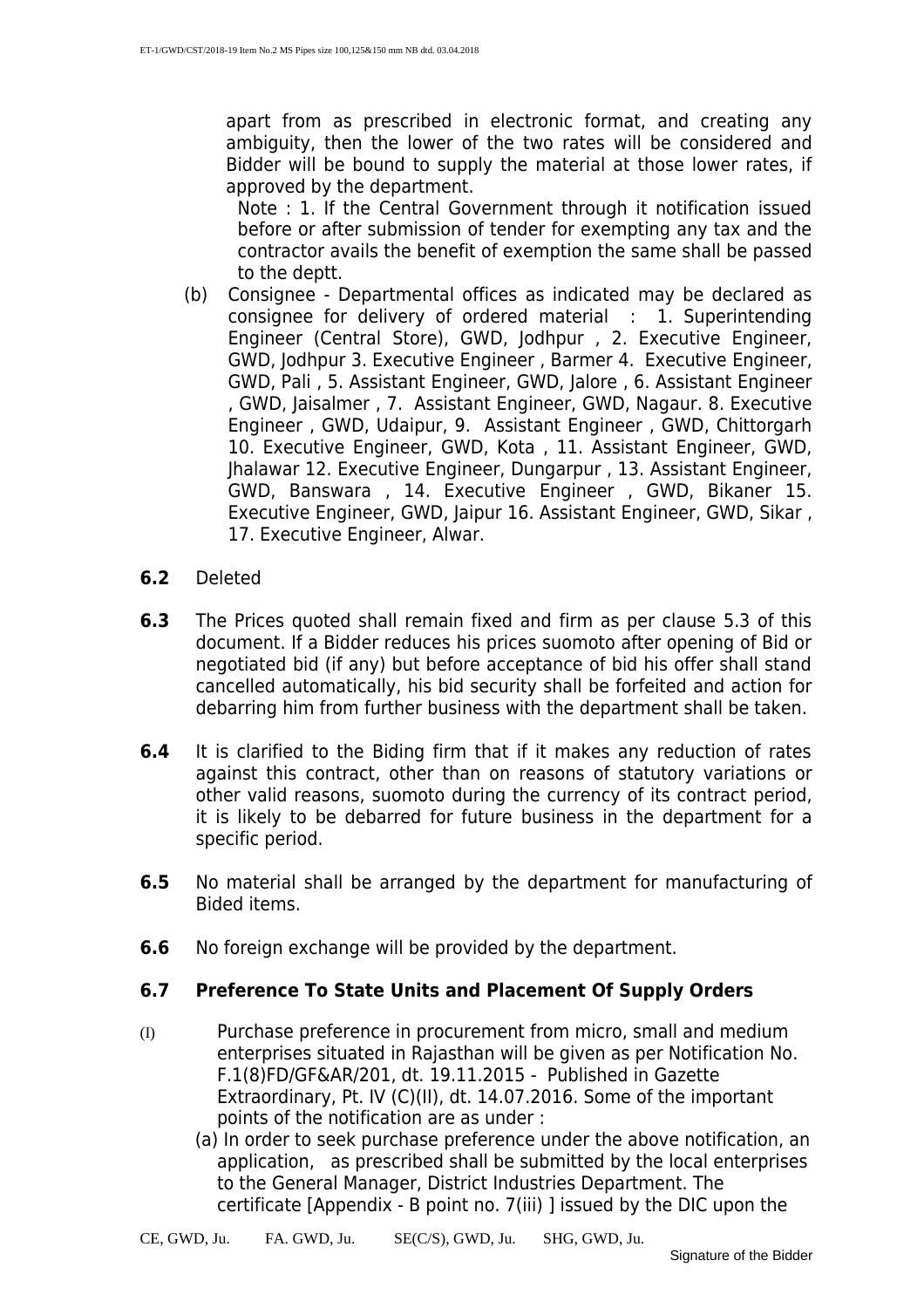application is required to be submitted by such bidders to avail the purchase preference under the above notification.

- (b) Every micro, small and medium enterprise shall be required to submit an affidavit as per format given Appendix - B point no. 7(iv).
- (c) Before issuance of the work order to the micro, small or medium enterprises, as the case may be for requisite procurement, the procuring entity may approach the appropriate authority under Industries Department, not below the rank of District Industries Officer, in order to ensure that the said enterprise, from which the procurement is to be made, possesses necessary production capacity in quantities and qualitative terms, as required in the bidding document.
- **Note:** In addition to above if the Owner of the Micro, Small enterprise of Rajasthan belongs to SC or ST Category he shall submit the document and information as desired in Appendix - B point no. 7(vi).
- (II) In case the prices of the local bodies are not found competitive, and the bidding enterprise from outside the state is adjudged lowest, then purchase preference to local enterprises shall be given in the following manner, subject to fulfilment of all required specifications and conditions of the bid :-
	- (a) Opportunity shall be given to local enterprises to supply 80% of the Bid quantity.
	- (b) Order for 20% quantity shall be given to the original lowest bid outside enterprises. However, where State enterprises are not available on parallel contract, entire purchase shall be made from lowest outside unit.
		- (c) Out of this 80% , minimum of 60% would be required to be purchased from the local micro & small enterprises , in case they have also bid, and within this 60% , 4% shall be earmarked for procurement from local micro and small enterprises owned by member of Schedule Caste or Schedule Tribe.
	- (d) The remaining quantity, out of the above mentioned 80% and to the maximum limit of 20%, shall be procured from the local medium enterprises in case they have also bid.
	- (e) To exercise this option of purchase preference for 80% of the bid quantity, in such a situation, a counter offer would be given to the local enterprise, which has quoted the minimum rate among the local bidder enterprises, to match the overall lowest (L1) rate received .
	- (f) In case, the lowest local enterprises does not agree to the counter offer or does not have the capacity to provide the entire bid quantity, the same counter offer shall be made to the next lowest bidder of the eligible local bidder enterprises, in that order till the quantity to be supplied is met. The contract for the supply of goods to the Micro, Small and Medium enterprises of the Rajasthan State may be given to the extent of their capacity by breaking the order in part for procurement of goods , in the manner provided in rule 74 of the RTPP Rules, 2013.
- **6.8** Price Preference to SSI Units of Rajasthan : Deleted
- **6.9** In case a bidder offering to supply the goods through a dealer located in Rajasthan and the bid price are equal to the rates offered by local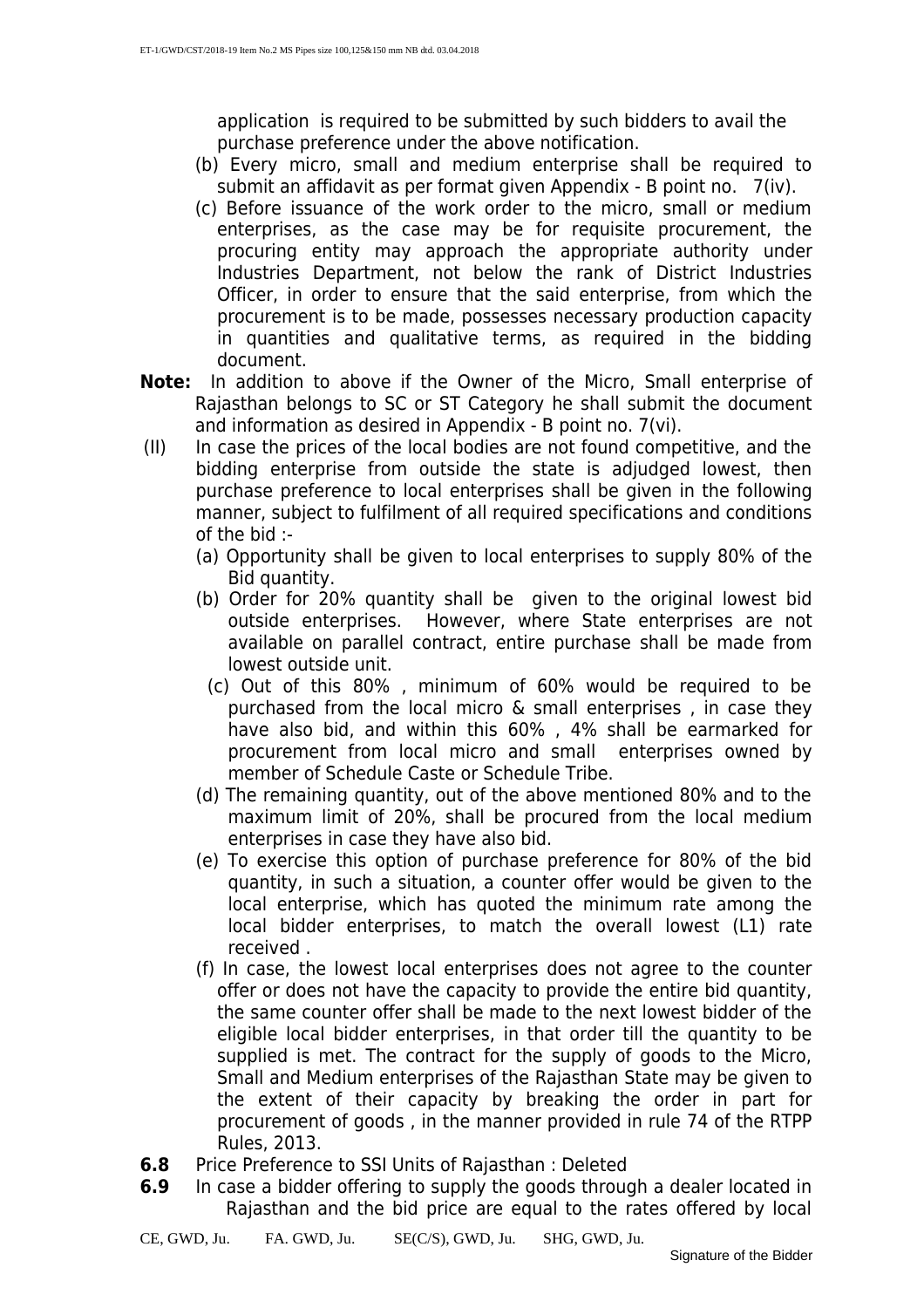enterprises of Rajasthan and the quality and specifications of the goods are the same, the local enterprises shall be given purchase preference over such dealer.

#### **6.10 SALES TAX**

- (a) The percentage rates of GST as applicable on commodity and as applicable to firm shall be indicated in Appendix 'B' (item No.9) which must tally with the GST amount in Rs. mentioned in the prescribed cell of BoQ.
- (b) If the Central Government through its notification issued after submission of tender for exempting any tax and the contractor / supplier avails the benefit of exemption the same shall be passed to the department.

#### **6.11 PRICE FALL**

- 1.0 The prices under a rate contract shall be subject to price fall clause.
- 2.0 The prices charged for the store supplied under rate contract by the contractor shall be in no event exceeded the lowest price at which the contractor sells or even offer the rates for the stores of identical description to any- one in the State during the currency of the rate contract.
- 3.0 If the rate contract holder reduces or sell or even offers the sale price of such stores at a price lower than the price chargeable under this rate contract to any- one in the State at any time during the currency of the rate contract, he shall forthwith notify such reduction or sales to the department and the price payable under the rate contract for the stores supplies after the date of coming in to force of such reduction, the rate contract price shall stand correspondingly reduced with effect from the date reducing or selling or offering lower price, for all delivery of the stores under the rate contract and the rate contract shall be amended accordingly. The firms holding parallel rate contracts shall also be given opportunity to reduce their price by notifying them the reduced price giving them fifteen days time to intimate their acceptance to the revised price. Similarly, if a parallel rate contract holding firm or his authorized agent reduces the sale price of such stores or sell or even offers the rates of such stores during currency of the rate contract, its reduced price shall be conveyed to other parallel rate contract holding firms and the original rate contract holding firm for corresponding reduction in their prices. If any rate contract holding firm does not agree to reduced price, further transaction with it, shall not be conducted.
- 4.0 The contractor shall necessarily furnish the following information/certificate to the department:
	- a) Within a month of the commencement of the contract a certificate for the lowest rates prevailing at the commencement of the rate contract.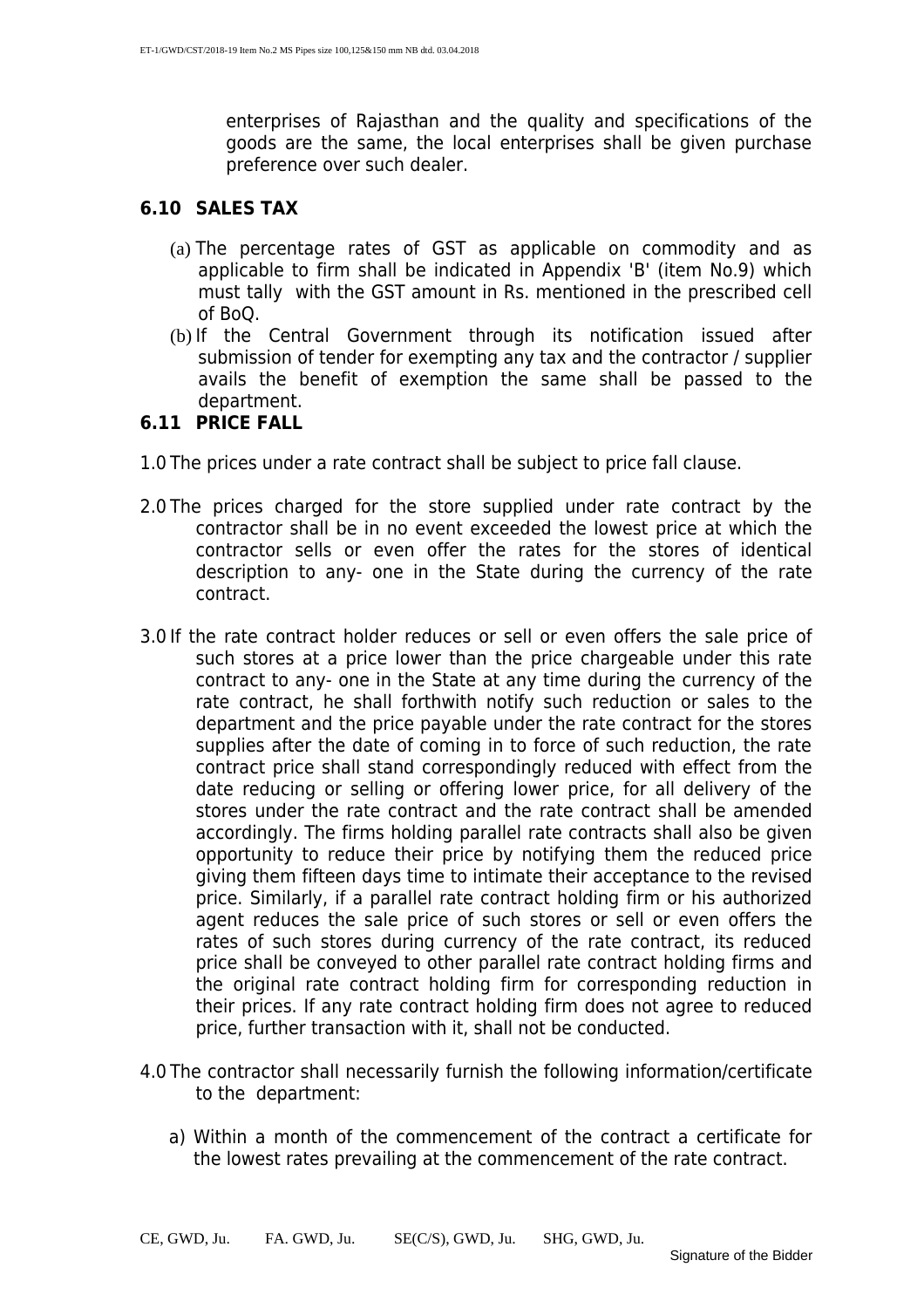- b) Within a month of the expiry of every six months period a certificate for the lowest rates prevailing during the preceding six months and
- c) Within a month of expiry of the rate contract a certificate in the following Performa: "I/We certify that the stores of description identical to the stores supplied to the Govt. under the contract herein have not been sold by me/us to any- one in the State at the commencement of the rate contract, during the period from ----to--- at a price lower than the price charged to the Govt. under the contract.

It shall be responsibility of the rate contract holding firm to furnish the information/ certificate in schedule time period. If firm fails to furnish the information/certificate, further transaction with the firms shall not be conducted till receipt of information/certificate.

#### **7.0 TERMS OF PAYMENT**

- **7.1** 100% payment shall be made on delivery of material. The payment shall be made provided material is received duly inspected within the stipulated delivery, at consignee divisional store in perfect condition and as per schedule of specifications. In case of delayed supplies, deduction of L.D. charges as per clause 2.5 shall be made from payment. The Bidder shall seek provisional extension from Chief Engineer, Ground Water Department, Jodhpur before despatching the material. The TDS against GST as per applicable government rules will be deducted from the invoice of the firm while making payment.
- **7.2** Unless otherwise agreed between the department and the firm payment for the delivery of the stores will be made on submission of bills in proper form by the firm, to consignee in accordance with GF&AR Rules of Rajasthan alongwith inspection certificate.
- **7.3** Payment shall be released by the Superintending Engineer (Central Store), Ground Water Department, Jodhpur.
- **7.4** The firm has to enclose following documents along with bill to the consignee:
	- (a) Detailed packing List.
	- (b) Inspection notes released by the Inspecting Agency along with copies of test results and copy of D.D/ Banker's cheque against payment of Inspection fees, if paid, to Inspecting Agency.
		- (c) The firm shall append the following certificate of GST:

"Certified that the goods on which the GST has been charged have not been exempted under the presently applicable Rules made there under.

- (d) "Letter of provisional extension of Chief Engineer, Ground Water Department, Jodhpur" in case of delayed supplies as per clause 7.1.
- **7.5** In case of defective supplies received under previous rate contract and not rectified/replaced by the firm under contractual obligations of that rate contract, fresh rate contract may be issued in favour of the firm subject to condition that payment shall be released only after they

CE, GWD, Ju. FA. GWD, Ju. SE(C/S), GWD, Ju. SHG, GWD, Ju.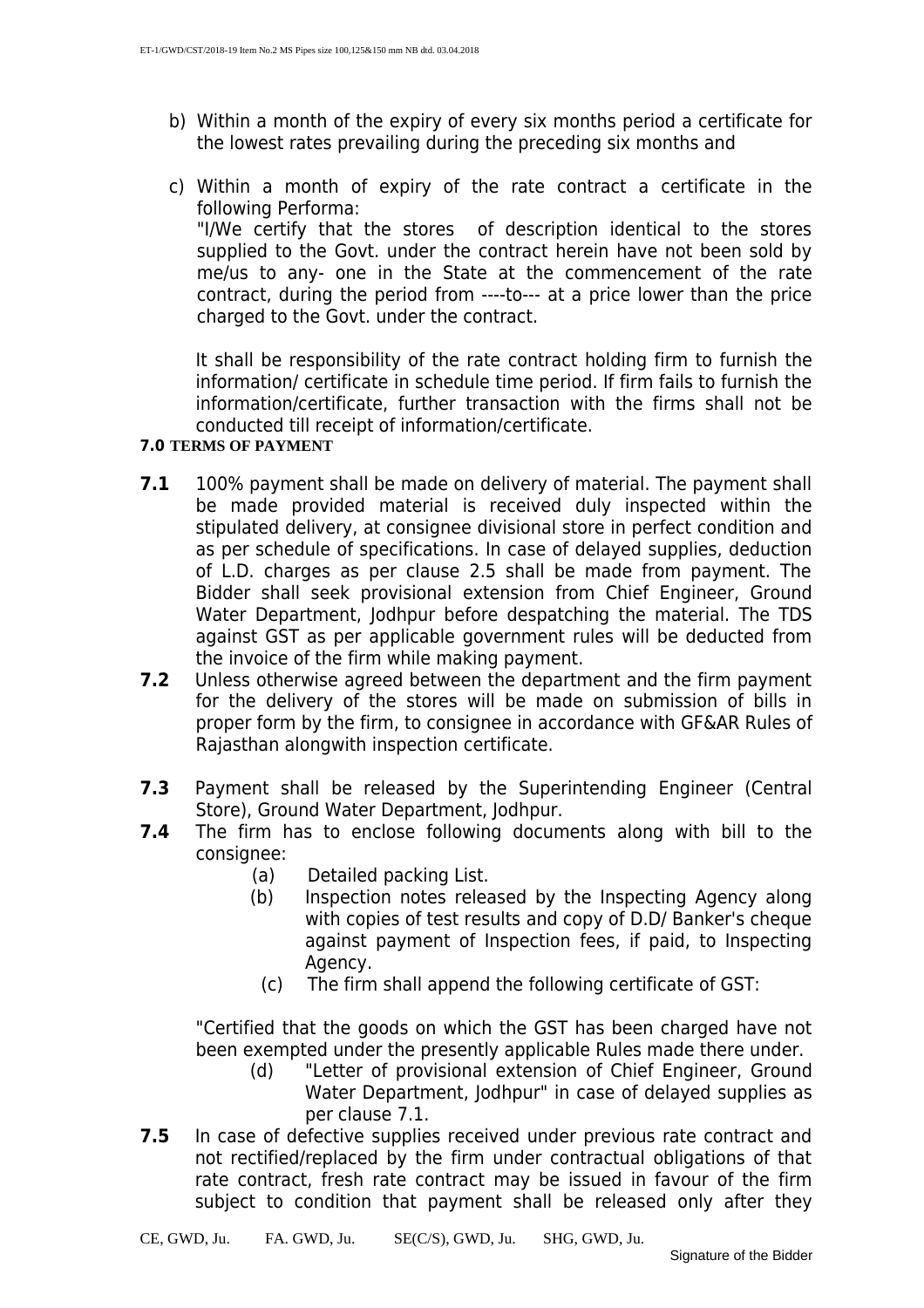obtains certificate from consignee that it has been rectified/replaced defective supplies which it was contractually bound to do under conditions of previous rate contract. Same conditions shall apply to parallel rate contract holding firms also.

#### **8.0AGREEMENT**

**8.1** Successful Bidders shall have to execute an agreement, along with documentary evidence about Performance Security, in the prescribed form (copy enclosed) on non judicial stamp paper of an amount as applicable as per rules at the time of execution of contract which may be defined in the R/C letter with the Chief Engineer Ground Water Department, Jodhpur or any other officer authorised by him within a period of 7 days of the date of issue of rate contract/ letter of acceptance. The expenses of completing and stamping the agreement shall be paid by the firm.

#### **8.2 CHANGE IN CONSTITUTION OF FIRM:**

- (a) Any change in the constitution of the firm/company etc. shall be notified forthwith by the firm in writing to the deptt. within a period of 30 days from the date of its occurrence & such change shall not relieve any new member or the member of the firm at the time of Bid from any liability under the contract.
- (b) No new partner/partners shall be accepted in the firm/company by the Bidder in respect of the contract unless he/they agree(s) to abide by all its terms and conditions and deposit with the department on a written agreement to this effect. The firm's receipt or acknowledgement or that of any partner(s) subsequently accepted as above shall bind all of them and will be sufficient to discharge any liability under this contract.
- **8.3 PARALLEL RATE CONTRACT:** As a general rule (RTPP Rule 74) all the quantities of the subject matter of procurement shall be procured from the bidder whose bid is accepted. However, when it is considered that the quantity of the subject matter of procurement to be procured in very large and it may not be in the capacity of the bidder, whose bid is accepted, to deliver the entire quantity or when it is considered that the subject matter of procurement to be procured is of critical and vital nature, in such cases, the quantity may be divided between the bidder, whose bid is accepted and the second lowest bidder or even more bidders in that order, in a fair, transparent and equitable manner at the rates of the bidder. Counter offer to first lowest bidder (L1), in order to arrive at an acceptable price, shall amount to negotiation. However, any counter offer thereafter to second lowest bidder (L2), third lowest bidder (L3) etc. , (at the rates accepted by L1) in case of splitting of quantities, as pre - disclosed in the bidding documents, shall not be deemed to be negotiation. In case of purchase preference to state enterprises parallel rate contract will be concluded as per rules.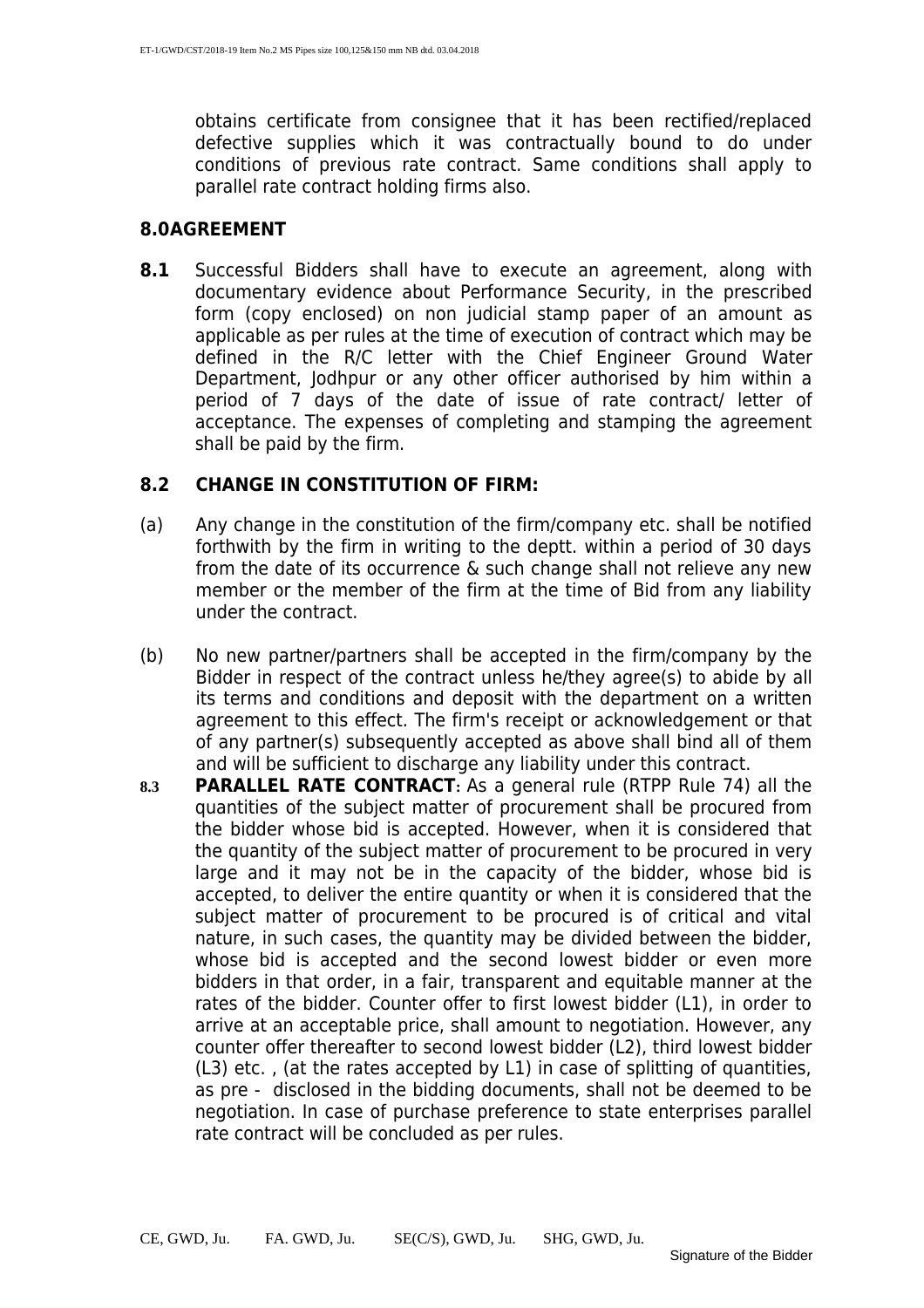#### **9 PURCHASE UNDER RATE CONTRACT**

- (a) The estimated cost of purchase shown in NIT is approximate. The ordered material shall have to be arranged according to the requirement, against Purchase Order(s), as and when placed during the contract period as per rate contract.
- (b) The liability of any firm with which a contract is concluded will be to supply the material as per P.O. (s). On demand of department the firm(s) shall be bound to supply excess upto 50% over their liability, as above. In case of repeat orders , the firm shall have to deposit additional performance security as applicable.
- (c) If the department does not purchase any of the Bided articles or purchase less than the quantity indicated in the Bid or does not make any purchase during the prescribed period of the contract, the firm shall not be entitled to claim any compensations. No guarantee for supply orders to be placed is given.
- (d) Orders against the rate contract shall be placed on or before last date of the validity of the rate contract by Regd. AD / Speed Post/e-mail. Orders placed during the closing days shall be complied with in accordance with the terms of the contract and shall not be refused on the ground that the orders have been placed in fag end of the contract period.
- **10** The firm shall examine the rate contract and supply orders placed against the rate contract and bring to the notice immediately, but not later than 5 days, any discrepancy with regards to the conditions, specifications, nomenclature, delivery period etc. of the stores ordered, for rectification, if the same are not as per agreed terms, conditions and specification. The letter to the Superintending Engineer (Central Store), Ground Water Department, Jodhpur and Chief Engineer, Ground Water Department, Jodhpur shall be sent by registered post A.D.

#### **11 PACKING & INSURANCE**

- (a) The goods will be delivered at the destination in perfect condition. The supplier if so desires may insure valuable goods against loss by theft, destruction or damages by fire, flood, under exposure to weather or otherwise in any situation. The insurance charges will have to be borne by the supplier and the department shall not pay any such charges, if incurred.
- (b) The firm shall be responsible for the proper packing so as to avoid damages under normal conditions of transport by sea, Rail, Road or Air and delivery of material in good condition to the consignees' store. In the event of any loss, damage, breakage or leakage or any shortage the firm shall be liable to make good such loss and shortage found at destination after the checking/inspection of material by the consignee. No extra cost on such account shall be admissible. The firm may keep its agent to verify any damage or loss discovered at the consignee's store, if it so likes.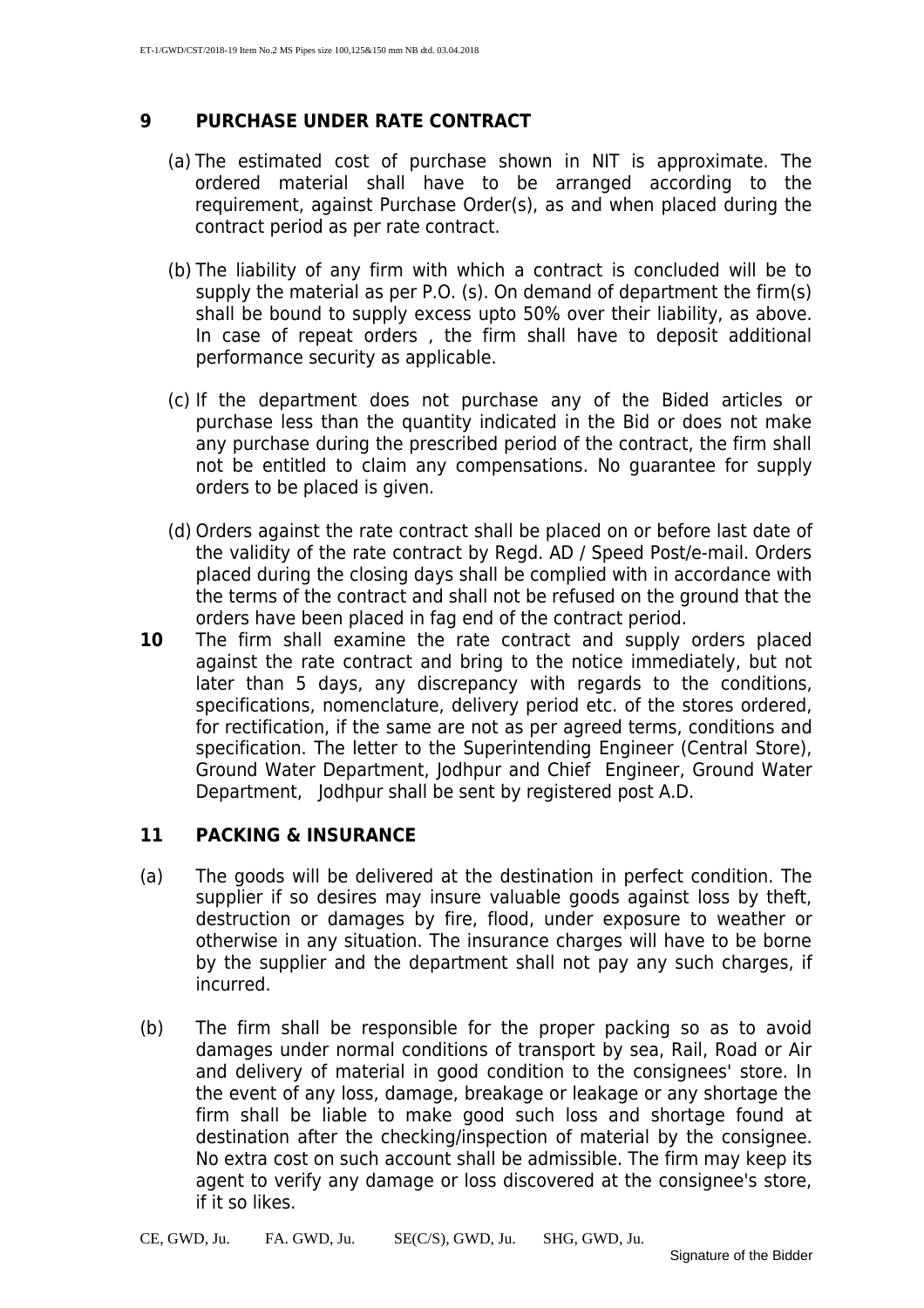(c) Packing, cases, containers and other allied material if any shall be supplied free, except where otherwise specified by the firm(s) and agreed by the department and the same shall not be returned to him.

#### **12 RISK & COST PURCHASE**

**12.1** In case firm is unable to complete the supplies within the specified period or extended period, the department shall be entitled to purchase from elsewhere without notice to firm but on its account and risk. Material or any part of it not supplied by firm resulting to cancellation of contract. The Firm will be liable for any loss or damage, which the department may sustain by reason of such failure on the contractor's part.

The recovery of such losses or damage shall be made from any sum lying with the government, if the recovery is not possible from the bills & contractor fails to pay loss or damages within a month or agreed period, recovery shall be made under the Rajasthan Public Demand Recovery act 1952 or any other law in force.

While making the risk purchases the department may exercise its own discretion and if possible resort to limited Bid system issuing short terms notice irrespective of the valuation of the Bid. In all the cases where orders are cancelled due to non-supply of stores, it will be treated as a breach of contract and the department shall take action accordingly.

**12.2** The risk and cost clause shall be operated by the authority concluding the rate contract.

**NOTE**:- It is clarified that the department may resort to risk purchase without granting any extension in delivery period.

- **12.3** In case firm fails to deliver goods within stipulated delivery period and department decides not to accept goods after stipulated delivery period, the firm shall be liable for L.D. as per clause 2.5. Besides this proportionate P.S.D for unsupplied material shall also be forfeited.
- **12.4** In case of purchase against risk and cost the Performance Security of the defaulter will be forfeited and action as per RTPP Act 2012 and thereto Rules, 2013 shall be taken.

#### **13 RECOVERIES**

13.1 Recoveries of liquidated damages, short supplies, breakage, rejected articles shall ordinary be made from bills. Such amount may also be recovered from any other untied dues & security deposits available with department. In case recovery is not possible, recourse will be taken under Rajasthan PDR Act or any other law in force.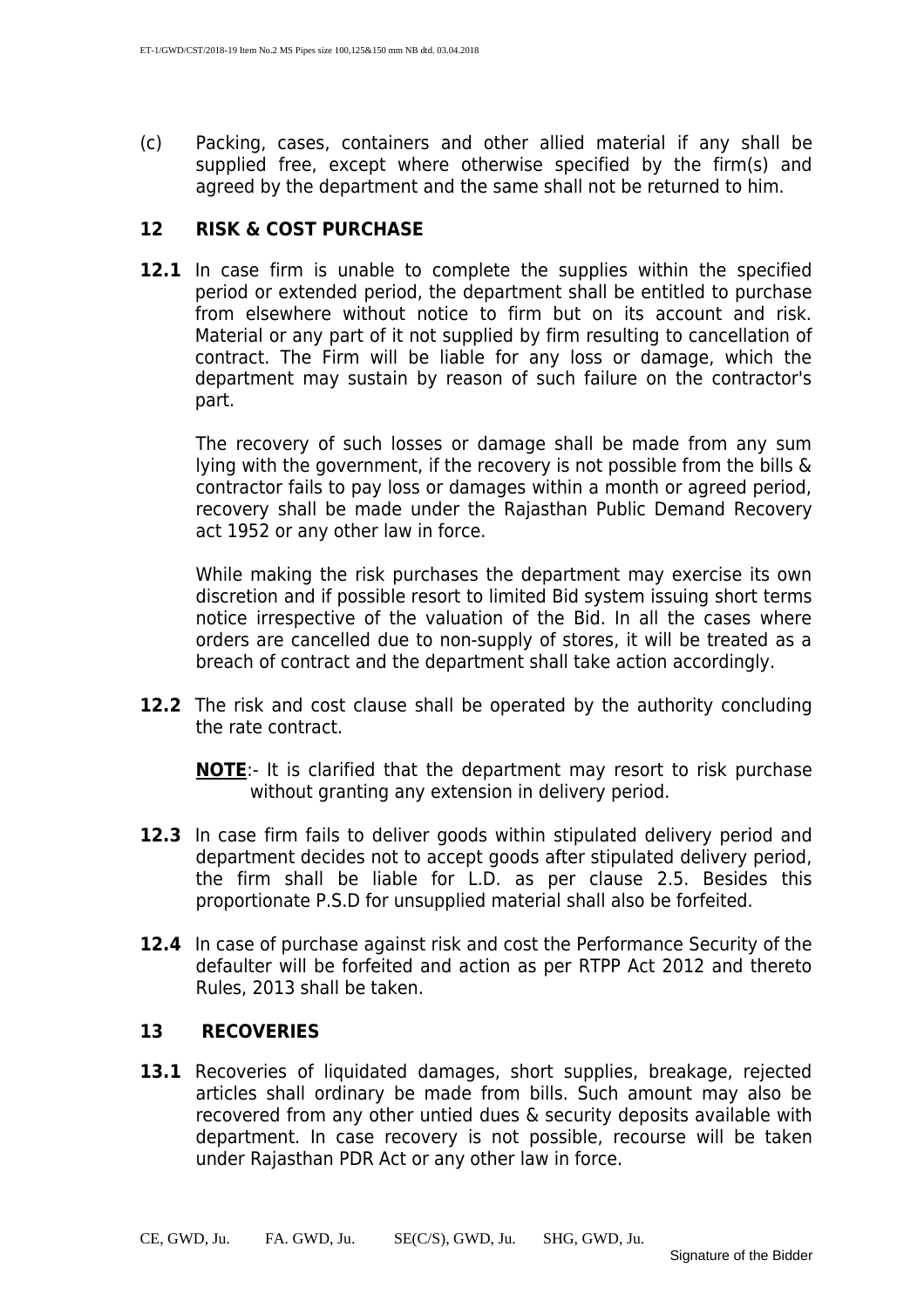**13.2** Any recovery on account of L.D. charges/risk & cost charges in respect of previous rate contracts/ supply orders placed on them by the deptt., can also be recovered from any sum accrued against this Bid after accounting for untied sum or due payment sum lying with department against previous rate contracts/supply orders. Firm shall submit details of pending amount lying with department but decision of Chief Engineer Ground Water Department, Jodhpur regarding authenticity of sum payable shall be final.

#### **14 REJECTION**

- **14.1** Articles not approved shall be rejected by the department and will have to be replaced by the firm at its own cost within the time limit fixed by the department.
- **14.2** If, however, due to exigency of Government work/ interest such replacement either in whole or in part is not considered feasible, the prices of such articles will be reduced suitably. In cases where material has been used & some defects are noticed then the firm can be allowed to rectify /replace defects in remaining portion of such defective material. The prices for the defective material already used by the deptt. will be fixed by Chief Engineer, Ground Water Department, Rajasthan Jodhpur and shall be final
- **14.3** The rejected materials must be removed by the firm, within 15 days of the date of intimation of rejection. The official concerned will take reasonable care of such material but in no case shall be responsible for any loss, damage, shortage that may occur while it is in their premises.
- **14.4** No payment shall be made for defective materials. However, if the payment has been made, then defective material shall be allowed to be removed only after the firm replaces material as per specifications, duly inspected. If the payment has not been made, the firm may be allowed to remove the material without prior replacement (provided firm has deposited Performance security as per clause 4.1) Joint inspection of defective material may be carried out as required by the deptt. However sample of ISI marked material found defective shall be kept by consignee for reference to BIS.
- **14.5** In case firm wants to take back material to their works for rectification then firm has to deposit payment received against such defective supplies. In case firm has not received any payment then material be returned to firm for rectification, if the firm has deposited required security deposit as per contract.

#### **15 GUARANTEE**

**15.1** The firm has to give following under takings: -

The firm hereby declares that the goods/stores/articles sold to the Purchaser under the contract shall be of the best quality and workmanship and shall be strictly in accordance with the specifications and particulars mentioned/ contained in Appendix `C' and the Contractor/ Suppliers hereby guarantees that the said articles/ stores would continue to conform the description and quality for a period of 18 months from the date of receipt of material at site or 12 months from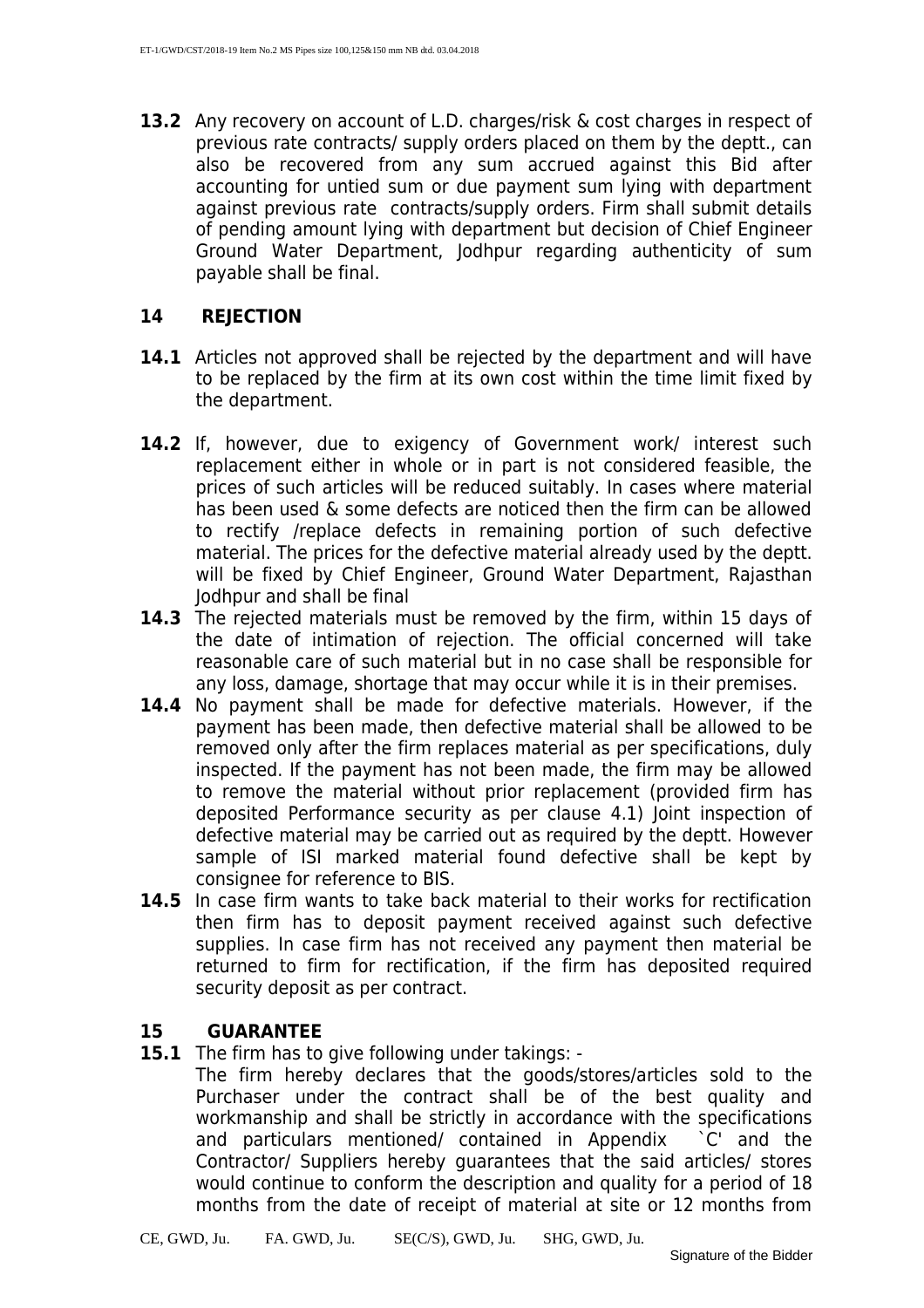the date of commissioning of said material/ store, whichever is earlier. Notwithstanding the fact that the authorised Inspecting Agency may have inspected the goods/ stores/ articles, if during the aforesaid period of guarantee, the said goods/ store/ articles be found not to confirm to the specification/ description and quality aforesaid or have deteriorated (the decision of the purchaser in that behalf will be final and conclusive), the purchaser will be entitled to reject the said goods/ store/ articles or such a portion thereof as may be discovered not to confirm to the said description and quality, on such rejection, the said goods/ stores/ articles will be at supplier's risk & cost and all the provisions herein contained relating to rejection of goods etc. shall apply. The Contractor/ Supplier shall, if called upon to do so, replace within a period of one month or such further period as may be extended from time to time by the purchaser and in such an event above mentioned guarantee period shall apply to the goods/ stores/ articles replaced from the date of replacement thereof, otherwise the contractor/ supplier shall pay the purchaser such damages as may arise for the reason of the breach of the conditions, herein. Nothing herein contained shall prejudice any other right of the purchaser in that behalf under this contract otherwise. If firm fails to replace/rectify the material with in the prescribed/extended time then proportionate performance security will be forfeited along with imposition of L.D & if in next Bid higher rates are received the purchase at the risk and cost of the firm will also be made as per clause 12.0.

#### **16 REPUDIATION OF CONTRACT**

The contract for the supply can be repudiated at any time by the department after giving an opportunity to the contractor of being heard, if the supplies are not made to its satisfaction. The reasons for repudiation shall be recorded by the department.

#### **17 LEGAL PROCEEDINGS**

All Legal proceedings, if necessary arises to institute may by any of the parties (Government or contractor) shall have to be lodged in Court situated in Rajasthan and not elsewhere.

#### **18 SUBLETTING OF CONTRACT**

The successful firm shall not assign, sublet or transfer the contract or any part thereof.

#### **19 FAILURE OR BREACH OF CONTRACT**

In case of breach of the contract, full/part performance security (as deemed fit) can be forfeited and the action against defaulting firms may be taken as per rules which includes Black listing, suspension of business, banning of business etc. alongwith termination of the contract without any compensation to the contractor. The decision of Chief Engineer, GWD, Jodhpur will be final and binding upon the R/C holder firm(s)

#### **20.0 GENERAL**

Appendix 'A' duly signed shall be deemed to supersede any deviation in conditions given any where in the Bid document including price bid or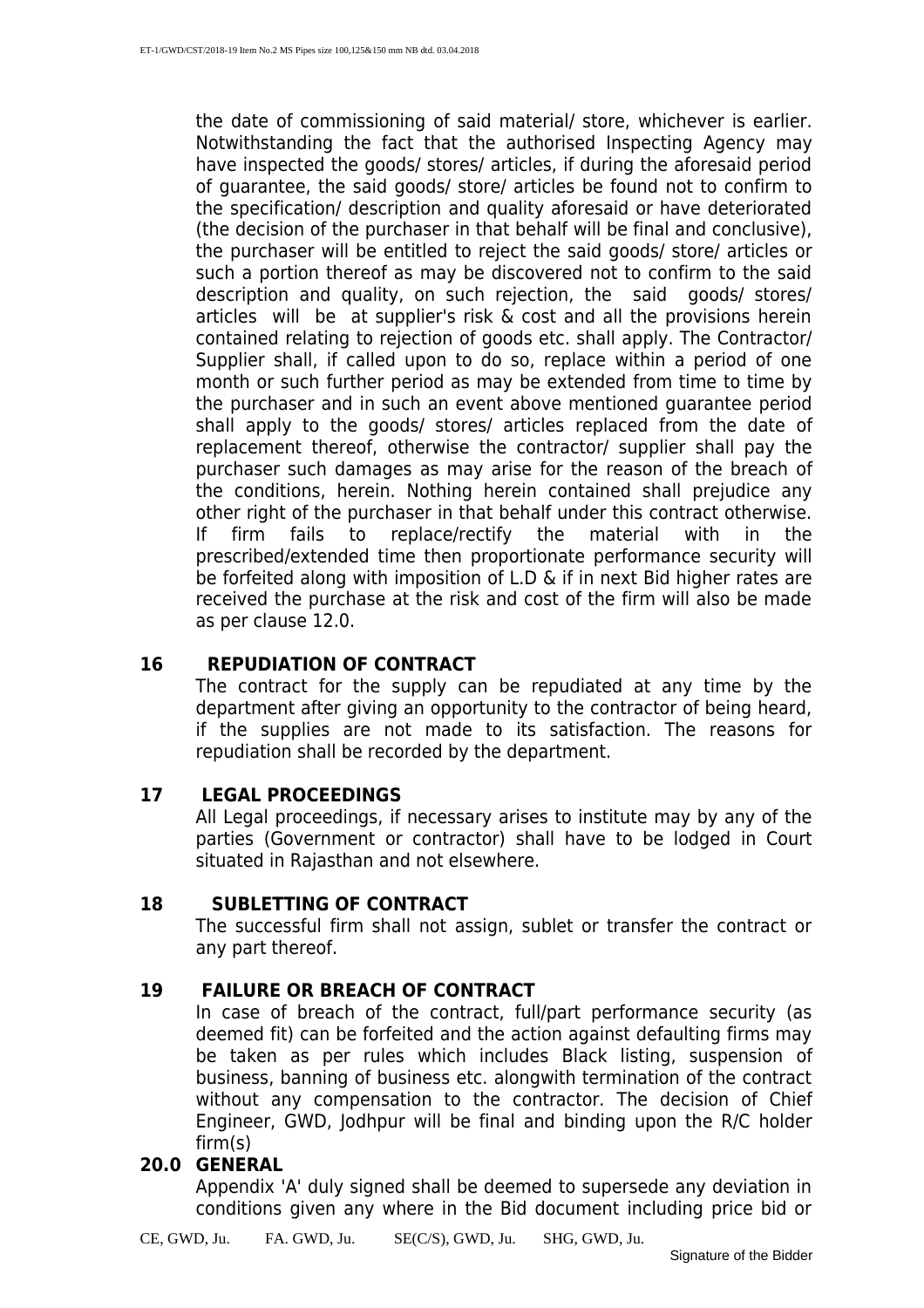forwarding letter. Rajasthan Transparency in Public Procurement Rules, 2013, unless and otherwise mentioned in bid document, shall be applicable in the entire process of bidding.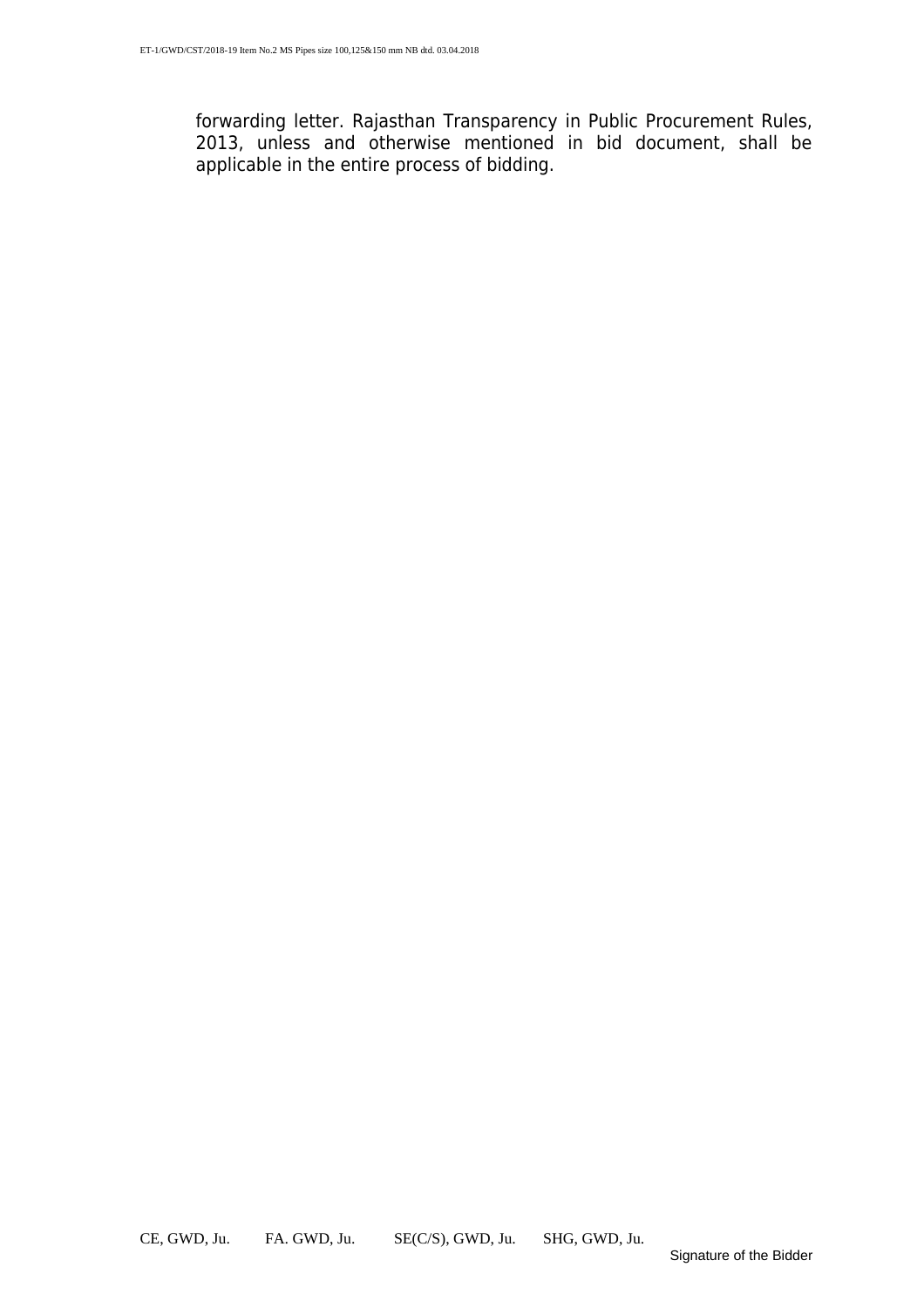#### **PART-'B**

(To be kept in first cover (envelope) duly digitally signed by Bidder)

#### **Contents:**

| Appendix              | Detail                                                                                                                | Page No. |
|-----------------------|-----------------------------------------------------------------------------------------------------------------------|----------|
| 1. Appendix 'A'       | Declaration by Bidder, duly filled &<br>notarised                                                                     |          |
| 2. Appendix 'B'       | Information to be supplied duly filled by<br>the Bidder.                                                              |          |
| 3. Appendix `C'       | <b>Technical specifications</b>                                                                                       |          |
| 4. Appendix `D'       | Check List for Inspection                                                                                             |          |
| 5. Appendix 'E'       | Format of B.G.                                                                                                        |          |
| 6. Appendix 'F'       | Format of Agreement.                                                                                                  |          |
| 7. Appendix 'G'       | Format of BG for BID SECURITY                                                                                         |          |
| 8. Statement<br>No.1  | Information to be supplied by firm to the Consignee                                                                   |          |
| 9. Statement<br>No.2  | Information to be supplied by firm to Superintending<br>Engineer (Central Store), Ground Water Department,<br>Jodhpur |          |
| 10. Statement<br>No.3 | Contract completion report.                                                                                           |          |

**NOTE:**- The Bidder is requested to upload and enclose the necessary document required and indicate the page No., wherever documents have been asked for.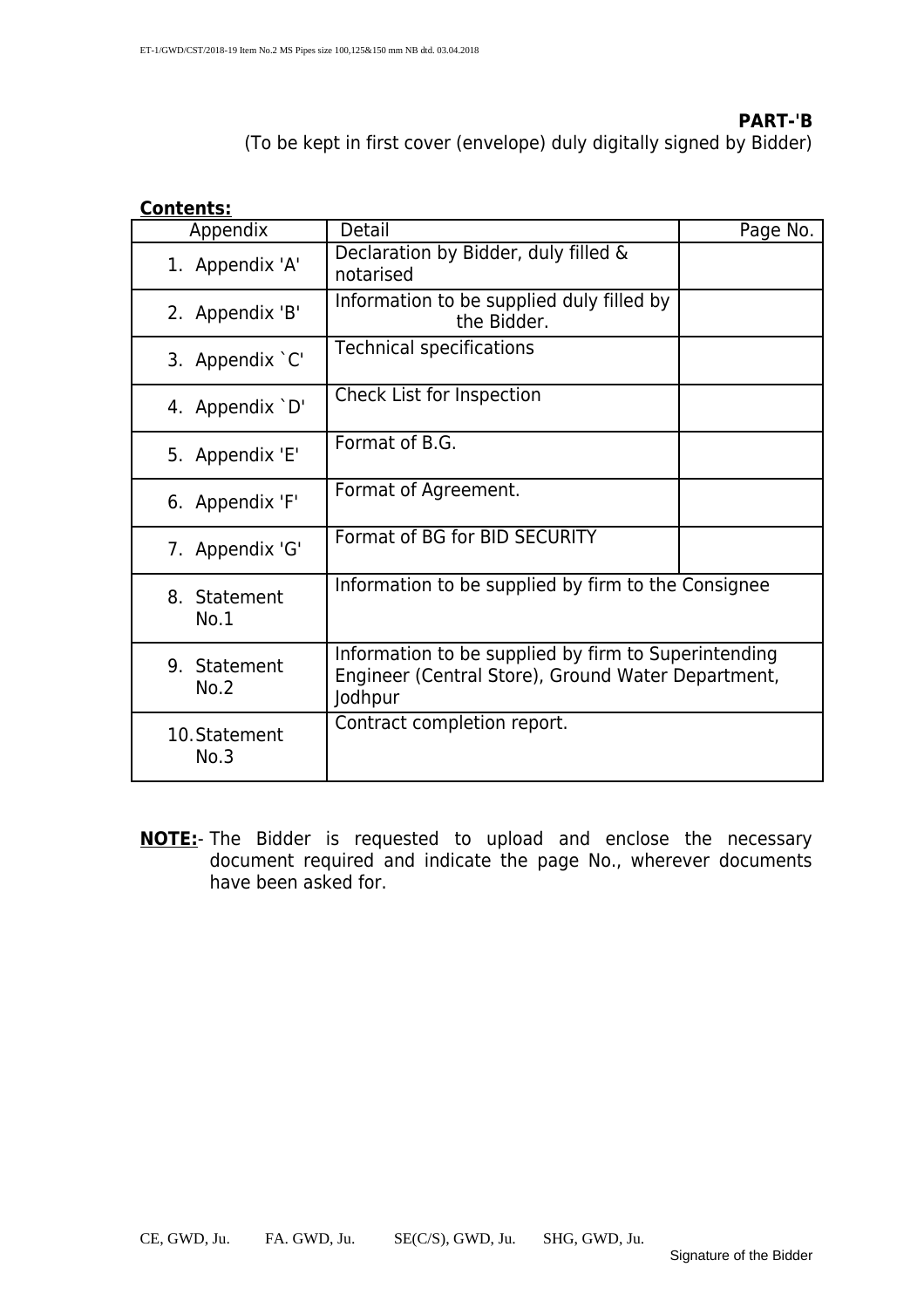**PART 'B'** (TO BE FILLED UP BY THE BIDDER)

#### **APPENDIX 'A'** Clause 2.1.1 **DECLARATION**

 I/ We have carefully read and understood the terms and conditions of the Bid and agree to abide by these. I/ We have not modified , changed etc. any word / line / para/ text mentioned in the bid downloaded from the website(s) as mentioned in the bid otherwise we know that our bid shall be cancelled and rejected. I/ We have carefully noted that my/ our offer, if contain any counter condition or additional conditions in the Bid document/ price bid/ forwarding letter or any other enclosure of Bid document will be liable for rejection by the department. I/ we shall have no claim whatsoever against this rejection of offer. It is certified that I have not given any condition in price bid. If any condition is found the same may be treated as withdrawn. I/we also certify that at present we are not debarred / banned from business/ suspended / removed from registration by any of the government department viz. central and state government organisation/ undertaking etc.

I/ We declare that

I/ We are Manufacturer.

Goods to be supplied under this contract shall be inspected at our  ${\tt works}$ 

 $\mathcal{L}_\text{max}$  , and the set of the set of the set of the set of the set of the set of the set of the set of the set of the set of the set of the set of the set of the set of the set of the set of the set of the set of the  $\mathcal{L}_\text{max}$  , and the set of the set of the set of the set of the set of the set of the set of the set of the set of the set of the set of the set of the set of the set of the set of the set of the set of the set of the

If this declaration is found to be incorrect, then without prejudice to any other action that may be taken my/ our security and/ or bid security may be forfeited in full and the Bid, to the extend accepted may be cancelled.

> SIGNATURE OF THE BIDDER (Name in block letter)

> > COMPANY / FIRM Authorised Signatory

PRESENTED BY

VERIFIED BY

(Name in Block letters)

SIGNATURE OF NOTARY PUBLIC

Name of the representative (s) with signature(s) who are authorised to represent the firm in all matters related with this N.I.T.

CE, GWD, Ju. FA. GWD, Ju. SE(C/S), GWD, Ju. SHG, GWD, Ju.

Signature of the Bidder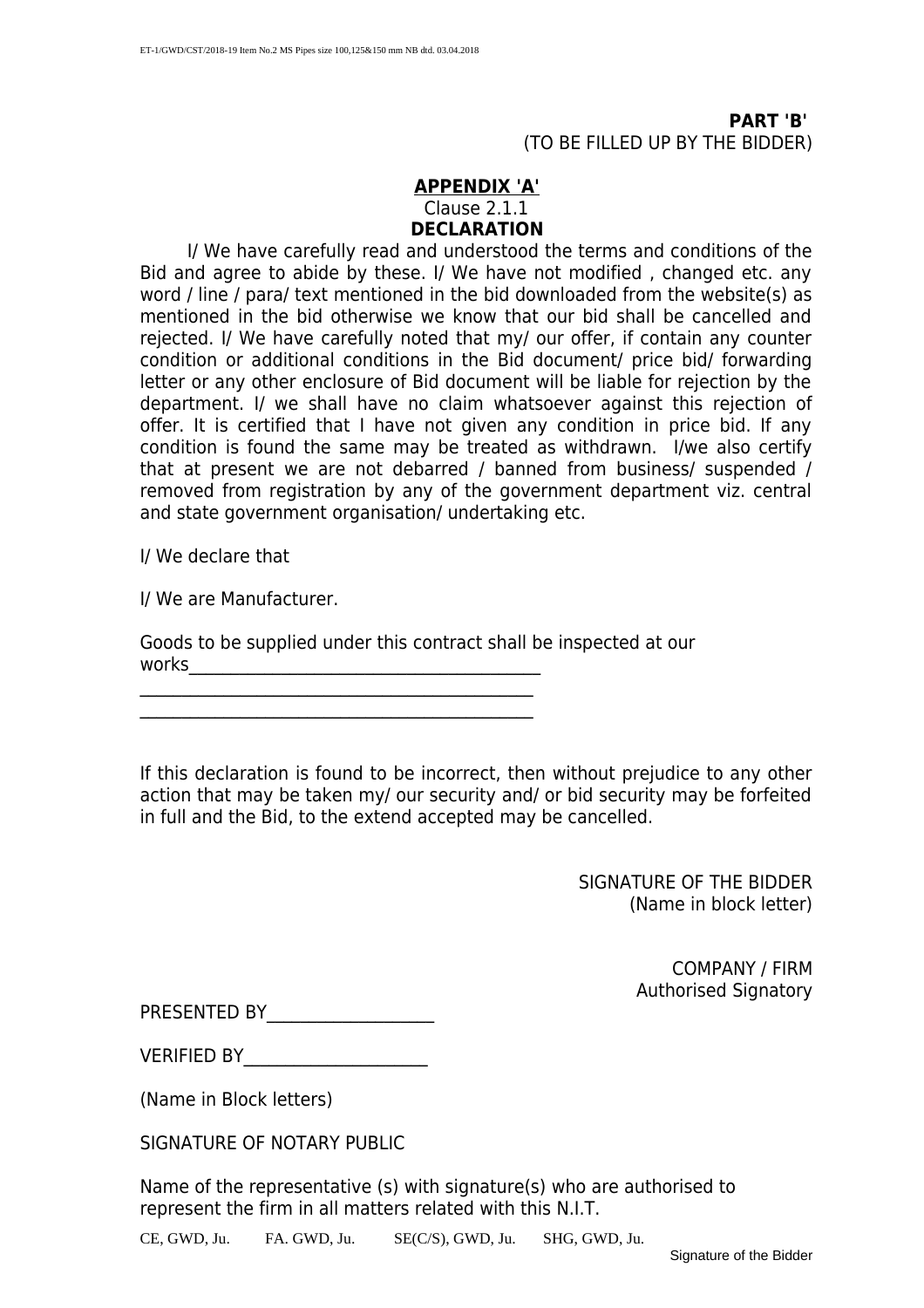| 1.       |              | (Name in Block Letters with designation)                                                                                                         | <b>ATTESTED SIGNATURES</b>                           |
|----------|--------------|--------------------------------------------------------------------------------------------------------------------------------------------------|------------------------------------------------------|
| 2.       |              | (Name in Block Letters with designation)                                                                                                         | Verified by Notary Public.                           |
|          |              | APPENDIX - "B"<br>INFORMATION TO BE SUPPLIED BY THE BIDDER                                                                                       |                                                      |
| 1.       | $\mathbf{I}$ | Name of Firm                                                                                                                                     |                                                      |
| 1.       | ïi           | Address                                                                                                                                          |                                                      |
|          |              |                                                                                                                                                  |                                                      |
|          | iii          | Telephone No.<br>a) Office                                                                                                                       |                                                      |
|          |              | b) Residence<br>c) Factory<br>d) Fax                                                                                                             |                                                      |
|          |              | e) Email                                                                                                                                         |                                                      |
| 2.<br>2. | a)           | In case of Private Limited<br><u>Co.</u>                                                                                                         |                                                      |
|          | i            | Whether article of association Enclosed at page No<br>and Memorandum enclosed or<br>not.                                                         | Not enclosed/ Not applicable.                        |
|          | ïi           | List of present directors along<br>with their current & permanent<br>address enclosed or not                                                     | Enclosed at page No.<br>Not enclosed/ Not applicable |
|          | b)           | In case of Partnership firm<br>Whether copy of partnership<br>deed in case of partnership firm<br>along with their<br>address<br>enclosed or not | Enclosed at page No.<br>Not enclosed/ Not applicable |
| 3.<br>3  | i)           | attorney holder                                                                                                                                  |                                                      |
|          | ii)          | Address                                                                                                                                          |                                                      |
|          | iii)         | Telephone No.<br>Residence<br>Office                                                                                                             |                                                      |

4. **(a) In case of Limited Company**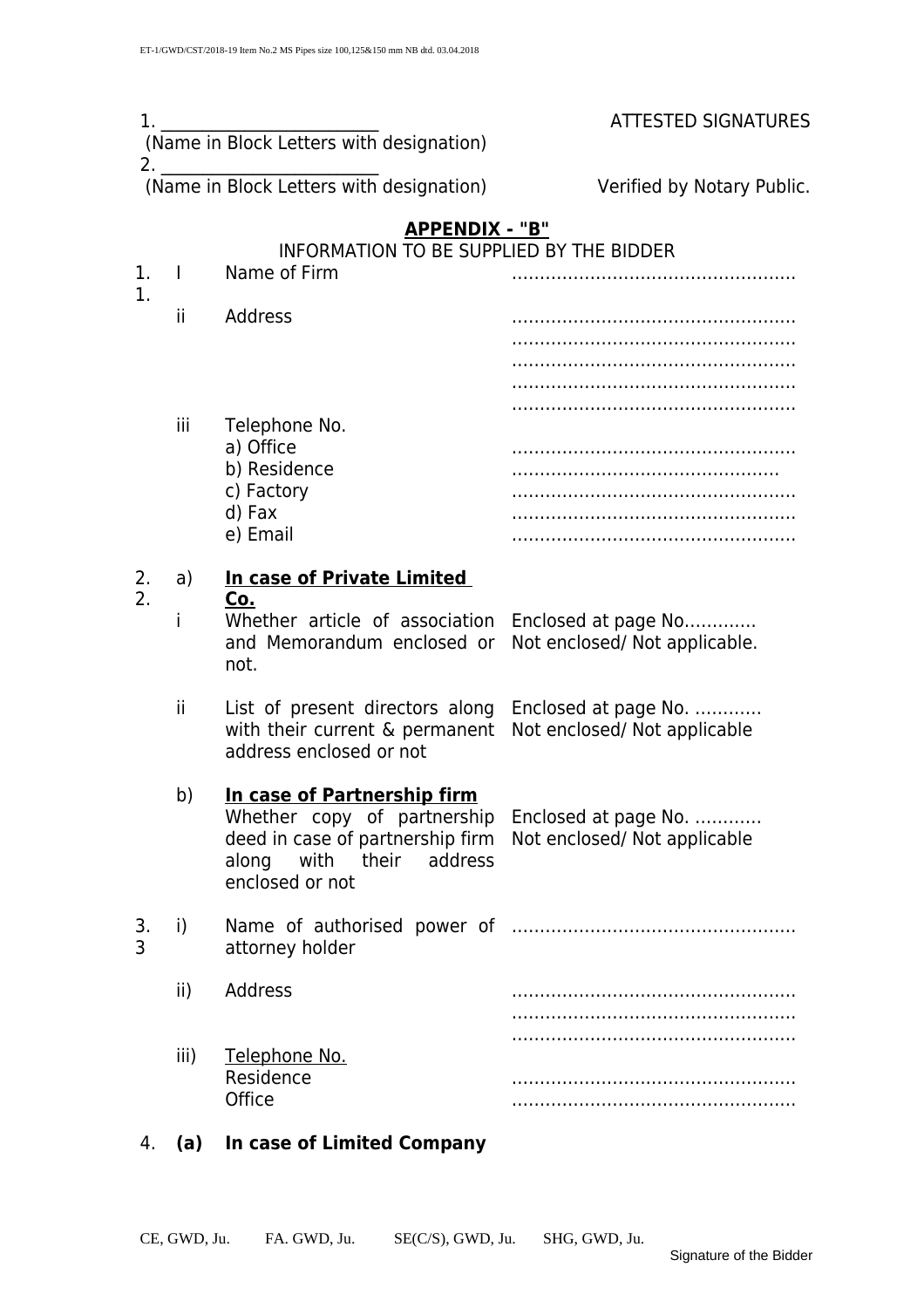|    | i)<br>Whether power of attorney duly Enclosed at page No.<br>attested by Public Notary on Not enclosed/Not applicable<br>non judicial stamp paper<br>authorising the signatory to<br>submit the Bid and letters and<br>to sign the contract and other<br>document enclosed |                                                                                                                                                                                                                     |                                                              |  |  |
|----|----------------------------------------------------------------------------------------------------------------------------------------------------------------------------------------------------------------------------------------------------------------------------|---------------------------------------------------------------------------------------------------------------------------------------------------------------------------------------------------------------------|--------------------------------------------------------------|--|--|
|    | ii)                                                                                                                                                                                                                                                                        | Resolution of Board of Directors Enclosed at page No<br>in favour of power of attorney Not enclosed/Not applicable<br>enclosed or not.                                                                              |                                                              |  |  |
|    | (b)                                                                                                                                                                                                                                                                        | In case of partnership firm Enclosed at page No.<br>whether power of attorney duly Not enclosed/Not applicable<br>signed by all partners enclosed<br>or not.                                                        |                                                              |  |  |
| 5. | Copy of Bid document Part -`A' duly Enclosed at page No.<br>signed in duplicate to be enclosed.                                                                                                                                                                            |                                                                                                                                                                                                                     | Not enclosed/ Not applicable                                 |  |  |
| 6  | <b>Bid security</b><br><b>Amount Deposited</b>                                                                                                                                                                                                                             |                                                                                                                                                                                                                     |                                                              |  |  |
|    | Date)                                                                                                                                                                                                                                                                      | Form of Deposit (mention No. &                                                                                                                                                                                      |                                                              |  |  |
| 7  | Registration certificate<br>Whether manufacturing unit is Out of State/ Within State<br>i)<br>Rajasthan/ Inside<br>out side<br>Rajasthan                                                                                                                                   |                                                                                                                                                                                                                     |                                                              |  |  |
|    | ii)                                                                                                                                                                                                                                                                        | Medium Enterprises situated in situated in Rajasthan / Large<br>Rajasthan or Large unit                                                                                                                             | Whether Micro, Small and Micro, Small and Medium Enterprises |  |  |
|    | iii)                                                                                                                                                                                                                                                                       | If Micro, Small and Medium Enclosed at page No.<br>situated<br>in<br><b>Enterprises</b><br>Rajasthan<br>enclose<br>notarised<br>copy of registration certificate<br>issued by Director of Industries,<br>Rajasthan. | Not enclosed/ Not applicable                                 |  |  |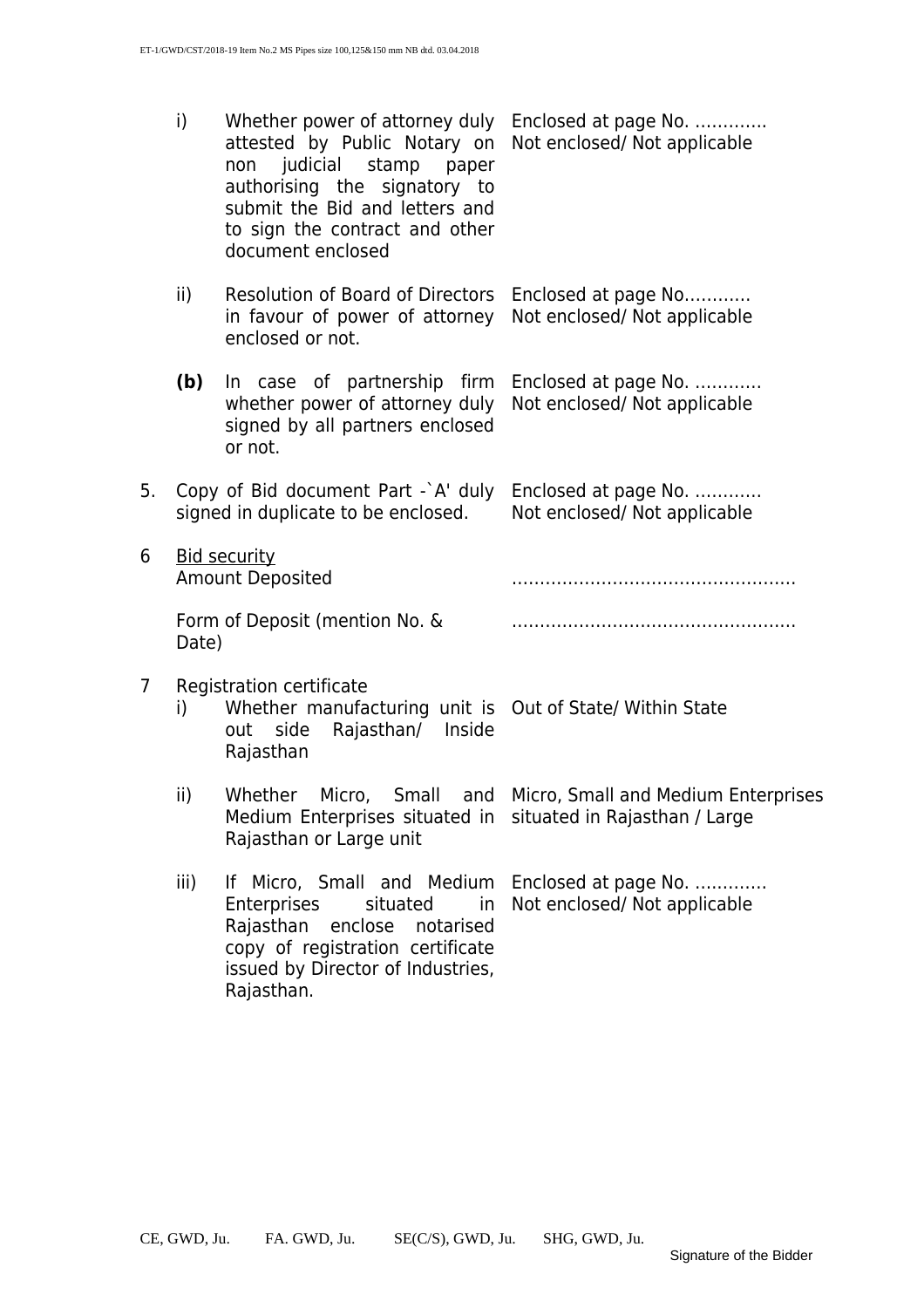"It is certified that M/s and was inspected by ---------------------------on dated------------------and facts mentioned by the enterprise are correct as per the record shown by the applicant. The enterprise is eligible for Purchase Preference under notification dated November 19, 2015. This certificate is valid for one year from the date of its issue." Office Seal Signature (Full Name of the

officer)

General

**District** 

Manager

Industries Centre

en der den andere den den andere genom den andere genom den andere genom den andere genom den andere genom de

Seal/Stamp Enclosure-(1)Application (2) (3)

iv) If Micro, Small and Medium Enclosed at page No. …………… in Not enclosed/ Not applicable

Enterprises situated Rajasthan. Please also enclose an attested copy of acknowledgement of EM II with an affidavit as per clause 3.2. (a) in the following format: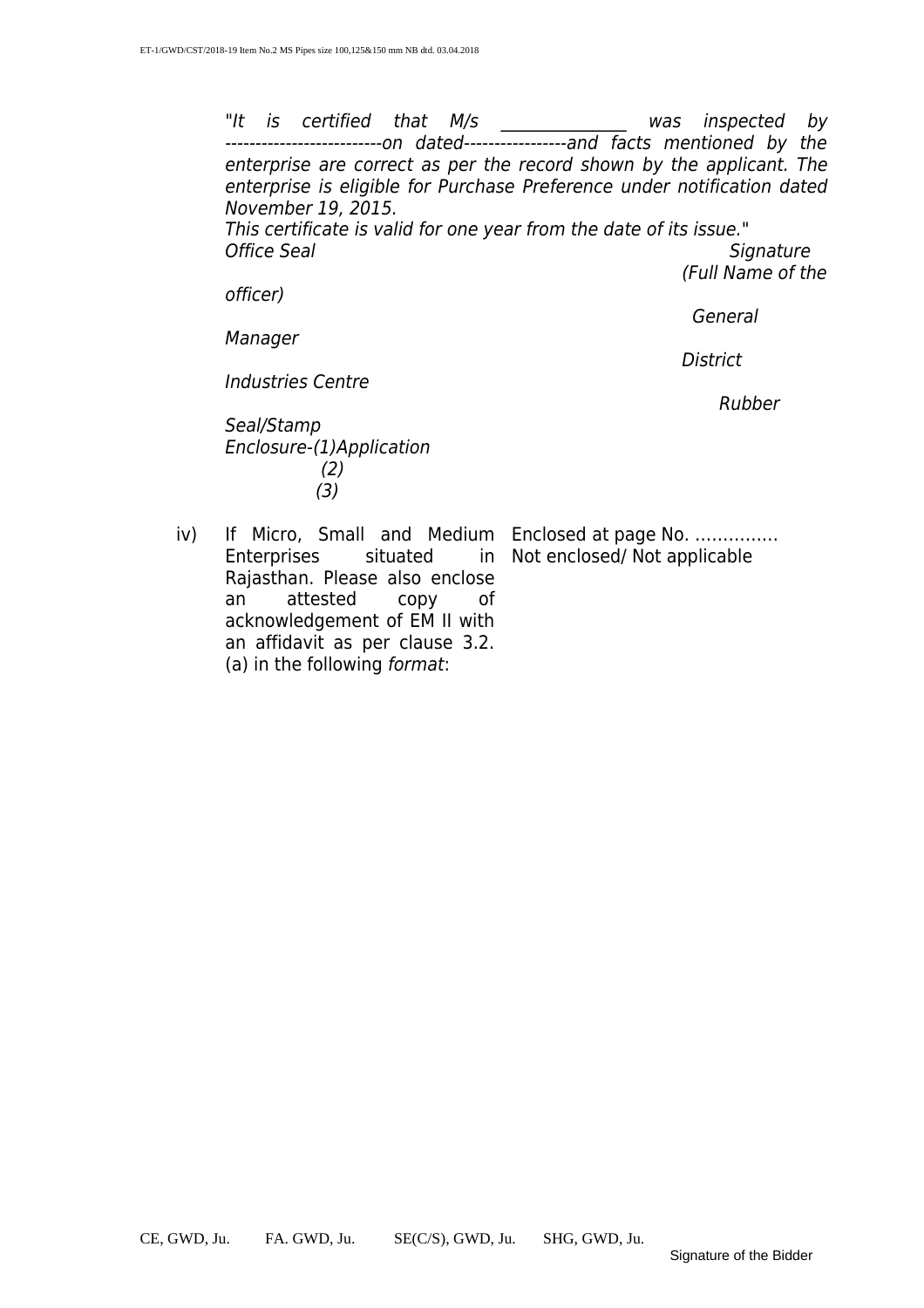#### Format of Affidavit

(on non judicial stamp paper of Rs.50/-)

I ………………………………….S/o………………………. Aged…….. Yrs….. residing at ……………………………… Proprietor /Partner/Director of M/s …………………………do hereby solemnly affirm and declare that :-

- (a) My/our above noted enterprise M/s …………………… has been issued acknowledgement of Entrepreneurial Memorandum Part II by the District Industries Centre…………………….. The acknowledgement No. is ………..dated ……….. and has been issued for manufacture of following items:-
	- (i)
	- (ii)
	- (iii)
- (b) My/our above noted acknowledgement of Entrepreneurial Memorandum Part II has not been cancelled or withdrawn by the Industries Department and that the enterprise is regularly manufacturing the above items.
- (c) My/our enterprise is having all the requisite plant and machinery and is fully equipped to manufacture the above noted items.

Place Signature of Signature of Signature of Signature of Signature of Signature of Signature of Signature of Signature of Signature of Signature of Signature of Signature of Signature of Signature of Signature of Signatur Proprietor/Director

Authorized

Signatory with Rubber Stamp and Date

#### VERIFICATION

I ……………………………S/o……………………… Aged…….Yrs……. residing at ………………………………….. Proprietor/Partner/Director of M/s ………………………….verify and confirm that the contents at (a), (b) & (c) above are true and correct to the best of my knowledge and nothing has been concealed therein. So help me God.

DEPONENT

- v) If Large or Medium, notarised Enclosed at page No. …………… copy of registration under Not enclosed/ Not applicable Factory act to be enclosed.
- 8 a) Kindly indicate your monthly offered quantity for supply Pipes size 100, 125 & 150 mm NB) against this tender. This quantity will be treated for fixing of Delivery Period as per tender conditions for any size of pipes for which R/C may be concluded (in terms of mtrs. consolidated for MS Pipes as per tender specfications size 100, 125 & 150 mm NB)
	- b) Total production capacity per ……………………………mtrs. month (for information only (please mention qty. In mtrs.).

\_\_\_\_\_\_ mtrs. (consolidated qty. For MS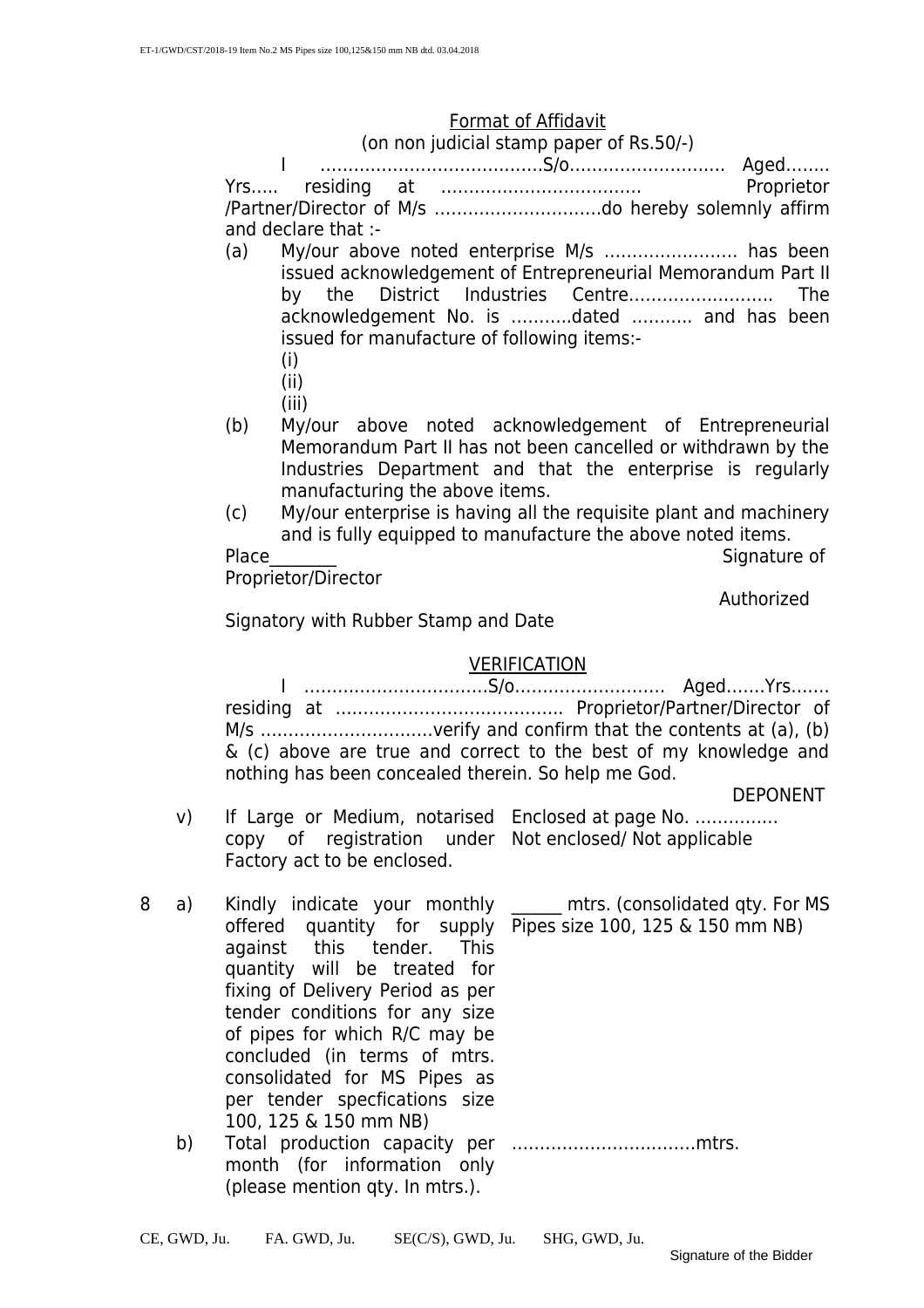c) In case of Micro, Small and Enclosed at page No. …………… Medium Enterprises situated in Not enclosed/ Not applicable Rajasthan, please attach an undertaking in respect of the production capacity or any other such evidence as per clause 3.2(b) in the following format::

|                     |                | <b>Item</b>                                                                                                               | Annual Capacity in                               |
|---------------------|----------------|---------------------------------------------------------------------------------------------------------------------------|--------------------------------------------------|
|                     |                |                                                                                                                           | Qty. (mtrs.)                                     |
|                     |                | $\frac{1}{2}$                                                                                                             |                                                  |
| 9                   | a)             | Please mention:<br>Your GST Registration Number<br>for location of manufacturing<br>place.<br>Registration No.            | Copy enclosed at page No.<br>. /<br>Not enclosed |
|                     | b)             | Deleted                                                                                                                   |                                                  |
|                     | $\mathsf{C}$   | Percentage<br>rate of<br>applicable on commodity.                                                                         | GST %                                            |
|                     | d)             | Deleted                                                                                                                   |                                                  |
|                     | e)<br>f)<br>g) | Deleted<br>Deleted<br>Deleted                                                                                             |                                                  |
| 1<br>$\overline{0}$ | a)             | validity.<br>Please<br>enclose<br>notarised copy of the same.                                                             | Enclosed at page                                 |
|                     | b)             | Mention<br>location<br>material shall be inspected.<br>(This should be as per location<br>mentioned in valid BIS licence) | .                                                |
| 1                   |                | State whether all tests shall be<br>corriad out at the foster of net                                                      |                                                  |

1 1 carried out at the factory. If not, name the place or laboratory where such tests shall be arranged by the Bidder.

1  $\Omega$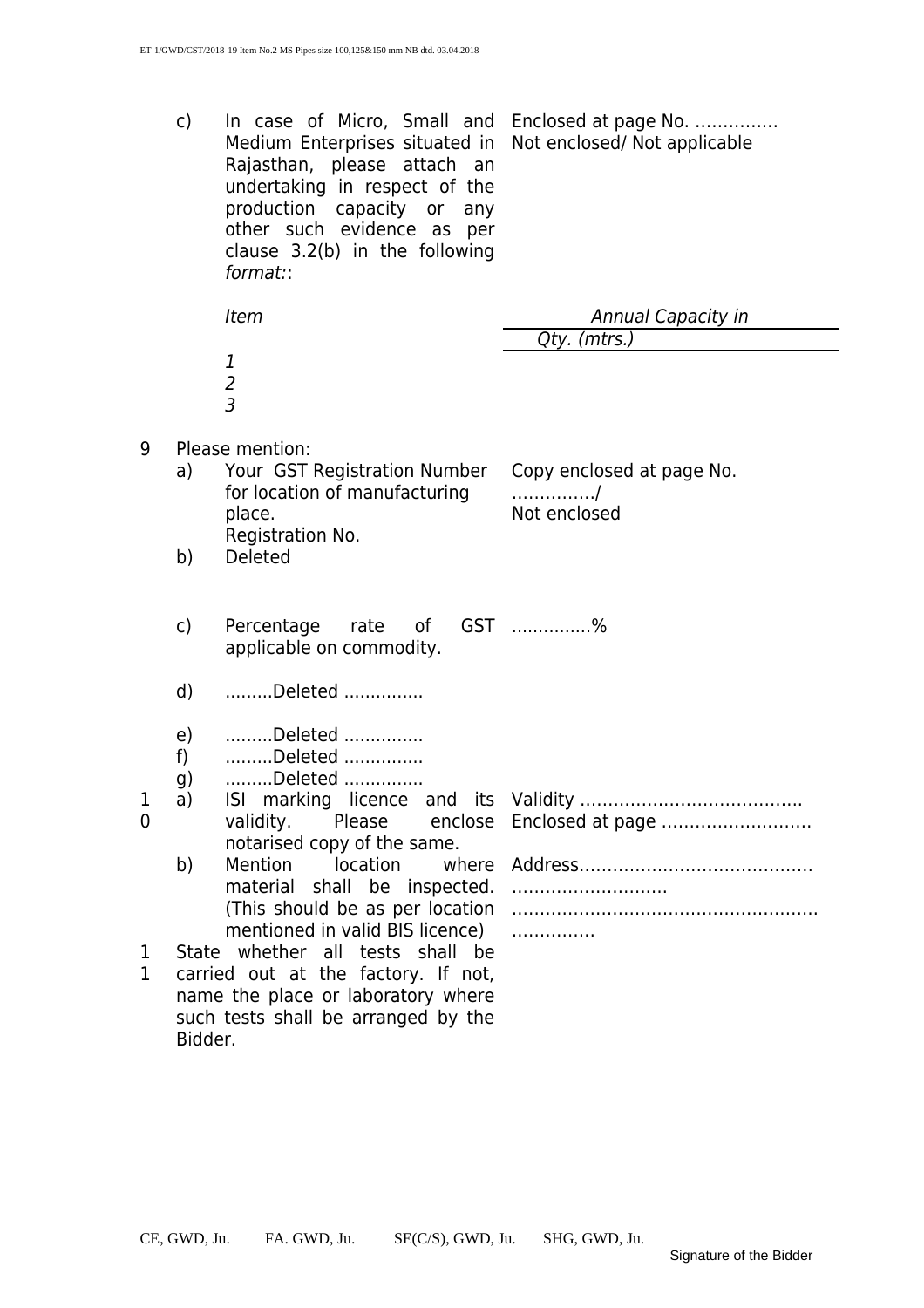#### **APPENDIX - `C'**

#### **OFFICE OF CHIEF ENGINEER GROUND WATER DEPARTMENT, NEW POWER HOUSE ROAD, JODHPUR RAJASTHAN**

#### **SPECIFICATIONS OF M.S.PIPES**

#### **100, 125 & 150 mm NB, Medium Class - Screwed and Socketed**

(IS 1239 : 2004 - Part – I & II, amended up to date)

#### **1. SCOPE:**

This includes manufacture and supply of Mild Steel Tubes & Sockets (Medium Class) to be used for water wells conforming to IS:1239 (Amended upto date) in nominal bore of pipes of 100 to 150mm. The Pipes should be ISI Marked. The pipes are to be used for casing and housing pipes for water wells to be constructed in State of Rajasthan.

#### **2. REFERENCES:**

The Indian standards listed in clause No.2 of IS 1239(PART-I):2004 are necessary adjuncts to these specifications.

#### **3. MATERIAL:**

- **3.1** General requirements relating to supply of Mild Steel Tubes shall conforms to IS 1387:1993. The welded tubes shall be manufactured from hot rolled steel skelp / strip conforming to IS 10748:1995(amended upto date).
- **3.2** The tube shall be Electric Resistance Welded (ERW). The height of the internal weld shall not be greater than 60% of the specific wall thickness.
- **3.3** The chemical composition of the steel shall comply with table 1 of IS 1239 (Part 1):2004 in ladle sample analysis. The maximum permissible variations in case of product analysis over the maximum limits specified in table 1 shall be as given in table 2 of IS:1239(Part1) : 2004. The analysis shall be carried out as per IS:228.
- **3.4** The socket shall be Electric Resistance Welded and should meet the requirement of IS:1239 : 1992 (Part-2) (amended upto date).

#### **4. HYDRAULIC PRESSURE TEST:**

Hydraulic test shall be carried out at a pressure of 5 Mpa, maintained for at least 3 seconds and shall not show any leakage in the pipes.

#### **5. DIMENSIONS AND MASSES:**

Dimension and masses of steel tube shall be as follows :

| <b>Nominal</b>              | <b>Out Side Diameter</b> |                        | <b>Thickn</b> | <b>Mass of screwed</b>  | <b>Minimum Outside</b>     | Minimum length |
|-----------------------------|--------------------------|------------------------|---------------|-------------------------|----------------------------|----------------|
| <b>Bore of</b><br>Pipe (mm) | <b>Maximum</b><br>(MM)   | <b>Minimum</b><br>(MM) | ess<br>(MM)   | & socketed type<br>Kq/m | diameter of<br>socket (MM) | socket (MM)    |
| 100                         | 115.0                    | 113.1                  | 4.5           | 12.50                   | 124.0                      | 87.0           |
| 125                         | 140.8                    | 138.5                  | 4.8           | 16.40                   | 151.0                      | 96.0           |
| 150                         | 166.5                    | 163.9                  | 4.8           | 19.50                   | 178.0                      | 96.0           |

#### **6. LENGTH OF PIPE:**

The Mild Steel Tubes shall be supplied in lengths of 2.5 mtr. to 3.5 mtr., 4.0 to 7.0 mtr. and 5.0 to 6.5 mtr. The length of tube shall be measured CE, GWD, Ju. FA. GWD, Ju. SE(C/S), GWD, Ju. SHG, GWD, Ju.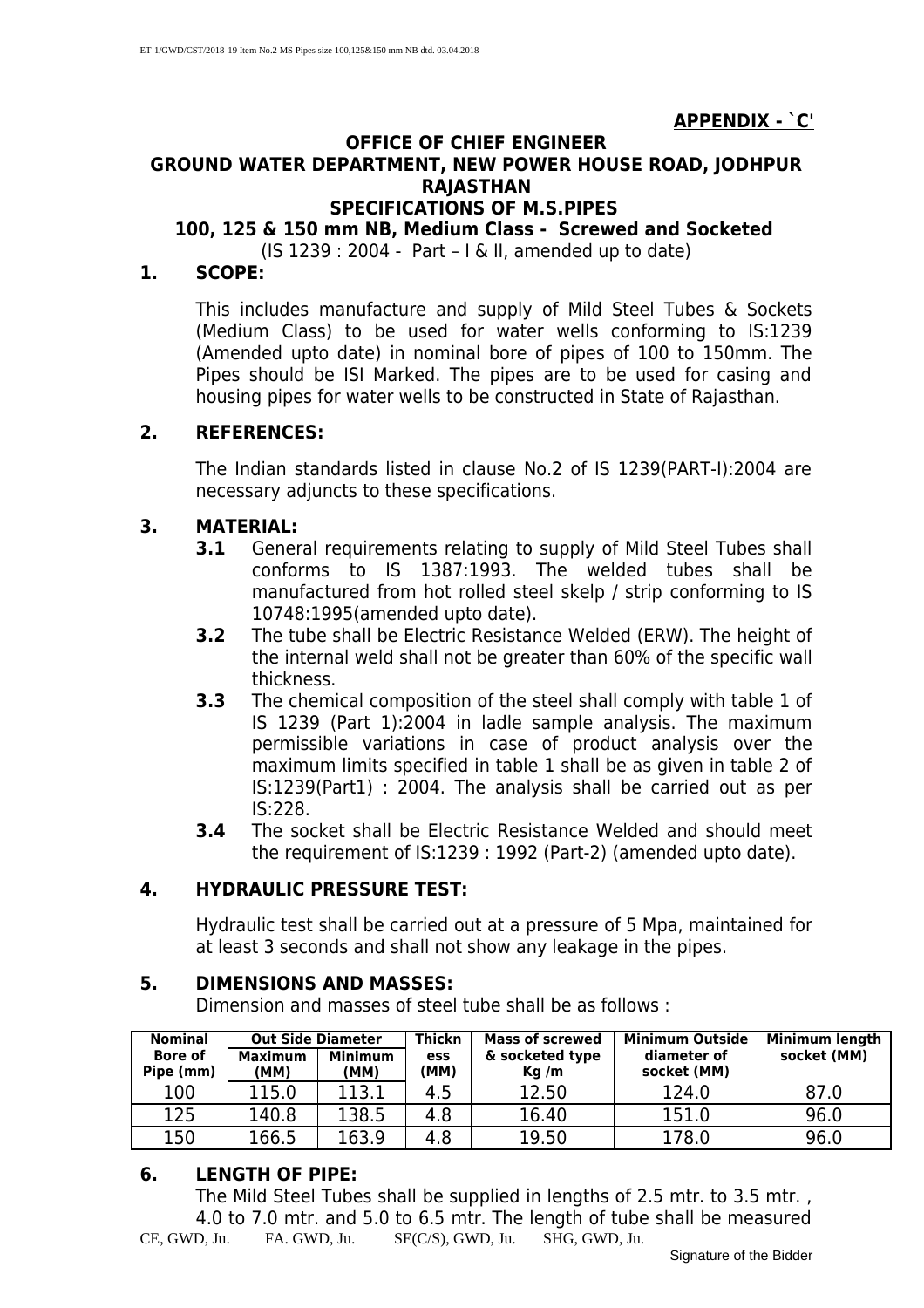as inclusive of socket on one end with handling tight. Handling tight means that the socket is so tight fitted that it should not fall down during handling or transit.

- **7. JOINTS:** 
	- **7.1** All screwed tubes shall be supplied with pipe threads confirming to IS:554-1999 gauging in accordance with IS:8999-1979 shall be considered as an adequate test for conformity of threads of IS:554-1999.
	- **7.2** Tubes shall be supplied screwed with taper threads.
	- **7.3** Each tube shall be supplied with one socket. Socket shall confirm to all requirements of IS 1239: 1992 (Part – 2 ) (amended up to date ), except clause 6.4.

#### **8. TOLERANCES:**

The tolerances shall be permitted as per clause 9 & 11 of IS: 1239 (Part-1) and as under :

| Thickness      | <b>Contract Contract</b> |  | $(+)$ Not Limited / ( $-$ ) 10%                                              |  |  |
|----------------|--------------------------|--|------------------------------------------------------------------------------|--|--|
| Mass           | $\sim$                   |  | (i) Single tube (Medium & Heavy Series)                                      |  |  |
| <b>Alberta</b> | $±10\%$                  |  |                                                                              |  |  |
|                |                          |  | (ii) for quantities per load of 10 tonnes<br>Minimum (Medium & Heavy Series) |  |  |
|                |                          |  |                                                                              |  |  |

:  $\pm 7\frac{1}{2}\%$ 

#### **9. TESTS:**

- **9.1** Hydrostatic test for leak tightness as an in-process test at manufacturer's work shall be carried out on each tube. This is compulsory test.
- **9.2** Other test on finished tubes shall be carried out as per clause 14 of IS:1239 (Part -1).

#### **10. COST OF TESTING :**

If any additional test is required, the cost of test shall be borne as follows :

- a) By the manufacturer in the event of results showing that the material does not comply with the specification.
- b) By the Purchaser in the event of results showing that the material complies with the specifications.

#### **11. WORKMAN SHIP :**

All pipes shall be cleanly finished and reasonably free from injurious defects. The ends shall be cleanly cut and reasonably square with axis of pipe. The tubes shall be reasonable straight.

#### **12. PROTECTION AND PACKING :**

Black tubes not otherwise protected shall be varnished or suitably painted extremely throughout the length. For transportation all tubes shall be packed in accordance with IS 4740 : 1979.

#### **13. MARKING**

Each Pipe shall be marked with the following details by paint stencilling a) Manufacturer's trade mark

- b) Blue colour band
- c) BIS Certification mark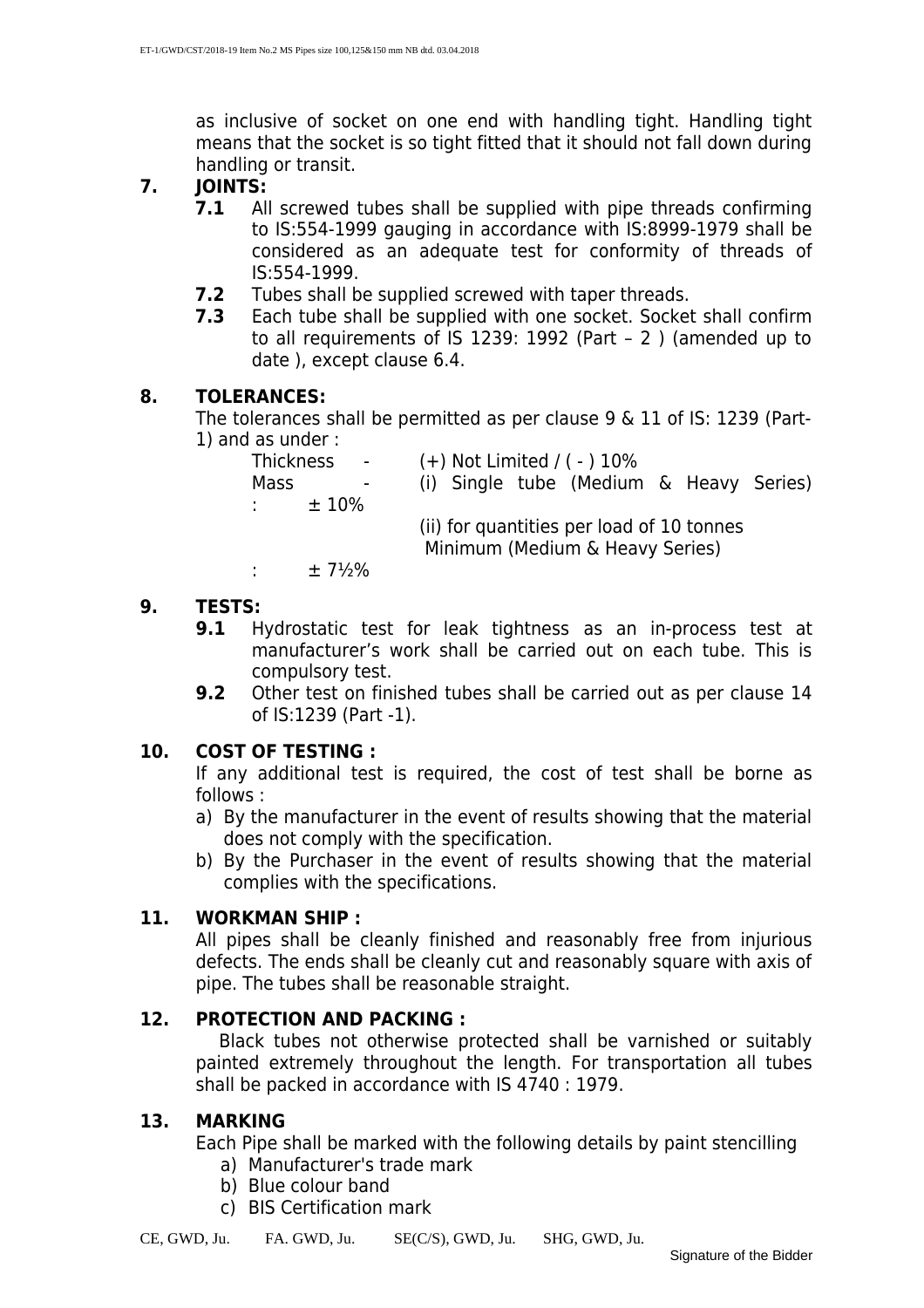- d) Purchaser's mark as "GWD Rajasthan"
- e) Inspection mark
- f) Random & other length marking.
- g) Year of supply
- **NOTE:** Wherever there is reference of Indian Standard it shall be considered amended up to date at the time of inspection of supply/ replacement by inspecting agency. Any amendment shall be effective only when it is implemented by B.I.S.

#### **14. ESTIMATED QUANTITY**

**The estimated total annual requirement for MS Pipes size 100, 125 & 150 mm NB is 12000 mtrs., accordingly depttl. monthly requirement is 1000 mtr. for any size out of these three sizes of pipes or total of these pipes.**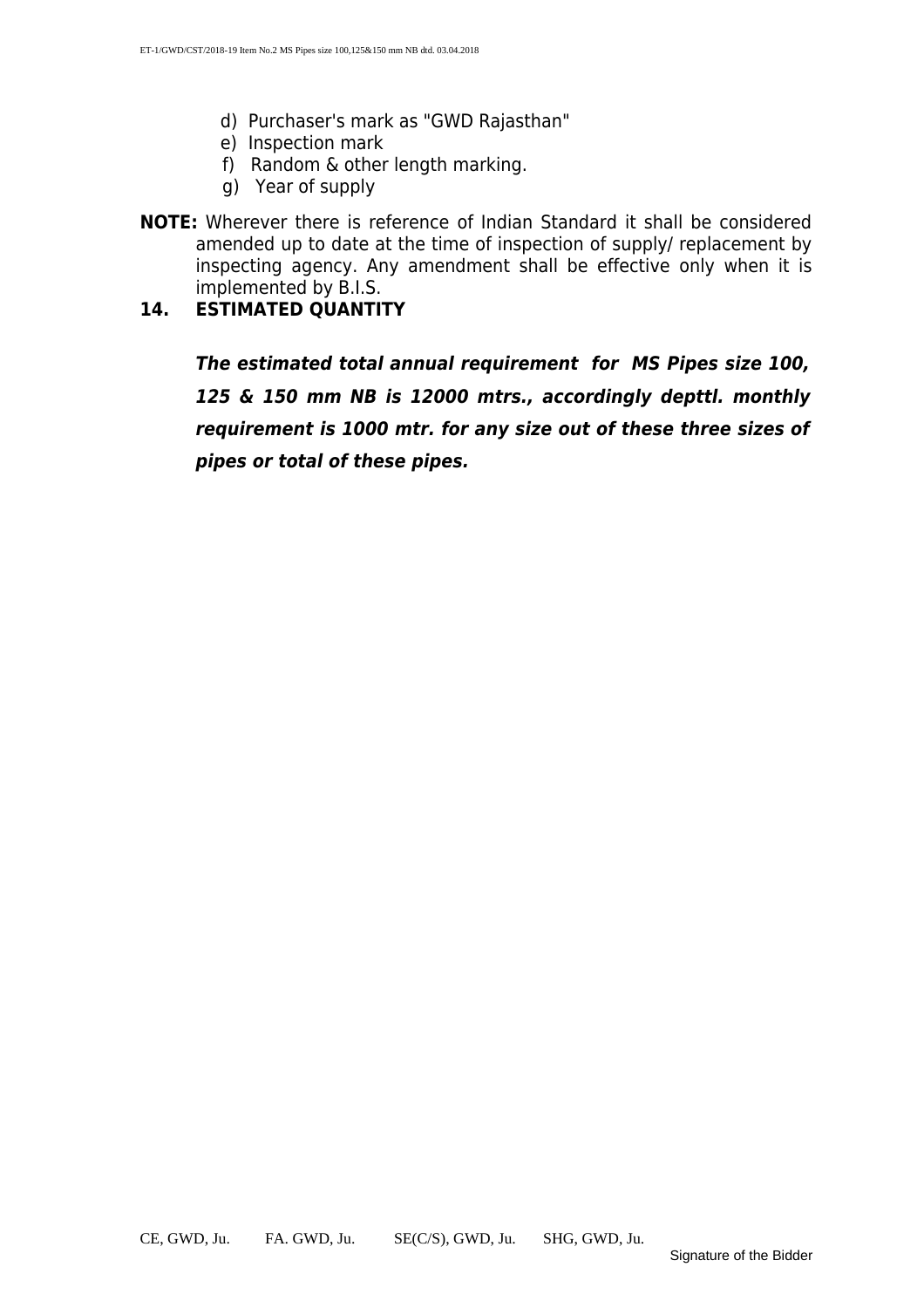#### **DRAFT CHECK LIST FOR INSPECTION OF M.S. PIPES SIZE 100mm to 150mm NB, TO BE USED AS CASING PIPES IN HANDPUMPS / PIEZOMETERS**

#### **1. SCOPE OF WORK**

Inspection of ISI marked mild steel tubes, tubulars for other wrought steel fittings for water wells under licence of IS:1239(Part-I) and its sockets as per IS : 1239 (Part-2) (amended upto date). (See note in specifications)

#### **2. SAMPLING**

As per relevant Indian standards

**3.** (a) Tests for followings on pipe and socket should be carried out in accordance

to IS: 4711-1974 (amended upto date) and other relevant Indian Standards:

(i) Visual inspection for check for workmanship and steel defects

- (ii) Dimensions (outside diameter, thickness, length etc.)
- (iii) Tensile test and elongation test.
- (iv) Bend Test (up to and including 50 mm NB).
- (iv) Flattening test (above 50mm NB)
- (v) Leak Tightness test.
- (b) The socket shall be Electric Resistance Welded and should meet the requirement of IS:1239 (Part – 2) (amended upto date)
- **4.** Review of process tests reports for M.S. pipes shown by the manufacturer.
- **5.** Review of test certificates regarding acceptance of raw material shown by manufacturer.
- **6.** Inspection agency is to confirm following information on each pipe.
	- a) Manufacturer's trade mark
	- b) Blue colour band
	- c) BIS Certification mark
	- d) Purchaser's mark as "GWD Rajasthan"
	- e) Inspection mark
	- f) Random & other length marking.
	- g) Year of supply

#### **7. MARKING**

 Marking in token of inspection and acceptance by inspection agency shall be made in following manner:

- (a) Each pipe
- (b) All samples selected by inspection agency shall be differentiated by putting two inspection seals.
- **8.** Inspection agency has to submit copies of test results as mentioned in para-3 and inspection sheets to purchasing authority as well as concerning consignees.
- **9.** Details of Rejection, if any.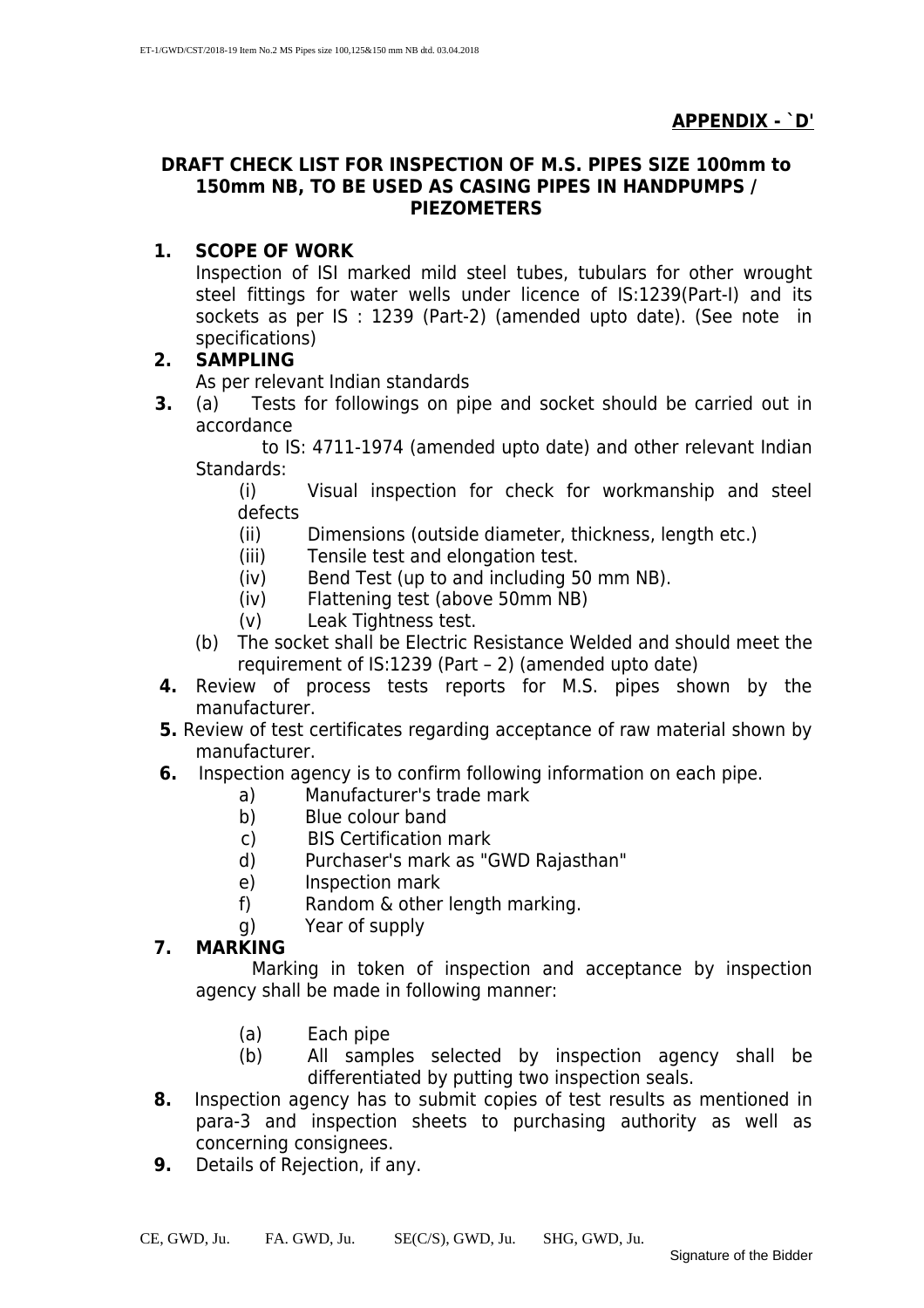#### **APPENDIX-E**

Bank Guarantee No. Dated.

#### **GUARANTEE BOND**

1. In consideration of the Governor of Rajasthan (herein after called "The Government") having agreed to exempt M/s (herein after called "the said Contractor") from the demand, under the terms and conditions of an Agreement, dated \_\_\_\_\_\_\_\_\_ made between Ground Water Department, Rajasthan, Jodhpur and M/s \_\_\_\_\_\_\_\_\_\_\_\_\_\_\_\_\_\_\_\_\_\_\_ for supply of (hereinafter called "the said agreement"), of Security Deposit for the due fulfilment by the said Contractor of the terms and conditions contained in the said Agreement, on production of a Bank Guarantee for Rs. (Rupees\_\_\_\_\_\_\_\_\_\_\_\_\_\_\_\_\_\_\_\_\_\_\_ only) We (Name of Bank) \_\_\_\_\_\_\_\_ \_\_\_\_\_\_\_\_\_\_\_\_\_\_\_\_\_\_\_ \_\_\_\_\_\_\_\_\_\_\_ (hereinafter referred to as "the Bank") at the

request of M/s (Contractor) do hereby undertake to pay to the Government an amount not exceeding Rupees against any loss or damage caused to or suffered or would be caused to or suffered by the Government by reason of any breach by the said Contractor of any of the terms or conditions contained in the said Agreement.

- 2. We, (Name of Bank) and the contract of the do hereby undertake to pay the amounts due and payable under this guarantee without any demur, merely on a demand from the Government stating that the amount claimed is due by way of loss or damage caused to or would be caused to or suffered by the Government by reason of breach by the said contractor of any of the terms or conditions contained in the said Agreement or by reason of the Contractor's failure to perform the said agreement. Any such demand made on the bank shall be conclusive as regards the amount due and payable by the bank under the guarantee. However, our liability under the guarantee shall be restricted to an amount not exceeding Rs.
- 3. We undertake to pay to the Government any money so demanded not withstanding any dispute or disputes raised by the Contractor in any suit or proceeding pending before any court or Tribunal or Arbitrator relating thereto our liability under this present being absolute and unequivocal. The payment so made by us under this bond shall be a valid discharge of our liability for payment there under and the contractor shall have no claim against us for making such payment.
- 4. We, (Name of Bank) **Example 20 Set all 20 Set also use** further agree that the guarantee herein contained shall remain in full force and effect during the period that would be taken for the performance of the said agreement and that it shall continue to be enforceable until all the dues of the Government under or by virtue of the said agreement have been fully paid and its claims satisfied or discharged or until the Chief Engineer Ground Water Department, Rajasthan, Jodhpur certified that the terms and conditions of the said Agreement, have

CE, GWD, Ju. FA. GWD, Ju. SE(C/S), GWD, Ju. SHG, GWD, Ju.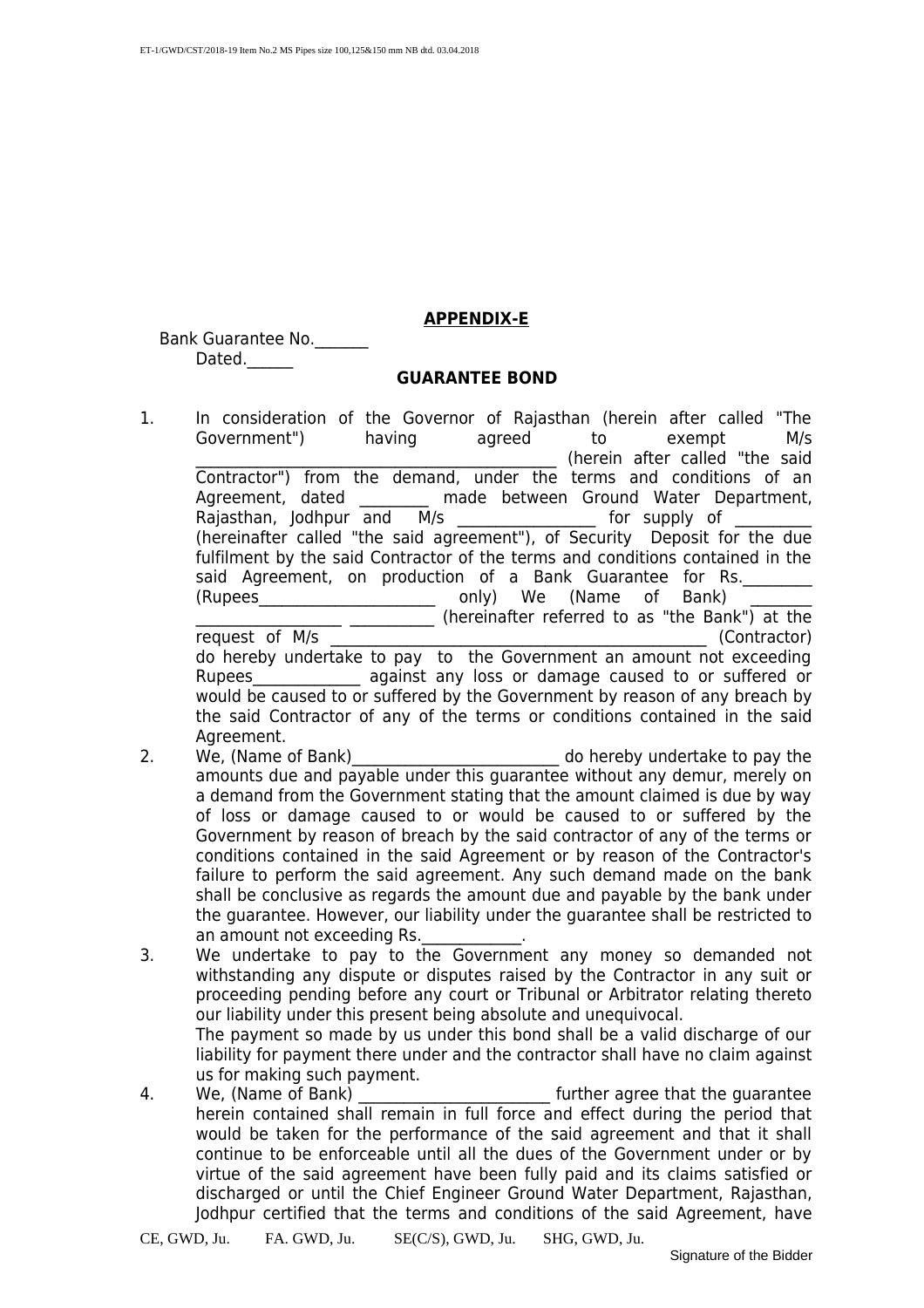been fully and properly carried out by the said contractor and accordingly discharges this guarantee. Unless a demand or claim under this guarantee is made on us in writing on or before the fine the the shall be made on us in writing on or before the discharged from all liability under this guarantee thereafter.

- 5. We (Name of Bank) **Example 2** further agree with the Government that the Government shall have the fullest liberty without our consent and without affecting in any manner our obligations hereunder to vary any of the terms and conditions of the said Agreement or to extend time of performance by the said contractor(s) from time to time or to postpone for any time or from time to time any of the powers exercisable by the Government against the said contractor(s) and to forbear or enforce any of the terms and conditions relating to the said agreement and we shall not be relieved from our liability by reason of any such variation or extension being granted to the said contractor(s) or for any forbearance, act or omission on the part of the Government or any indulgence by the Govt. to the said contractor(s) or by any such matter or thing whatsoever which under the law relating to sureties would, but for this provision, have effect of so relieving us.
- 6. This guarantee will not be discharged due to the change in the constitution of the Bank or the Contractor(s).
- 7. We, (Name of Bank) \_\_\_\_\_\_\_\_\_\_\_\_\_\_ lastly undertake not to revoke this guarantee during its currency except with the previous consent of the Government of Rajasthan in writing.

Date\_\_\_\_\_\_\_\_\_\_ day

of  $\qquad \qquad \qquad$ 

for  $\Box$ 

[Indicate the name of Bank]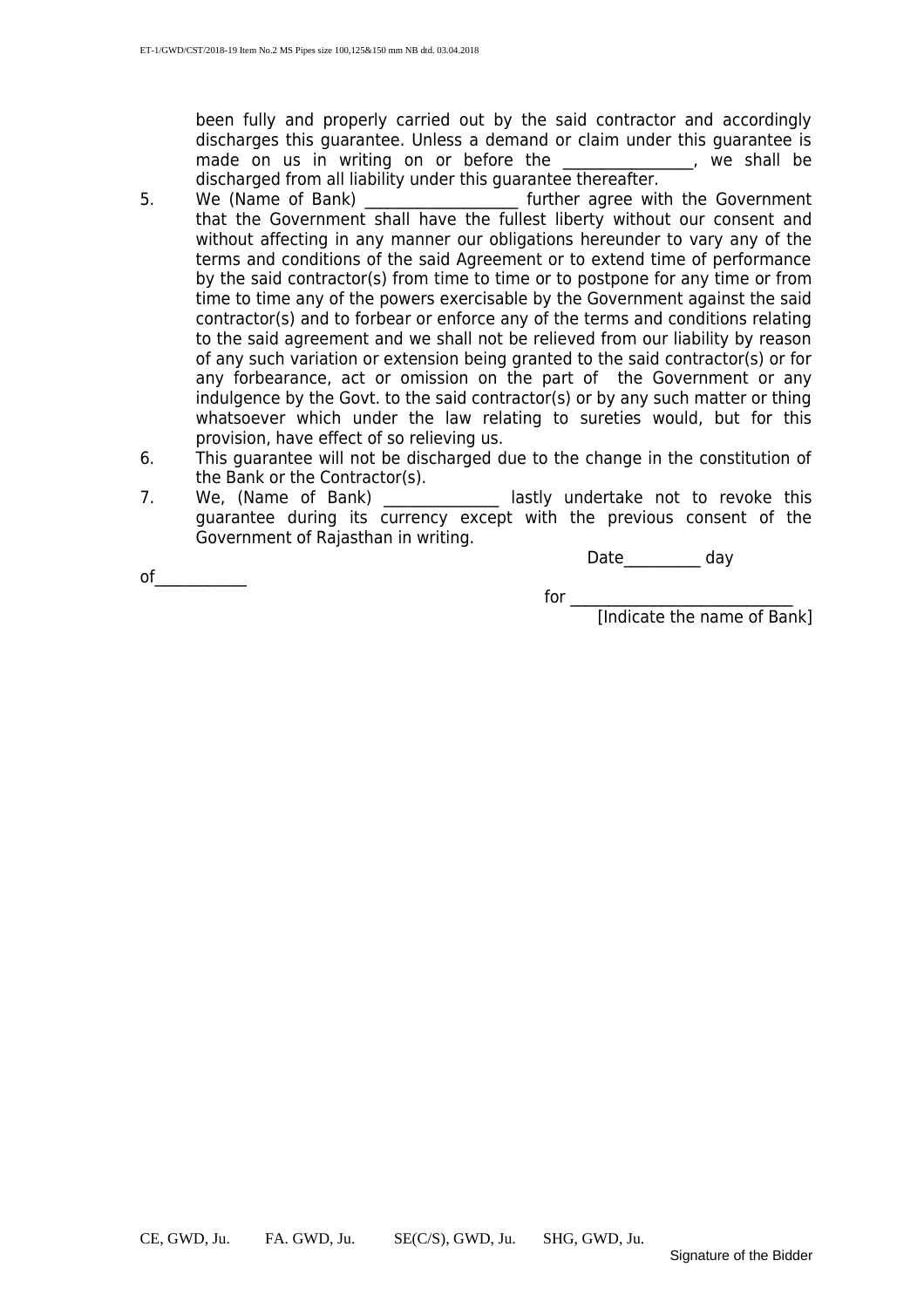#### **APPENDIX `F'**

#### **Agreement**

- 1. An agreement made this .................day of.............2018 between M/s. . ………………......... (hereinafter called "the approved supplier" which expression shall, where the context so admits, be deemed to include his heirs, successors, executors and administrators) of the one part and the Government of the State of Rajasthan (herein after called "the Government" which expression shall, where the context so admits, be deemed to include his successors in office and assigns) of the other part.
- 2. WHEREAS the approved supplier has agreed with the Government to supply to the Ground Water Department of the State of Rajasthan at its Head Office as well as at Branch Offices throughout Rajasthan all those articles set forth in the rate contract No. ......................................... Dated ........ effective for ...... ...... from the date of 1st agreement appended hereto in the manner set forth in the rate contract and within the period stipulated in the rate contract and at the rate set forth in the aforesaid rate contract.

FOR MICRO, SMALL AND MEDIUM ENTERPRISES SITUATED IN RAJASTHAN

3. And whereas the approved supplier has furnished evidence for his registration with Director of Industries Rajasthan for being Micro, Small and Medium Enterprises situated in Rajasthan and has deposited a sum of Rs. Lacs in the office of the Superintending Engineer, (Central Store), Ground Water Department, Jodhpur as security deposit in the following form:

Demand Draft No......................... Rs.

#### FOR OTHER UNITS

3. And whereas the approved supplier has deposited a sum of Rs...... Lacs in the office of the Superintending Engineer, (Central Store), Ground Water Department, Jodhpur as security deposit in the following form :-

Demand Draft No.................... Rs...........

- 4. NOW THESE PRESENTS WITNESS
	- 1) In consideration of the payment to be made by the Government through Ground Water Department at the rates set forth in the aforesaid Rate Contract appended hereto, the approved supplier will duly supply the articles set forth in the aforesaid Rate Contract and in the manner set forth and within the period stipulated in the conditions of the Bid and the contract.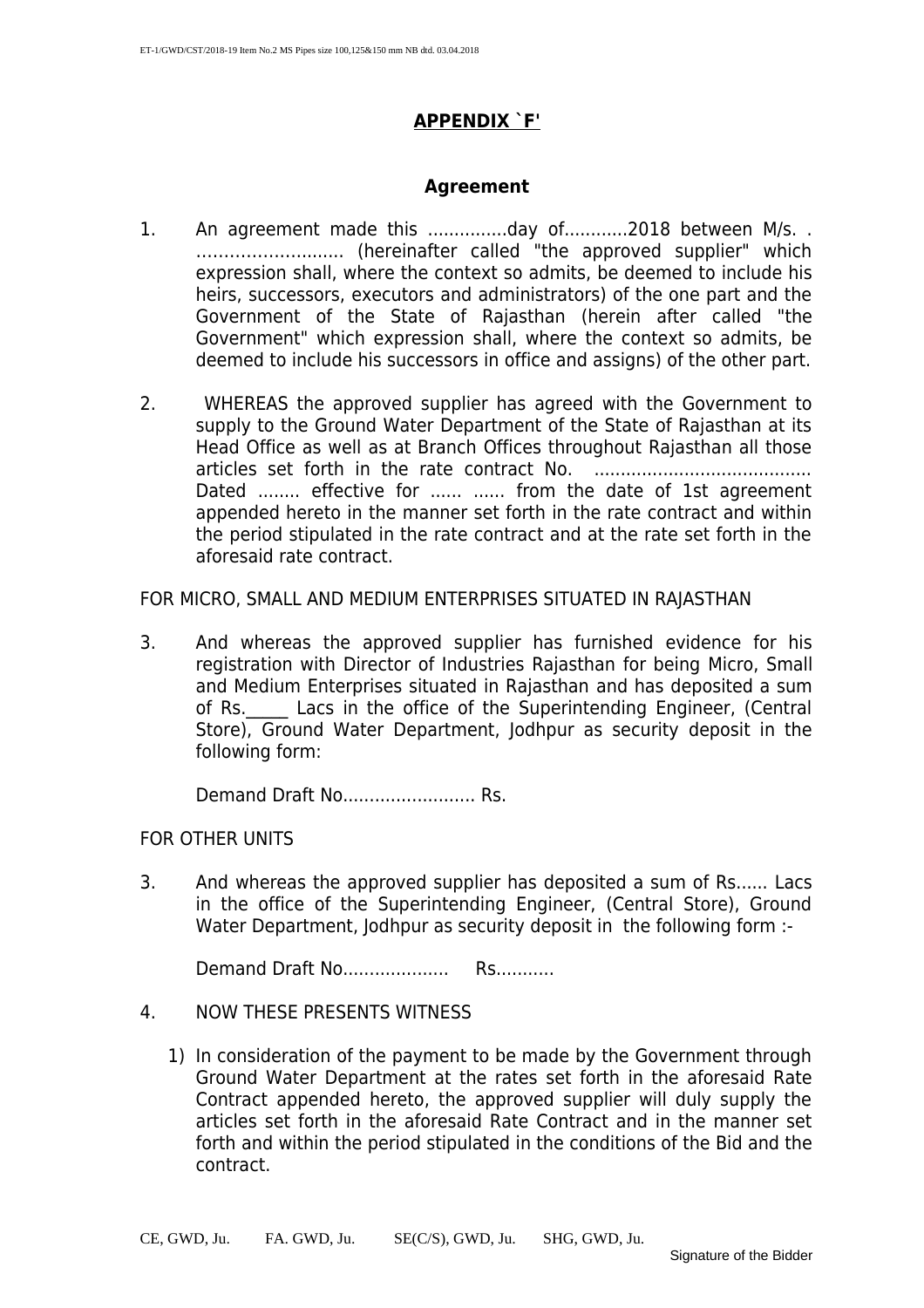- 2) The conditions of the Bid and aforesaid Rate Contract for open Bid enclosed to the Bid notice No............ dated ........... and also appended to this agreement will be deemed to be taken as part of this agreement and are binding on the parties executing this agreement.
- 3) The conditions of the aforesaid Rate Contract as appended with this agreement and also any subsequent amendments as may be issued by the Government, are binding on the parties executing this agreement.
- 4) (a) The Government do hereby agree that if the approved supplier shall duly supply the said articles in the time and manner aforesaid, observed and keep the said terms and conditions, the Government will through Ground Water Department pay or cause to be paid to the approved supplier at the time and the manner set forth in the said conditions, the amount payable for each and every consignment.
	- (b) The mode of payment will be as specified in the rate contract.
- 5) The delivery shall be effected and completed in the manner and time specified in the rate contract.
- 6) (1) In case the approved supplier fails to deliver the goods within the time specified in the aforesaid Rate Contract the Government may at its discretion allow an extension of time subject to recovery from him as liquidated damages a sum equal to the following percentage of the value of the stores which the approved supplier has failed to supply for period of delay as stated below. In case of non-supply or part-supplies the Ground Water Department reserves the right to cancel the Rate Contract without entertaining any claim for compensation. The Ground Water Department also reserves the right to arrange the material from any other sources at the risk and cost of the approved supplier in case of non-supplies/ part supplies.
	- (a) Delay upto one-fourth period of the prescribed delivery period. 2.5%
	- (b) Delay exceeding one fourth but not exceeding half of the prescribed delivery period. 5.0%
	- (c) Delay exceeding half but not exceeding three fourth of the prescribed delivery period. 7.5%
	- (d) Delay exceeding three fourth but not exceeding the period equal to the prescribed delivery period. 10.0%

 NOTE: - (i) Fraction of a day in reckoning the period of delay in supplies shall be eliminated if it is less than half a day.

(ii) The maximum amount of agreed liquidated damages shall be 10.0 %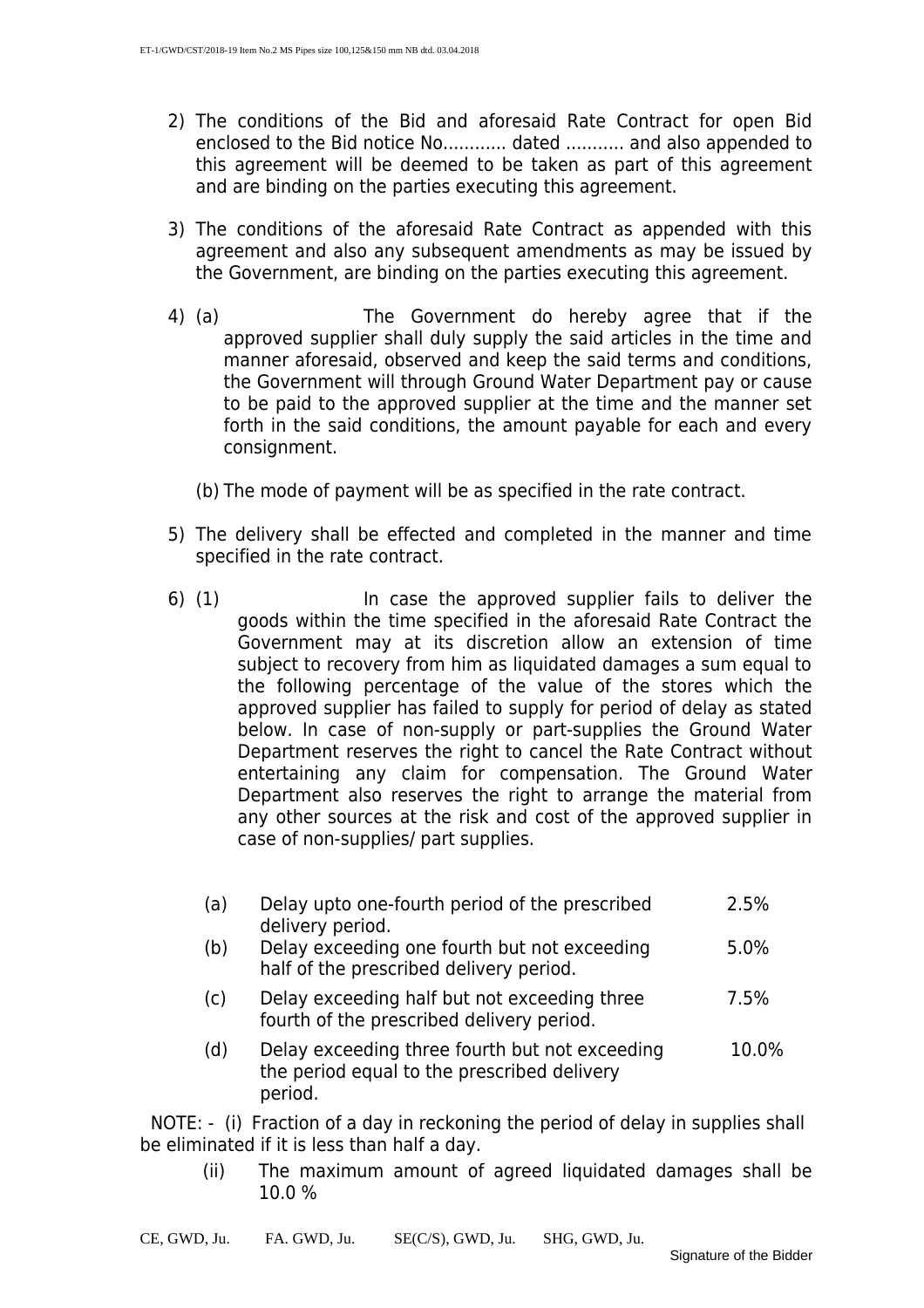- (iii) If the supplier requires an extension of time in completion of contractual supply on account of occurrence of any hindrances, he shall apply in writing to the authority which had placed the supply order, for the same immediately on occurrence of the hindrance but not after the stipulated date of completion of supply.
- 7) All disputes arising out of this agreement and all questions relating to the interpretation of this agreement shall be decided by the Chief Engineer , Ground Water Department, Rajasthan Jodhpur and his decision shall be final.

In witness whereof the parties hereto have set their hands on

the .........................day of ……….……2018.

SIGNATURE OF APPROVED **SUPPLIER** 

SIGNATURE FOR AND ON BEHALF OF THE GOVERNOR OF RAJASTHAN

| <b>DATED</b><br>WITNESS<br>1. | <b>DATED</b><br><b>WITNESS</b> |
|-------------------------------|--------------------------------|
|                               |                                |

 $2.$ 

#### **APPENDIX `G'**

Bank Guarantee No Date

To

The Governor of the State of Rajasthan Through................

> Whereas the Governor of the State of Rajasthan through ........ (Designation of the Officer inviting Bid), (here-in-after called "the Government") has called for Bids for execution of (name of work), estimated in cost Rs. \_\_\_\_\_\_(Rupee\_\_\_\_\_\_\_\_only) on \_\_\_\_\_(Date) or any extended date and as per normal rules of the Government, Bid security is to be deposited before alongwith the Bid, and whereas, the Rules of the State Government permit deposit of Bid security upto Rs.10 lacs in cash, and the balance in the form of Bank Guarantee.

1. In consideration of the Governor of State of Rajasthan having made such a stipulation in Rule 595(iii) (a) of the Public Works Financial & Accounts Rules, and M/s\_\_\_\_\_\_\_\_\_ (name of contractors) are desirous of depositing Bid security in excess of Rs.10 lacs i.e Rs. \_\_\_\_\_ (Rupee only) (excess over Rs. 10 Lacs) in the form of Bank Guarantee as bid security in order to participate in the Bid for work above mentioned as per said Rules, and will be so permitted on production of a Bank Guarantee for Rs. (Rupees only).

CE, GWD, Ju. FA. GWD, Ju. SE(C/S), GWD, Ju. SHG, GWD, Ju.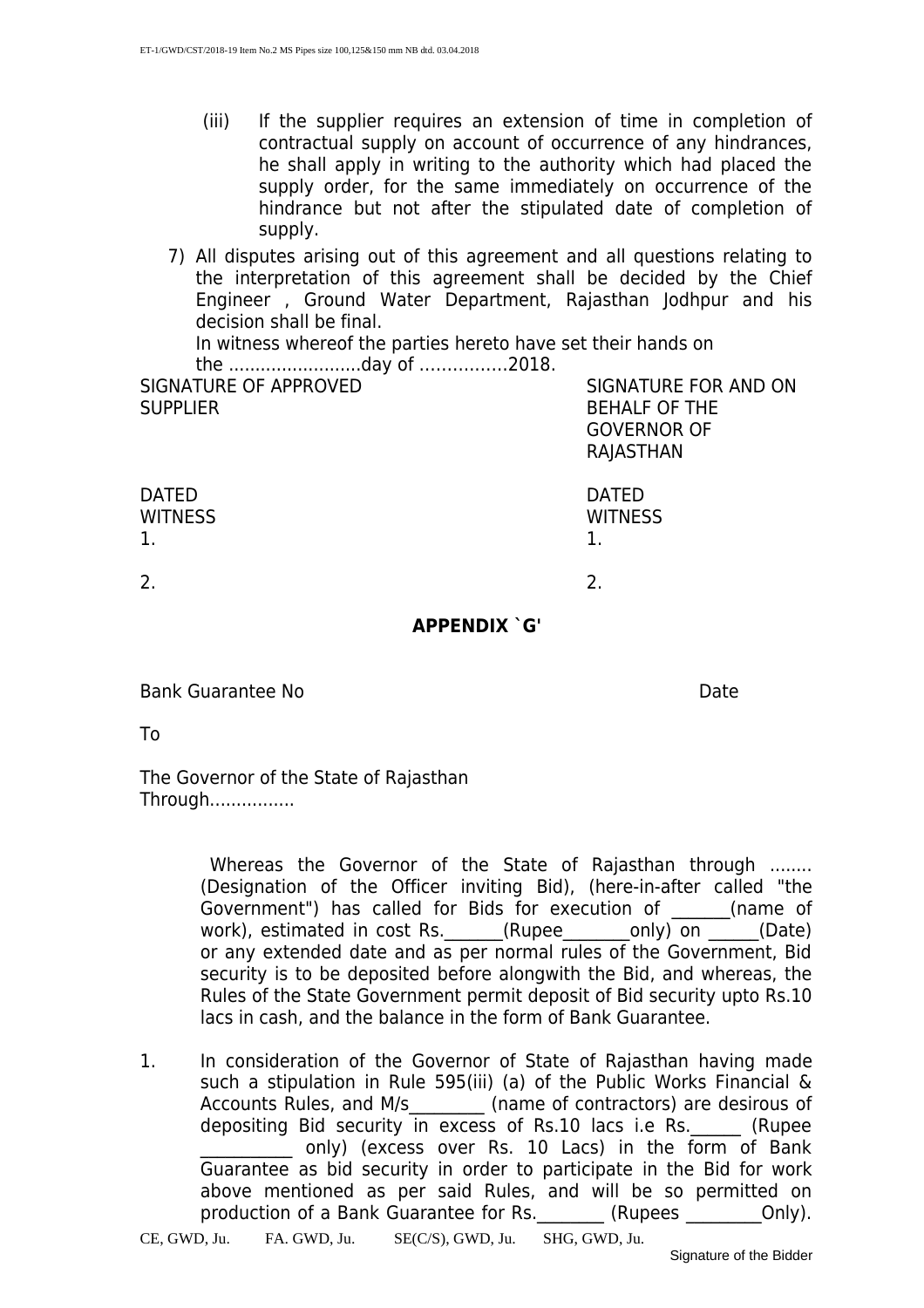We **Indicate name of the "Bank")**, here-in-after referred to as the "Bank" at the request of M/s \_\_\_\_\_\_\_\_\_\_ , contractors(s), do hereby undertake to pay the Government an amount not exceeding Rs. (Rupees Only) on the demand.

- 2. We ......... (indicate the name of Bank), do hereby undertake to pay Rs........(Rupees...........only) the amounts due and payable under this guarantee without any demur or delay, merely on a demand from the Government. Any such demand made on the bank by the Government shall be conclusive and payable by the Bank under this guarantee. The Bank Guarantee shall be completely at the disposal of the Government and We............ (indicate the name of Bank), bound ourselves with all directions given by Government regarding this Bank Guarantee. However, our liability under this guarantee shall be restricted to an amount not exceeding Rs...... (Rupee........only).
- 3. We..........(indicate the name of Bank), undertake to pay to the Government any money so demanded notwithstanding any dispute or disputes raised by the contractor(s) in any suit or proceeding pending before any Court or Tribunal or Arbitrator etc. relating thereto, our liability under these present being absolute, unequivocal and unconditional.
- 4. We...........(indicate the name of Bank) further agree with the Government that the Government shall have the fullest liberty without our consent and without affecting in any manner our obligations, hereunder to extend the date of receipt of such Bids for the work as afore said or to vary any other terms and conditions of the Notice Inviting Bids or the Bid, extend the validity of Bids, or time for completion of the work etc. We shall not be relieved from our liability by reason of any such variation or extension or for any forbearance, act or omission on the part of the Government or any indulgence by the Government, to the said contractor(s) or by any such matter or thing whatsoever which would but for this provision, have the effect of so relieving us.
- 5. The liability of us........... (indicate the name of Bank), under this guarantee will not be discharged due to the change in the constitution of the Bank on the contractors.
- 6. We .......(indicate the name of Bank), lastly undertake not to revoke this guarantee except with the previous consent of the Government in writing.
- 7. This guarantee shall remain valid and in full effect, until it is decided to be discharged by the Government. Notwithstanding anything mentioned above, our liability against this quarantee is restricted to Rs.......... (Rupees .......only).
- 8. It shall not be necessary for the State Government to proceed against the contractor before proceeding against the Bank and the Guarantee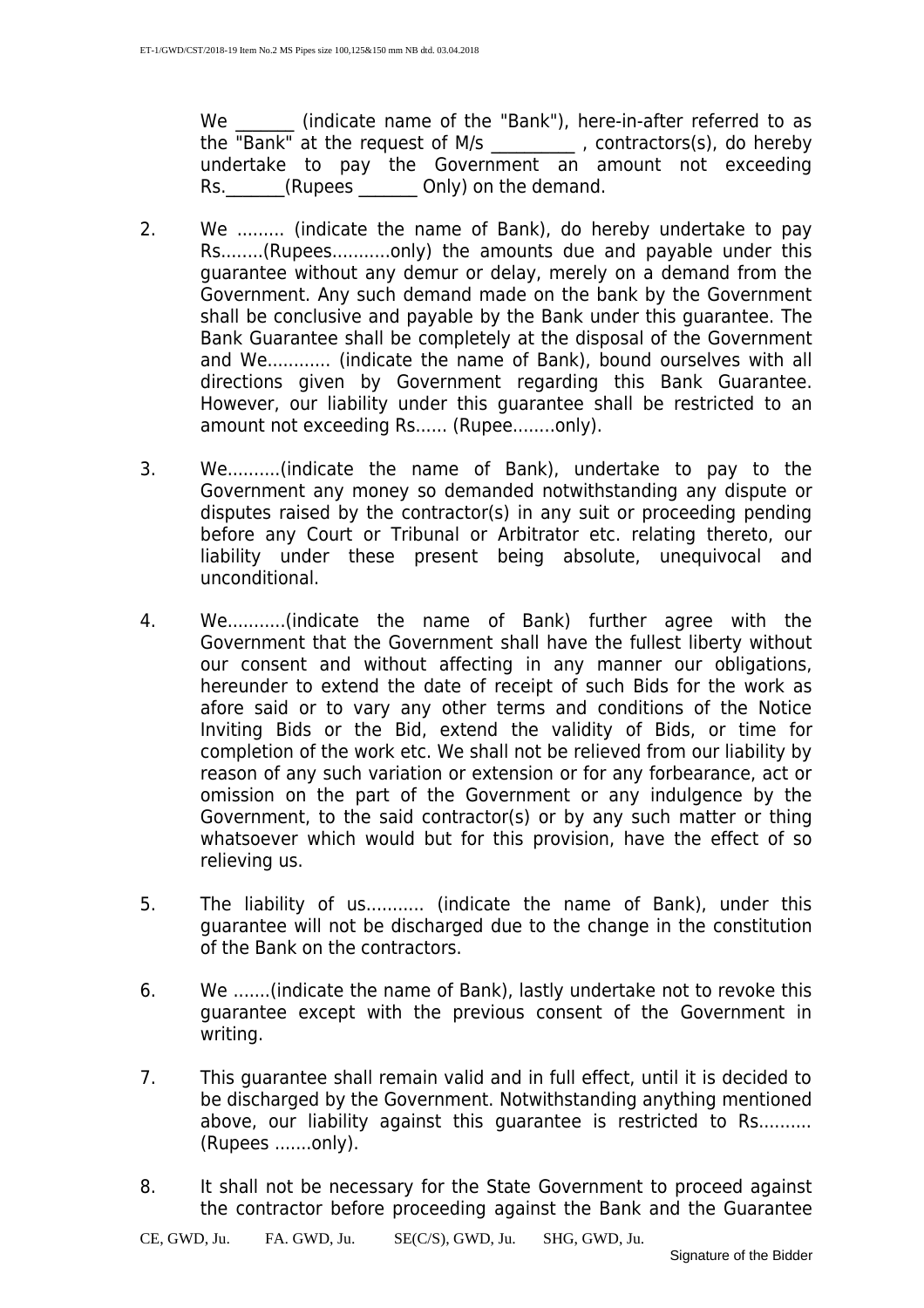herein contained shall be enforceable against the Bank notwithstanding any security which the State Government may have obtained or obtained from the contractor.

9. The Bank Guarantee shall be payable at the Headquarters of the Division or the nearest District Headquarters. If the last date of expiry, of the Bank Guarantee happens to be a holiday of the Bank, the Bank Guarantee shall expire on the close of the next working day.

Dated..... day of ......... For and on behalf of the Bank (indicate the Bank)

Signature & Designation.

The above Guarantee is accepted by the Government of the State of Rajasthan. For and on behalf of the governor of state of Rajasthan

**SIGNATURE**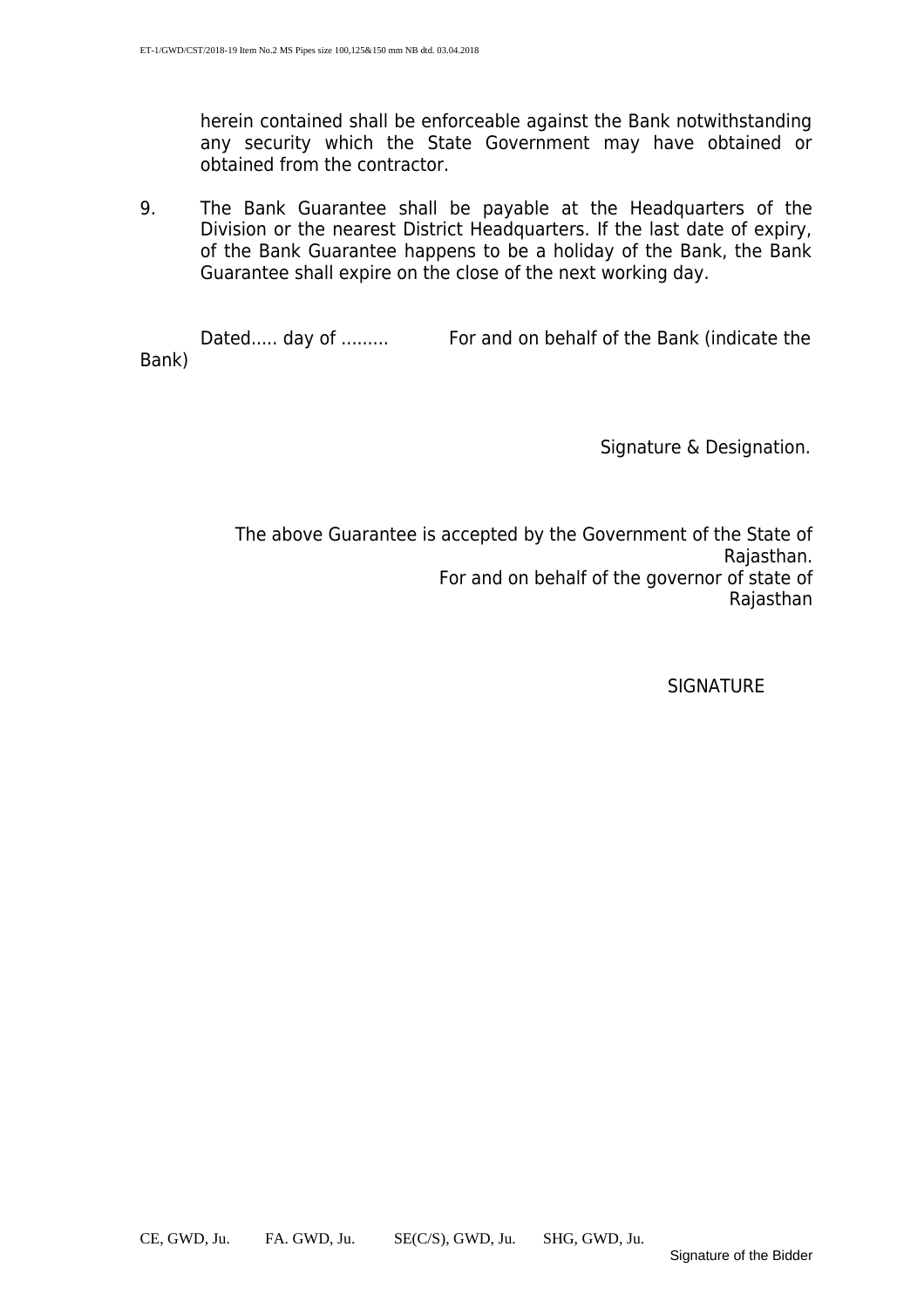#### **STATEMENT NO. I**

## **INFORMATION TO BE SUPPLIED BY FIRM TO THE CONSIGNEE**

NAME OF FIRM: \_\_\_\_\_\_\_\_\_\_\_\_\_\_\_\_\_\_\_\_\_ NAME OF ITEM:\_\_\_\_\_\_\_\_\_\_\_\_\_

| S.<br>No.<br>$\blacksquare$ | Supply Order |       |              | Material Ordered |          |                                  | Material Supplied                    |                         |                     |                                                           | Letter                                                 |                                                     |         |
|-----------------------------|--------------|-------|--------------|------------------|----------|----------------------------------|--------------------------------------|-------------------------|---------------------|-----------------------------------------------------------|--------------------------------------------------------|-----------------------------------------------------|---------|
|                             | No           | Dated | Amt<br>(Rs.) | Consignee        | Size(mm) | $\widehat{(\mathsf{m})}$<br>Qty. | Inspectio<br>n Note<br>No. &<br>date | Qty.<br>Supplie<br>d(m) | Date<br>of<br>Suppl | Stipulate<br>d date of<br>supply<br>by C.E.<br><b>GWD</b> | No. &<br>date<br>vide<br>which<br>S.D.<br>adjuste<br>d | Payment<br>received<br>from<br>consigne<br>e (in %) | Remarks |
|                             | າ            | 3     | 4            | 5                | 6        |                                  | 8                                    | 9                       | 10                  | 11                                                        | 12                                                     | 13                                                  | 14      |
|                             |              |       |              |                  |          |                                  |                                      |                         |                     |                                                           |                                                        |                                                     |         |

SIGNATURE OF FIRM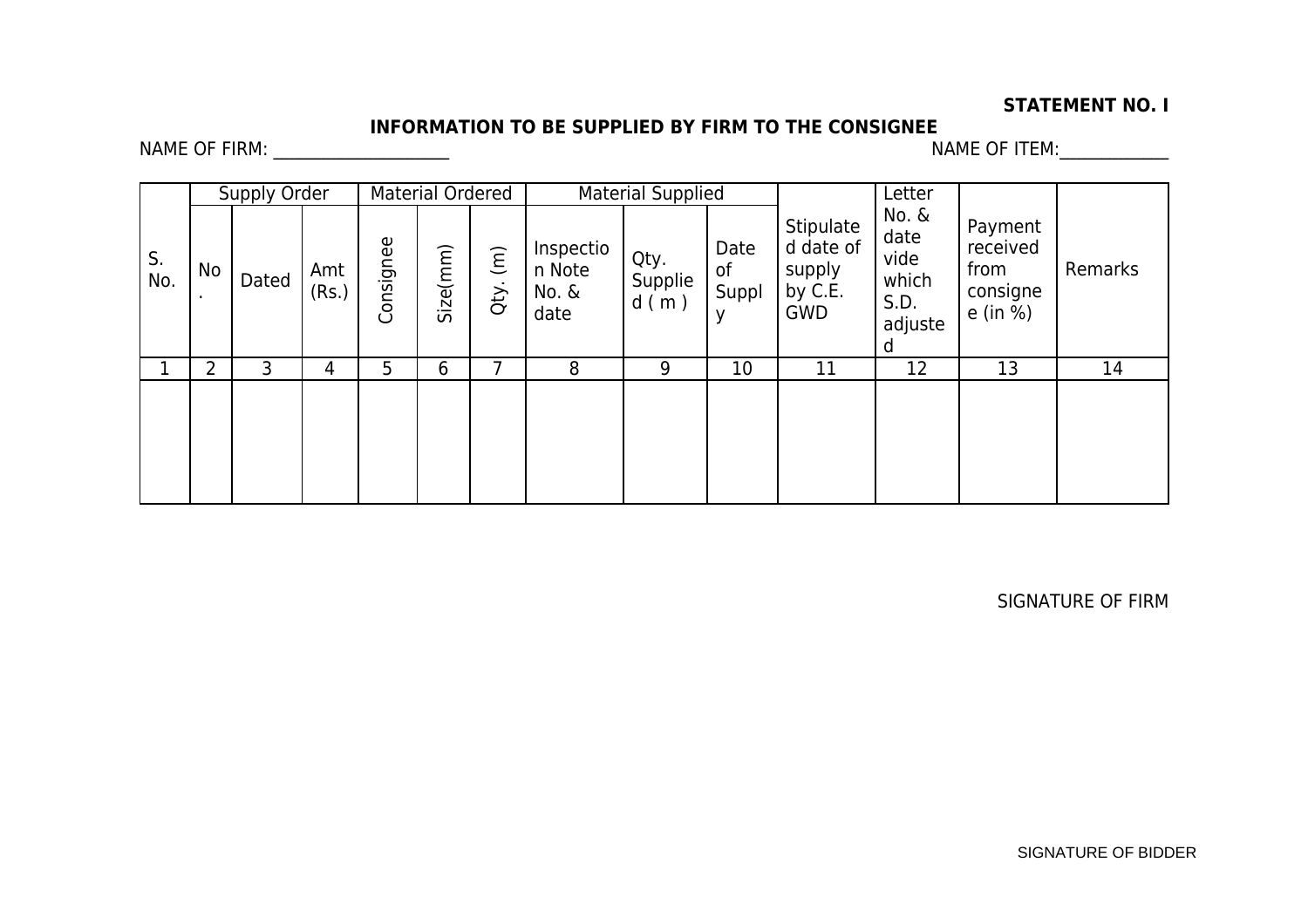#### **STATEMENT NO.II**

# **INFORMATION TO BE SUPPLIED BY FIRM TO SE (CENTRAL STORE0, GWD, JODHPUR**

RATE CONTRACT NO & DATE\_\_\_\_\_\_\_\_\_\_\_\_\_\_\_\_\_\_\_\_\_\_\_\_\_\_\_\_ FOR NAME OF ITEM\_\_\_\_\_\_\_\_\_\_\_\_\_\_\_\_\_\_\_\_\_\_\_

NAME OF FIRM: \_\_\_\_\_\_\_\_\_\_\_\_\_\_\_\_\_\_\_\_\_ NAME OF DIVISION:\_\_\_\_\_\_\_\_\_\_\_\_\_\_\_\_\_\_\_\_\_\_\_

| S.<br>No<br>No<br>. &<br>$\bullet$<br>Dt. |                     | Supply<br>Order |                | <b>Material Ordered</b> | $\widehat{(\pi)}$  | supply<br>৳<br>of completion | Material<br>Supplied<br>Qty. | Actual<br>Date      | Quantity<br>remainin   | <b>R/C</b><br>per<br>δg<br>recoverable | recovered<br>charges | Payme<br>nt<br>made | Payment by the<br>consignee<br>Pendin<br>g<br>payme<br>nt | Reason<br>s of<br>withhol<br>ding | Recovery<br>against firm<br>(if any) |  |
|-------------------------------------------|---------------------|-----------------|----------------|-------------------------|--------------------|------------------------------|------------------------------|---------------------|------------------------|----------------------------------------|----------------------|---------------------|-----------------------------------------------------------|-----------------------------------|--------------------------------------|--|
|                                           | Amou<br>nt<br>(Rs.) | Consignee       | Size(mm)/Class | Qty.                    | date<br>Stipulated | Supplie<br>d(m)              | of<br>receip                 | g<br>unsuppli<br>ed | amount<br>$\triangleq$ | $\Omega$<br>Actual                     |                      |                     |                                                           | Amount                            |                                      |  |
| 1.                                        | 2.                  | 3.              | 4.             | 5.                      | 6.                 | 7.                           | 8.                           | 9.                  | 10.                    | 11.                                    | 12.                  | 13.                 | 14.                                                       | 15.                               | 16.                                  |  |
|                                           |                     |                 |                |                         |                    |                              |                              |                     |                        |                                        |                      |                     |                                                           |                                   |                                      |  |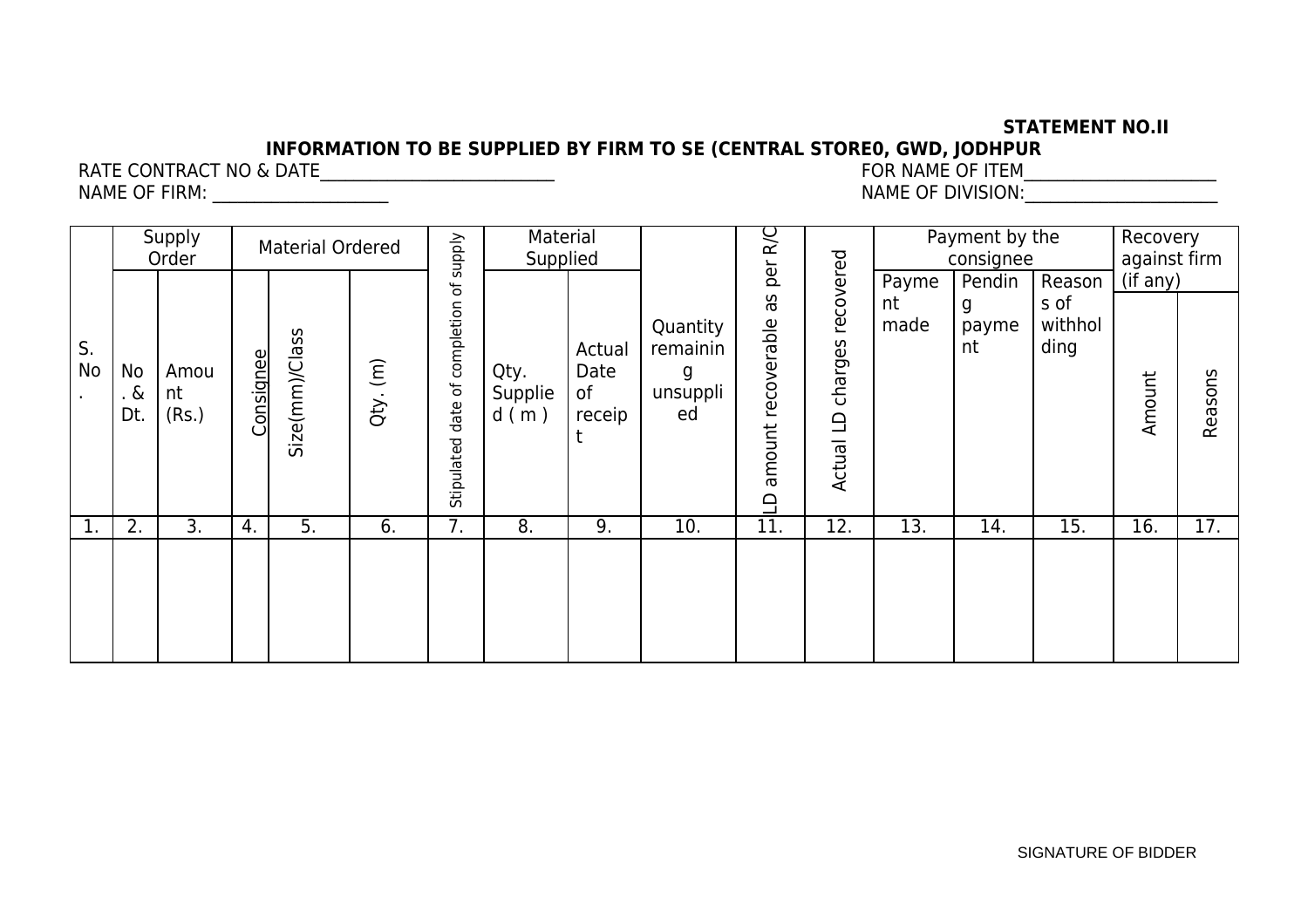#### (SIGNATURE OF SEAL OF FIRM) (SIGNATURE & SEAL OF CONSIGNEE) **NOTE:-**

#### 1. Column no. 1 to 17are to be filled by firm.

- 2. The information filled in by firm is to be verified by Consignee, corrected & completed wherever required,
- 3. Attach separate sheets whenever necessary.

SIGNATURE OF FIRM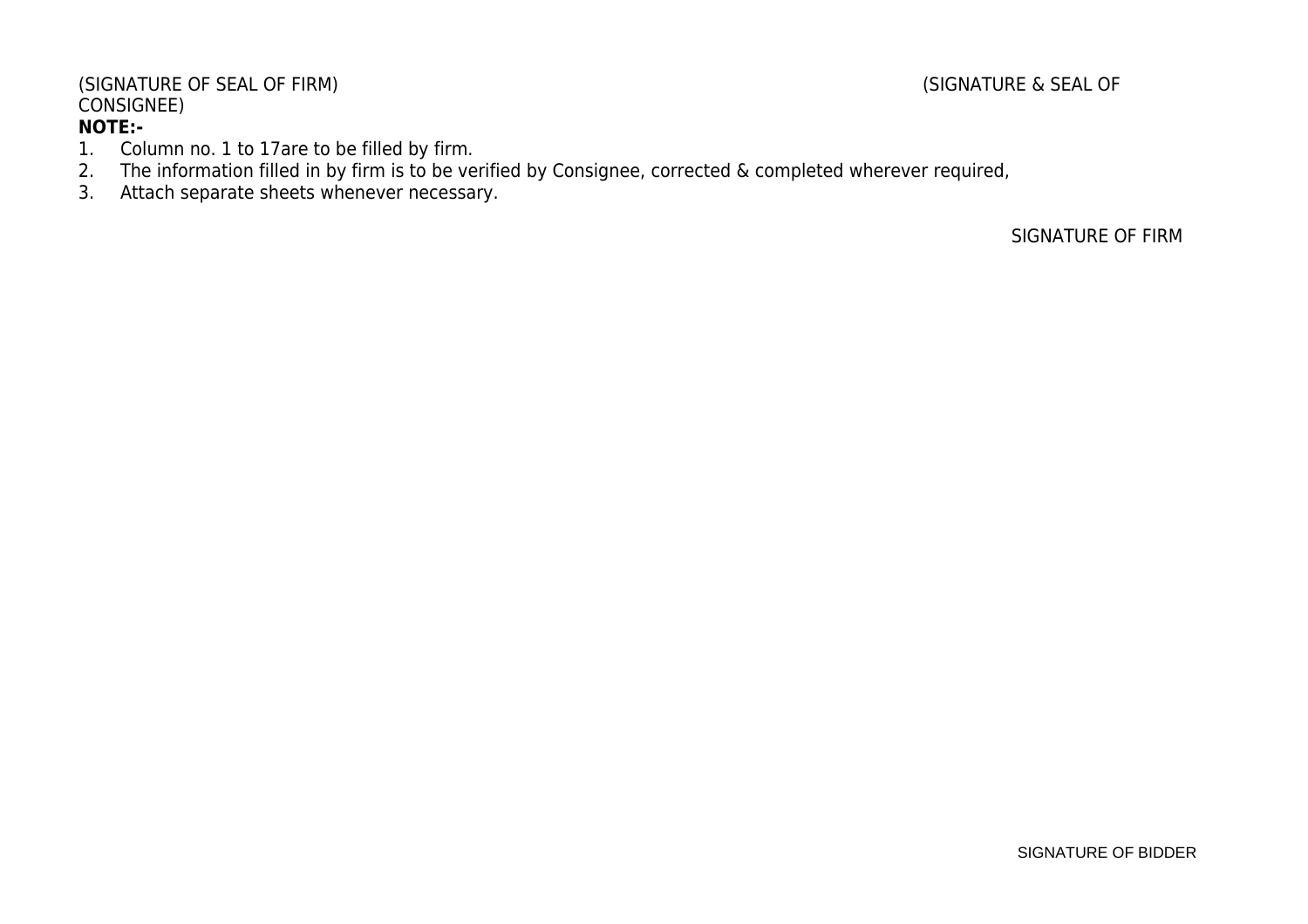#### **STATEMENT NO. III**

#### **CONTRACT COMPLETION REPORT**

RATE CONTRACT NO & DATE\_\_\_\_\_\_\_\_\_\_\_\_\_\_\_\_\_\_\_\_\_\_\_\_\_\_\_\_ FOR NAME OF ITEM\_\_\_\_\_\_\_\_\_\_\_\_\_\_\_\_\_\_\_\_\_\_\_ NAME OF FIRM: \_\_\_\_\_\_\_\_\_\_\_\_\_\_\_\_\_\_\_\_\_\_\_\_\_\_\_\_\_\_\_\_\_\_\_\_\_ NAME OF CONSIGNEE

 $\overline{S}$ . No . Supply Order **Ordered** Qty. Stip ulate ddate of c ompletio nof s upplie s**Actual** Supply Qty. Remained unsupplied  $\Box$ amt. re covera  $\frac{\omega}{\Omega}$ თ<br>ო per R/C Actu al L DCharg es re covere dDate of E xpiry of g uara nte eperio dPendin gComplaint of d efe ctiv e $\mathsf{E}% _{T}$ aterial **Pending** Payment **Recovery** Against Firm (If any) Remark s/ comme nts of Consign ee about performance No Amou .& Dt. (Rs. in nt Lacs) onsig neeite  $\mathsf{E}% _{T}$ nameQty. (m) Actu ਰ<br>ਫ ate of re ceipt Quantity (m) Quantity (m) Reas ons Amount With-Reason s of holding Amount Reasons 1 2 3 4 5 6 7 8 9 10 11 12 13 14 15 16 17 18 19 20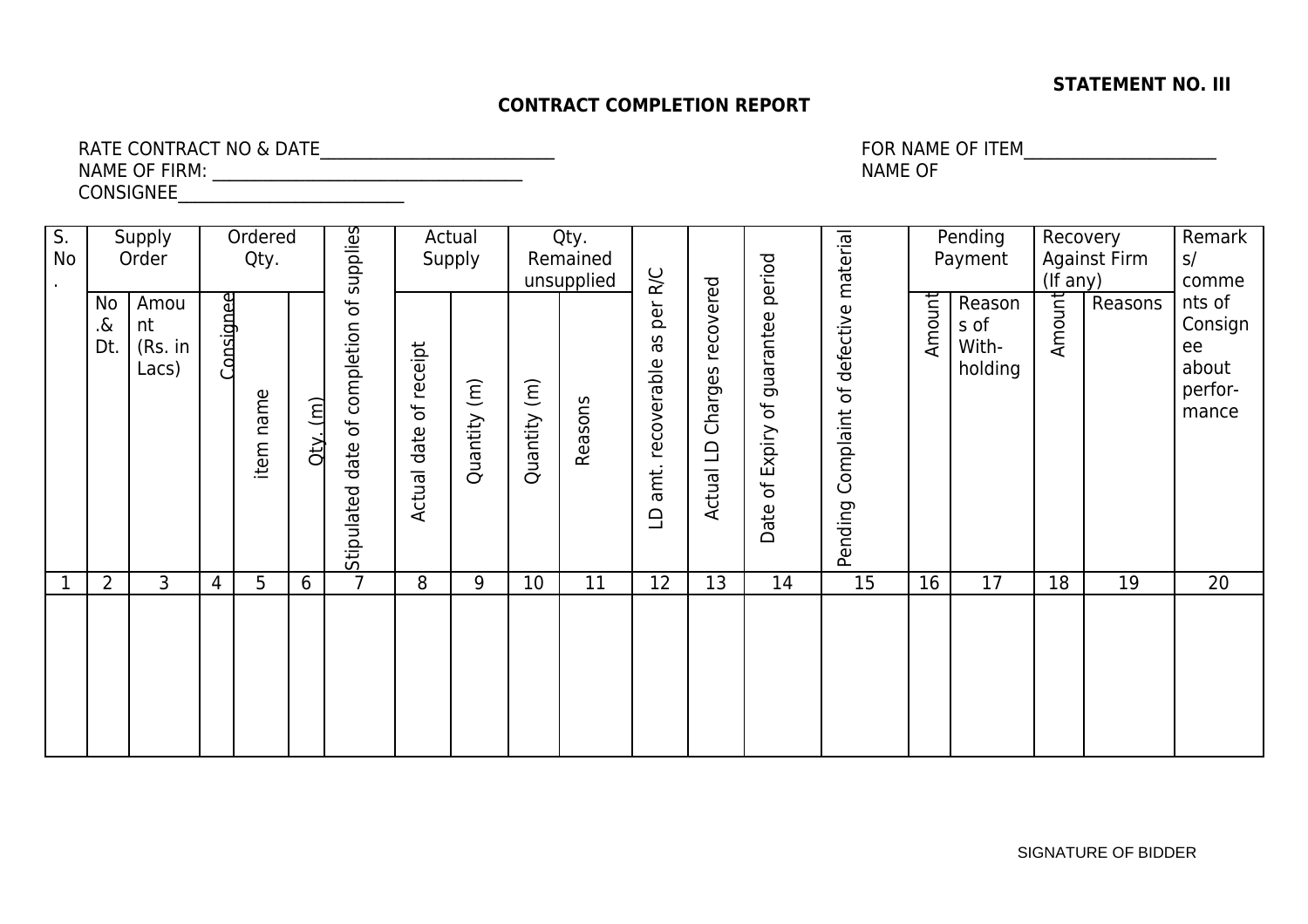#### **NOTE:-**

- 1. Column no. 1 to 19are to be filled by firm.
- 2. The Consignee is to indicate/ verify recovery against firm, if any in terms of amount (Rs) Giving reasons thereof in Column 18& 19.
- 3. The Consignee is to also comments in Col, 20 about performance/ adverse report, if any.
- 4. The information filled by the firm is to be verified by Consignee, corrected & completed wherever required,
- 5. Attach separate sheets whenever necessary.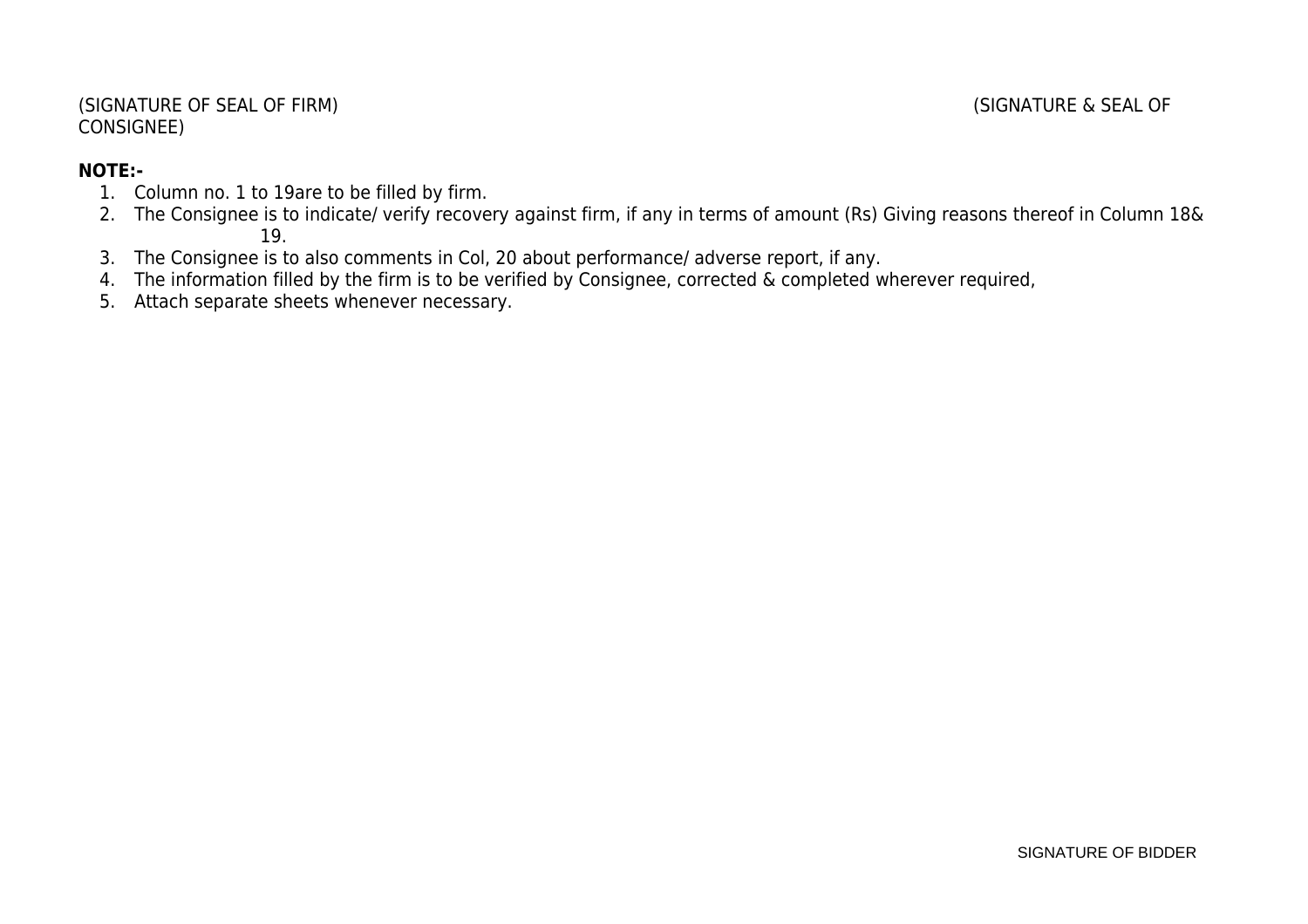#### **Annexure A RTPP Rules: Compliance with the Code of Integrity and No Conflict of Interest**

Any person participating in a procurement process shall-

- (a) not offer any bribe, reward or gift of any material benefit either directly or indirectly in exchange for an unfair advantage in procurement process or to otherwise influence the procurement process.
- (b) not misrepresent or omit that misleads or attempts to mislead so as to obtain a financial or other benefit or avoid an obligation.
- (c) not indulge in any collusion, Bid rigging or anti-competitive behavior to impair the transparency, fairness and progress of the procurement process.
- (d) not misuse any information shared between the procuring Entity and the bidders with an intent to gain unfair advantage in the procurement process.
- (e) not indulge in any coercion including impairing or harming of threatening to do the same, directly or indirectly, to any party or to its property to influence the procurement process.
- (f) not obstruct any investigation or audit of a procurement process.
- (g) Disclose conflict of interest, if any; and.
- (h) Disclose any previous transgressions with any Entity in India or any other country during the last three years or any debarment by any other procuring entity.

#### **Conflict of Interest:-**

The Bidder participating in a bidding process must not have a Conflict of interest.

A conflict of interest is considered to be a situation in which a party has interests that could improperly influence that party's performance of official duties or responsibilities, contractual obligations, or compliance with applicable laws and regulations.

- i. A Bidder may be considered to be in Conflict of Interest with one or more parties in a bidding process if, including but not limited to:
	- a. Have controlling partners / shareholders in common; or
	- b. receive or have received any directly or indirect subsidy from any of them; or
	- c. have the same legal representative for purpose of the bid; or
	- d. have a relationship with each other, directly or through common third parties, that puts them in a position to have access to information about or influence on the bid of another bidder, or influence the decisions of the Procuring Entity regarding the bidding process; or
	- e. the Bidder participates in more than one bid in a bidding process. Participation by a bidder in more than one bid will result in the disqualification of all bids in which the bidder is involved. However, this does not limit the inclusion of the same subcontractor, not otherwise participating as a bidder, in more than one bid; or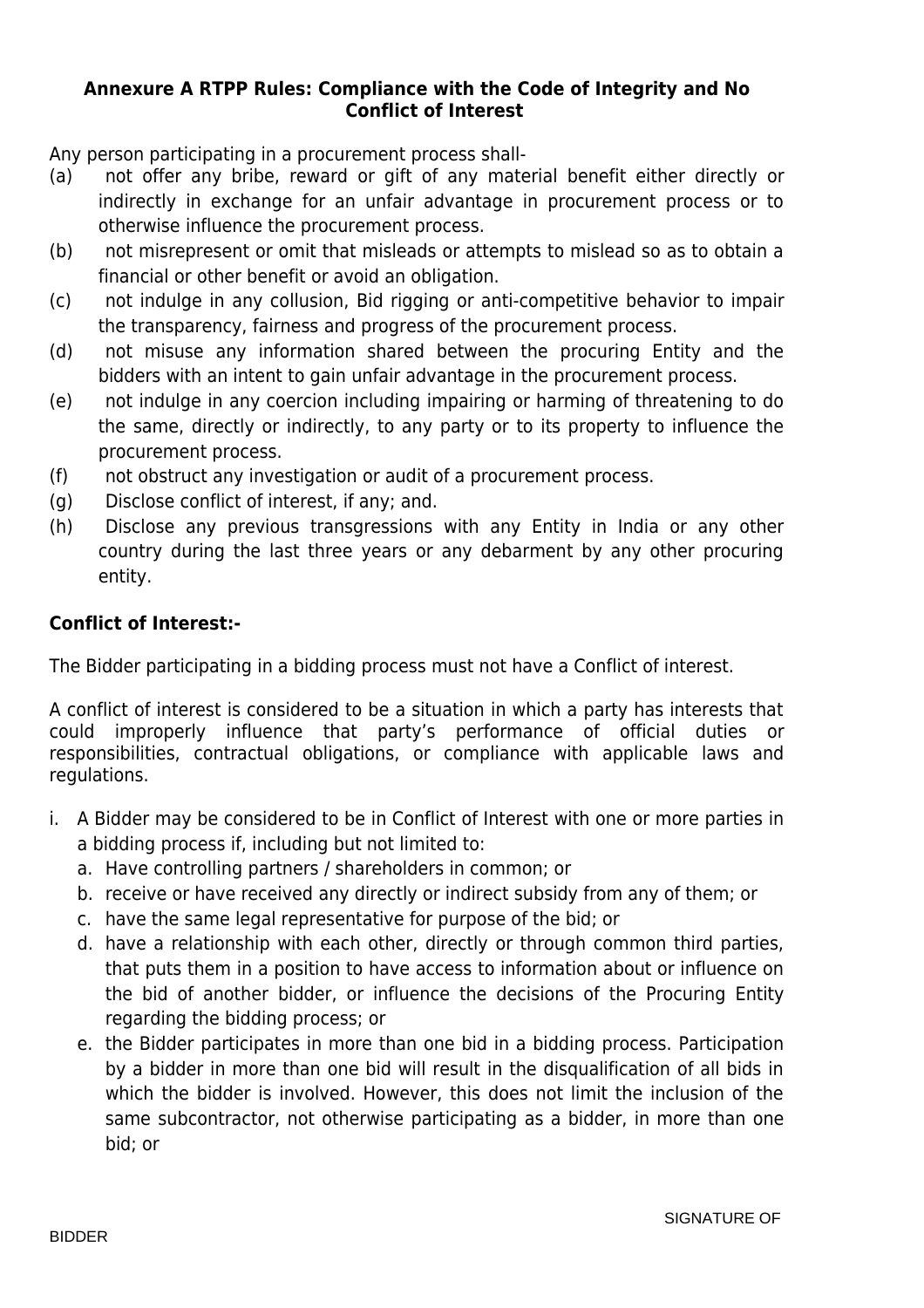- f. the bidder of any of its affiliates participated as a consultant in the preparation of the design or technical specification of the Goods, works or services that are the subject of the bid; or
- g. Bidder of any its affiliates has been hired (or is proposed to be hired) by the Procuring Entity as engineer-in-charge / consultant for the contract.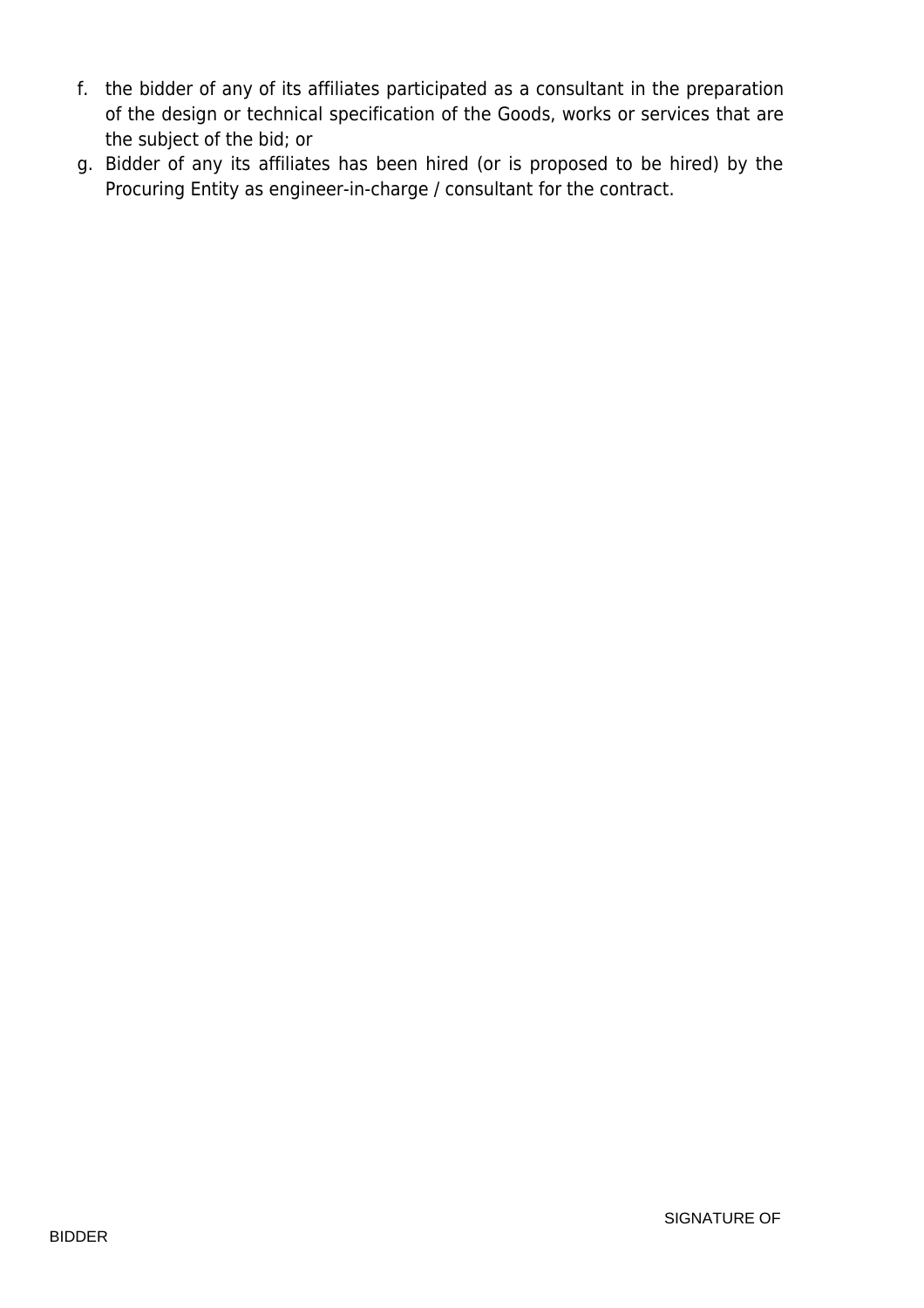#### **Declaration by the Bidder**

In relation to my / our Bid submitted Superintending Engineer (Central Store), Ground Water Department, Rajasthan, Jaipur for procurement of ................................................................................ in response to their notice inviting Bids No ................................................... I/we hereby declare under section 7 of Rajasthan Transparency in Public Procurement Act, 2012 that:

- 1. I/we process the necessary professional, technical, financial and managerial resources and competence required by the Bidding Document issued by the Procuring Entity;
- 2. I/we have fulfilled my / our obligation to pay such of the taxes payable to the union and the State Government of any local authority as specified in the Bidding document;
- 3. I/we are not insolvent, in receivership, bankrupt or being wound up, not have my / our affairs administered by a court or a judicial officer, not have my / our business activities suspended and not the subject of legal process dings for any of the foregoing reasons;
- 4. I/we do not have, and our directors and officers not have been convicted of any criminal offence related to my / our professional conduct of the making of false statements of misrepresentations as to my / our qualifications to enter into a procurement contract within a period of three years preceding the commencement of this procurement process, or not have been otherwise disqualified pursuant to debarment proceedings;
- 5. I/we do not have a conflict of interest as specified in the Act, Rule and the Bidding Document, which materially affects fair competition;

Date: Case of bidder and the Signature of bidder Place: Name: Name: Name: Name: Name: Name: Name: Name: Name: Name: Name: Name: Name: Name: Name: Name: Name: Name:  $\mathbb{N}$ Designation: Address: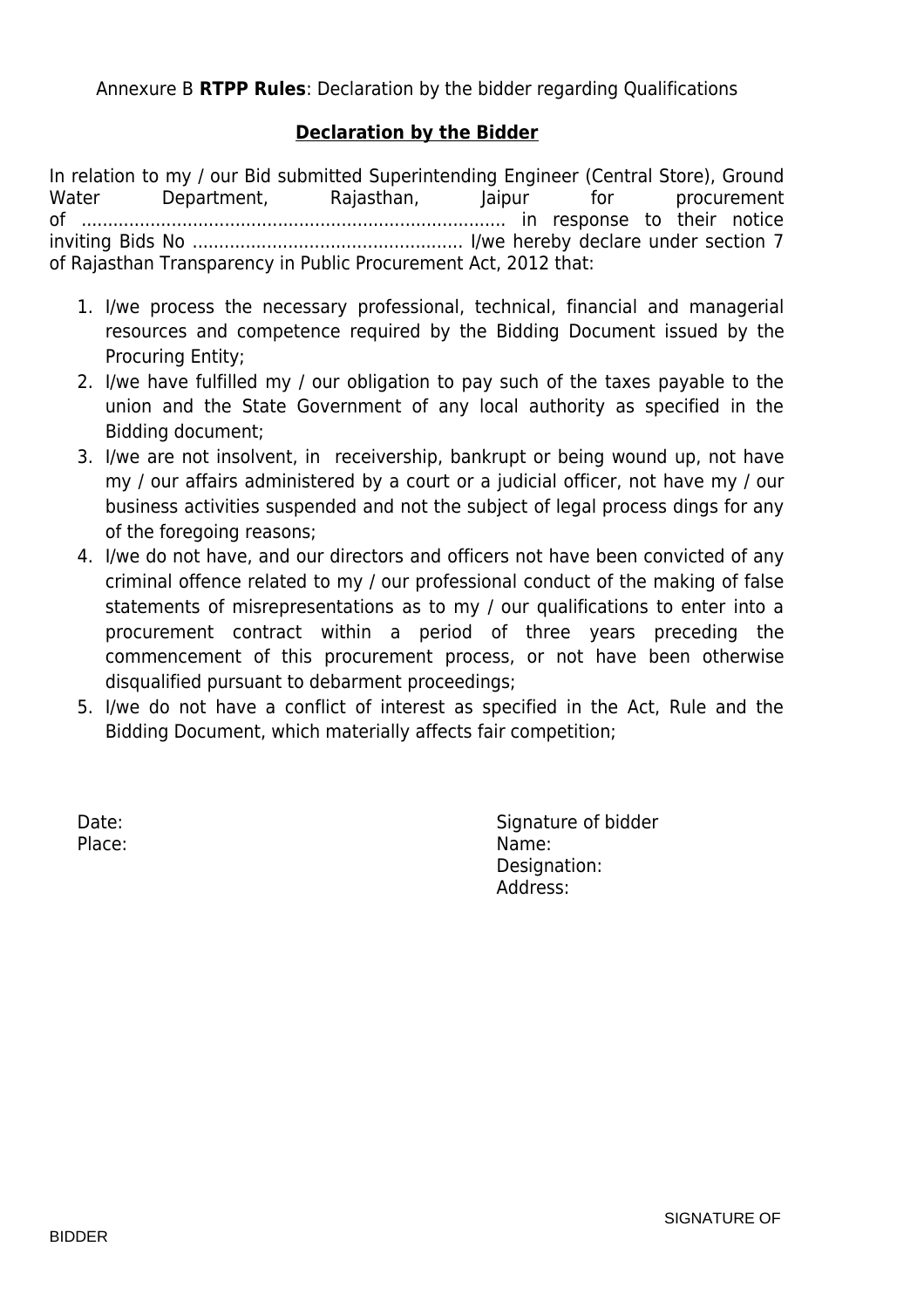#### **Annexure C RTPP Rules: Grievance Redressed during Procurement Process**

The designation and address of the first appellate authority is Administrative Department Ground Water Department, Rajasthan Secretariat near Statue Circle Jaipur The designation and address of the second appellate authority is Finance Department Govt. of Rajasthan

#### **1. Filling an appeal**

If any Bidder or prospective bidder is aggrieved that any decision, action or omission of the Procuring Entity is in contravention to the provisions of the Act or the Rules or the Guidelines issued there under, he may file an appeal to first Appellate Authority, as specified in the Bidding Document within a period of ten days from the date of such decision or action, omission, as the case may be, clearly giving the specific ground or ground on which he feels aggrieved:

Provided that after the declaration of a Bidder as successful the appeal may be filed only by a Bidder who has participated in procurement proceeding:

Provided further that in case a Procuring Entity evaluates the Technical Bids before the opening of the Financial Bids, an appeal related to the matter of Financial Bids may be filed only by a Bidder whose Technical Bid is found to be acceptable.

- 2. The officer to whom an appeal is filed under para (1) shall deal with the appeal as expeditiously as possible and shall endeavour to dispose it of within thirty days from the date of the appeal.
- 3. If the officer designated under para (1) fails to dispose of the appeal filed within the period specified in para (2), or if the Bidder or prospective bidder or the Procuring Entity is aggrieved by the order passed by the First Appellate Authority, the Bidder or prospective bidder of the Procuring Entity, as the case may be may file a second appeal to Second Appellate Authority specified in the Bidding Document in this behalf within fifteen days from the expiry of the period specified in Para (2) or of the date of receipt of the order passed by the First Appellate Authority, as the case may be.

#### **4. Appeal not to lie in certain cases**

No appeal shall lie against any decision of the Procuring Entity relating to the following matters, namely:-

(a) determination of need of procurement;

- (b) provisions limiting participation of Bidders in the Bid process;
- (c) the decision of whether or not to enter into negotiations;
- (d) cancellation of a procurement process;
- (e) applicability of the provisions of confidentiality.

#### **5. Form of Appeal**

- (a) An appeal under para (1) or (3) above shall be in the annexed Form along with as many copies as there are respondents in the appeal.
- (b) Every appeal shall be accompanied by an order appealed against, if any, affidavit verifying the facts stated in the appeal and proof of payment of fee.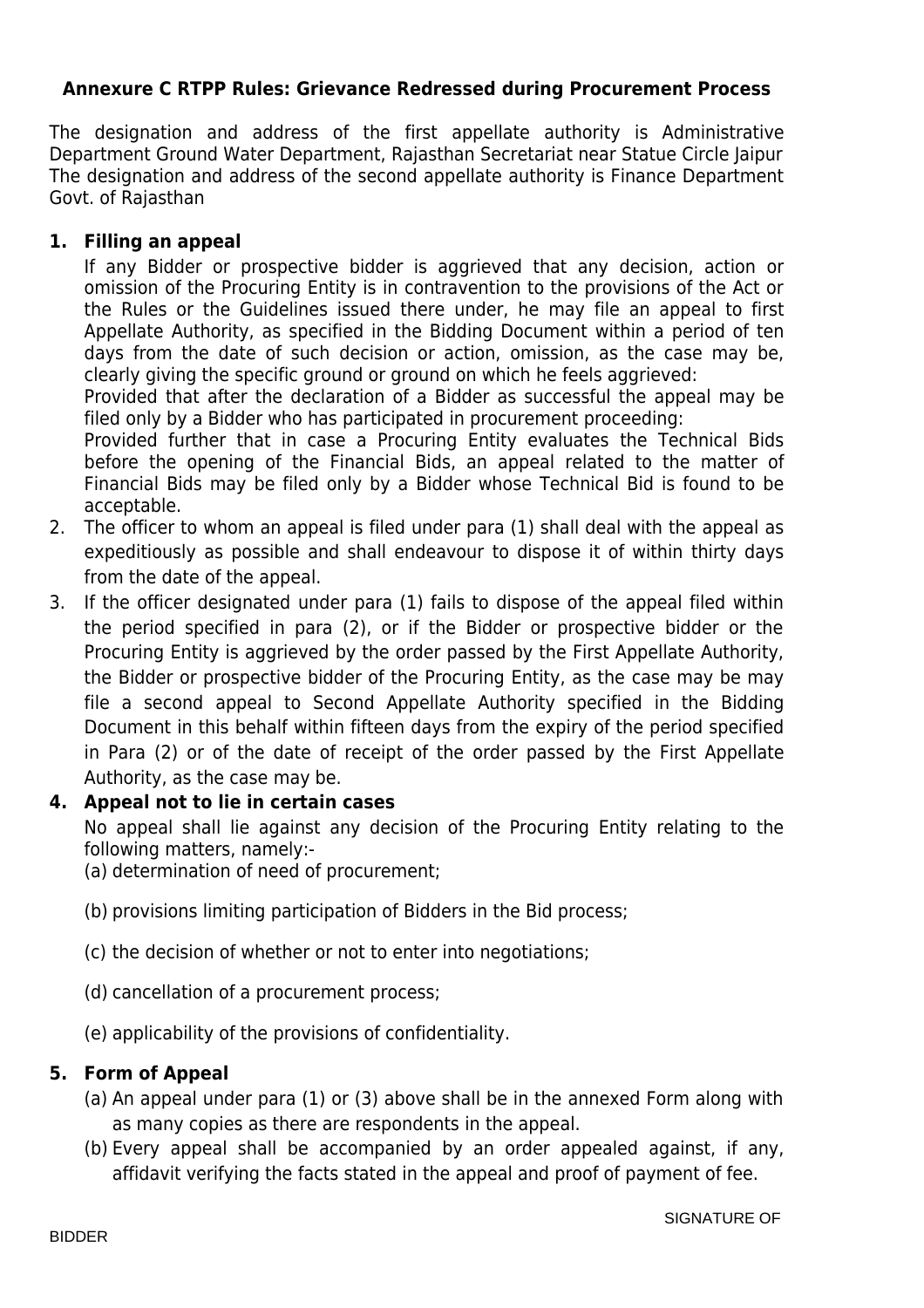(c) Every appeal may be presented to First Appellate Authority or Second Appellate Authority, as the case may be, in person or through registered post or authorized representative.

#### **6. Fee for filing appeal**

- (a) Fee for first appeal shall be rupees two thousand five hundred and for second appeal shall be rupees the thousand, which shall be non-refundable.
- (b) The fee shall be paid in the form of bank demand draft or banker's cheque of a Scheduled Bank in India payable in the name of Appellate Authority concerned.

#### **7. Procedure for disposal of appeal**

- (a) The First Appellate Authority or Second Appellate Authority, as the case may be, upon filing of appeal, shall issue notice accompanied by copy of appeal, affidavit and documents, if any, to the respondents and fix date of hearing.
- (b) On the date fixed for hearing, the First Appellate Authority or Second Appellate Authority, as the case may be shall,-
	- (i) hear all the parties to appeal present before him; and
	- (ii) peruse or inspect documents, relevant records or copies thereof relating to the matter.
- (c) After hearing the parties, perusal of inspection of documents and relevant records or copies thereof relating to the matter, the Appellate Authority concerned shall pass an order in writing and provide the copy of order to the parties to appeal free of cost.
- (c) The order passed under sub-clause (c) above shall also be placed on the State Public Procurement Portal.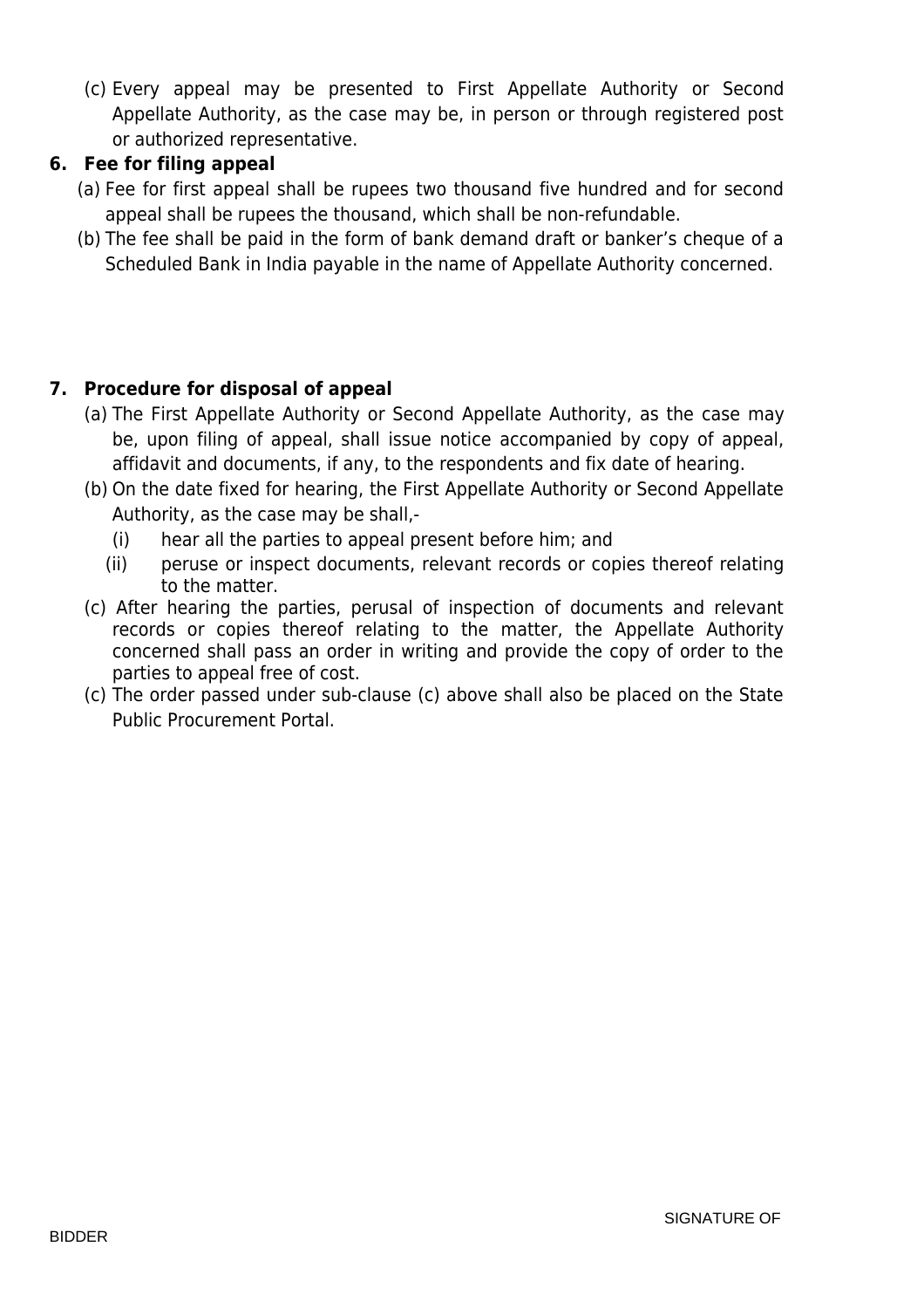#### **Memorandum of Appeal under the Rajasthan Transparency in Public Procurement Act, 2012**

Appeal No ……….. of ………………………………. Before the ………………. (First /Second Appellate Authority)

1. Particulars of appellant:

- (i) Name of the appellant
- (ii) Official address, if any
- 2. Name and address of the respondent (s):

(i)

(ii)

(iii)

- 3. Number and date of the order appealed against and name and designation of the officer / authority who passed the order (enclose copy), or a statement of a decision, action or omission of The Procuring entity in contravention to the provisions of the Act by which appellant in aggrieved:
- 4. If the Appellant proposes to be represented by a representative, the name and postal address of the representative;
- 5. Number of affidavits and documents enclosed with the appeal;
- 6. Grounds of appeal: ……………………………………... (Supported by an affidavit)
- 7. Prayer;

………………………………………………………………………………………………………… ………………………………………………………………

Place : ……………………….. Date …………………………

Appellant's Signature